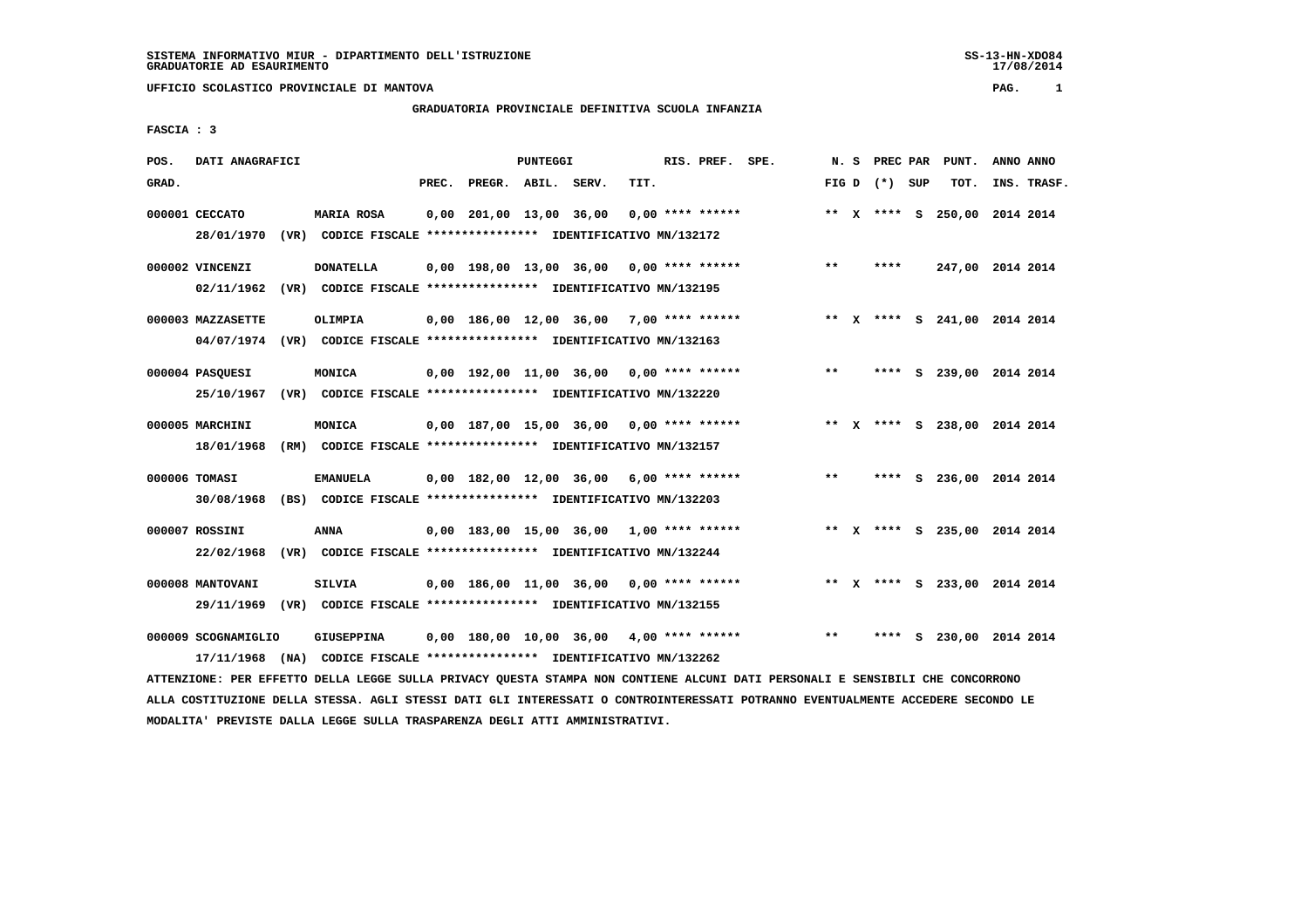### **GRADUATORIA PROVINCIALE DEFINITIVA SCUOLA INFANZIA**

 **FASCIA : 3**

| POS.         | DATI ANAGRAFICI                 |                                                                                           |       |                    | <b>PUNTEGGI</b> |                                            |      | RIS. PREF. SPE.    |                                              | N. S  | PREC PAR        | PUNT.                        | ANNO ANNO |             |
|--------------|---------------------------------|-------------------------------------------------------------------------------------------|-------|--------------------|-----------------|--------------------------------------------|------|--------------------|----------------------------------------------|-------|-----------------|------------------------------|-----------|-------------|
| GRAD.        |                                 |                                                                                           | PREC. | PREGR. ABIL. SERV. |                 |                                            | TIT. |                    |                                              |       | FIG D $(*)$ SUP | TOT.                         |           | INS. TRASF. |
| 000010 CONTI |                                 | <b>SARA</b><br>07/04/1973 (VR) CODICE FISCALE *************** IDENTIFICATIVO MN/132187    |       |                    |                 | 0,00 171,00 11,00 36,00                    |      | 9,00 **** ****** E |                                              | $* *$ |                 | **** S 227,00 2014 2014      |           |             |
|              | 000011 PIROZZI                  | CAMILLA<br>26/03/1972 (NA) CODICE FISCALE *************** IDENTIFICATIVO MN/132345        |       |                    |                 |                                            |      |                    | $0,00$ 174,00 11,00 36,00 4,00 **** ******   | $***$ |                 | **** S 225,00 2014 2014      |           |             |
|              | 000012 SAMBINELLI<br>19/10/1956 | <b>DOSOLINA</b><br>(BS) CODICE FISCALE **************** IDENTIFICATIVO MN/132250          |       |                    |                 | $0.00$ 174.00 11.00 36.00 4.00 **** ****** |      |                    |                                              | $***$ |                 | **** S 225,00 2014 2014      |           |             |
| 000013 BERTI |                                 | <b>ALESSIA</b><br>22/07/1973 (VR) CODICE FISCALE *************** IDENTIFICATIVO MN/132140 |       |                    |                 |                                            |      |                    | 0,00 174,00 14,00 36,00 0,00 **** ****** E   | $***$ |                 | **** S 224,00 2014 2014      |           |             |
| 000014 ROSSI |                                 | GIORGIA<br>27/01/1973 (VR) CODICE FISCALE *************** IDENTIFICATIVO MN/132243        |       |                    |                 | 0,00 165,00 14,00 36,00 9,00 **** ******   |      |                    |                                              |       |                 | ** X **** S 224,00 2014 2014 |           |             |
|              | 000015 FEZZARDI<br>02/10/1959   | <b>DONATELLA</b><br>(BS) CODICE FISCALE **************** IDENTIFICATIVO MN/132133         |       |                    |                 |                                            |      |                    | $0,00$ 176,00 12,00 36,00 0,00 **** ******   | $***$ | ****            | S 224,00 2014 2014           |           |             |
|              | 000016 PETRIN<br>05/12/1973     | <b>SUSANNA</b><br>(VR) CODICE FISCALE *************** IDENTIFICATIVO MN/132225            |       |                    |                 | $0,00$ 174,00 13,00 36,00 0,00 **** ****** |      |                    |                                              | $***$ |                 | **** S 223,00 2014 2014      |           |             |
|              | 000017 SOARDO                   | <b>ELISA</b><br>09/10/1973 (VR) CODICE FISCALE *************** IDENTIFICATIVO MN/132268   |       |                    |                 |                                            |      |                    | $0.00$ 171.00 13,00 36,00 0,00 **** ****** E | $***$ |                 | **** S 220,00 2014 2014      |           |             |
|              | 000018 FRATTON<br>11/05/1971    | MARIA<br>(VR) CODICE FISCALE **************** IDENTIFICATIVO MN/132056                    |       |                    |                 | $0.00$ 167,00 11,00 36,00 4,00 **** ****** |      |                    |                                              |       |                 | ** X **** S 218,00 2014 2014 |           |             |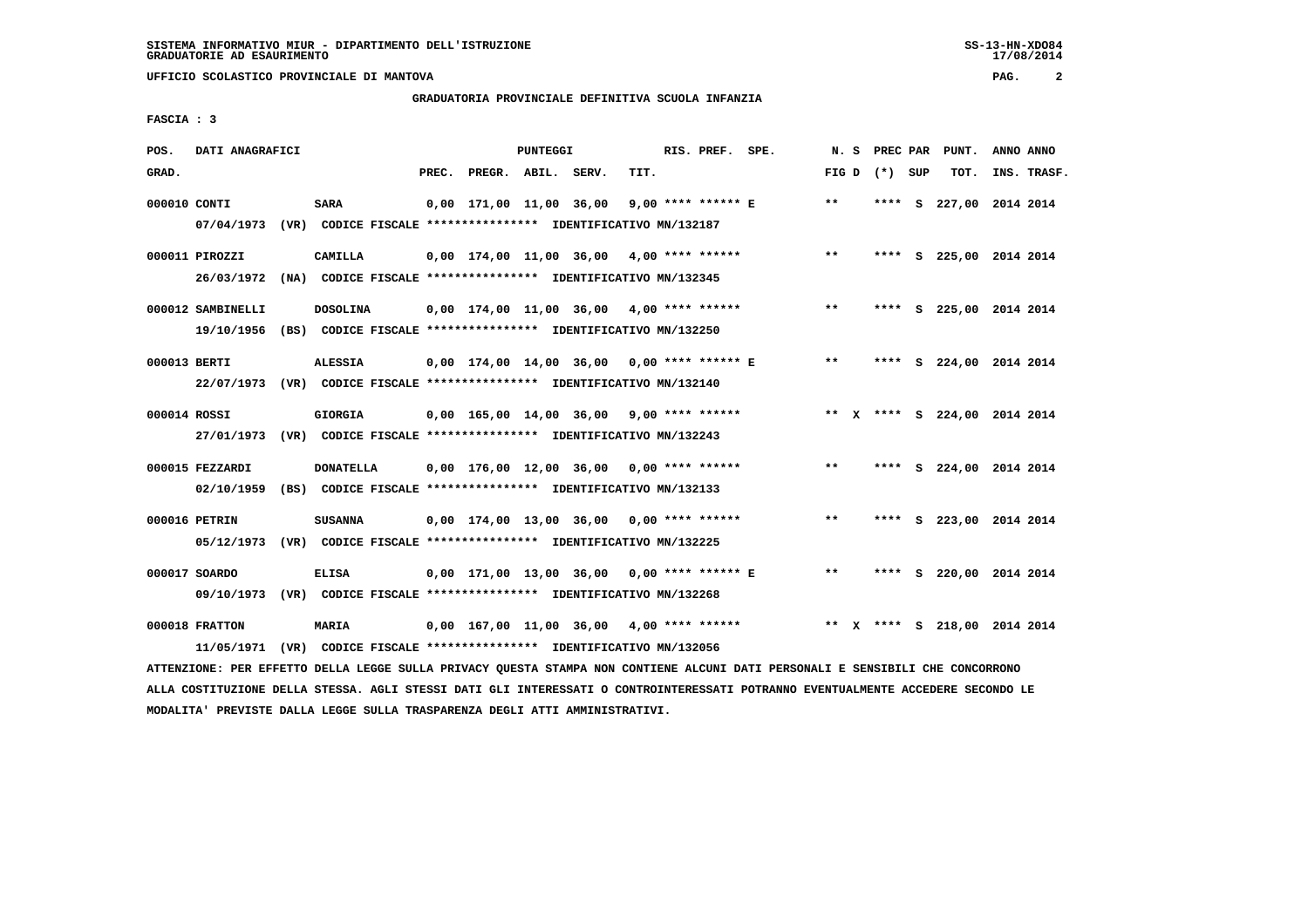# **GRADUATORIA PROVINCIALE DEFINITIVA SCUOLA INFANZIA**

 **FASCIA : 3**

| POS.        | DATI ANAGRAFICI                                                                              |                                                                                 |       |                                             | PUNTEGGI |      | RIS. PREF. SPE.    | N.S   | PREC PAR        | PUNT.                        | ANNO ANNO |             |
|-------------|----------------------------------------------------------------------------------------------|---------------------------------------------------------------------------------|-------|---------------------------------------------|----------|------|--------------------|-------|-----------------|------------------------------|-----------|-------------|
| GRAD.       |                                                                                              |                                                                                 | PREC. | PREGR. ABIL. SERV.                          |          | TIT. |                    |       | FIG D $(*)$ SUP | TOT.                         |           | INS. TRASF. |
|             | 000019 SARTORI<br>27/01/1973 (VR) CODICE FISCALE *************** IDENTIFICATIVO MN/132256    | LUISA                                                                           |       | 0,00 168,00 13,00 36,00                     |          |      | $0.00$ **** ****** | $***$ |                 | **** S 217,00 2014 2014      |           |             |
|             | 000020 SANSON<br>03/03/1974 (VI) CODICE FISCALE *************** IDENTIFICATIVO MN/132253     | <b>KATIA</b>                                                                    |       | $0,00$ 166,00 11,00 36,00 3,00 **** ******  |          |      |                    |       |                 | ** X **** S 216,00 2014 2014 |           |             |
| 000021 TOSI | 14/08/1967 (BS) CODICE FISCALE *************** IDENTIFICATIVO MN/132200                      | <b>LORETTA</b>                                                                  |       | $0,00$ 168,00 12,00 36,00 0,00 **** ******  |          |      |                    | $* *$ |                 | **** S 216,00 2014 2014      |           |             |
|             | 000022 MARCHESINI<br>29/11/1978 (VR) CODICE FISCALE *************** IDENTIFICATIVO MN/132339 | <b>ELISA</b>                                                                    |       | $0,00$ 165,00 11,00 36,00 3,00 **** ******  |          |      |                    |       |                 | ** X **** S 215,00 2014 2014 |           |             |
|             | 000023 SANTOLO<br>12/01/1976 (BS) CODICE FISCALE *************** IDENTIFICATIVO MN/132254    | AMELIANA                                                                        |       | 0,00 154,00 15,00 36,00 10,00 **** ******   |          |      |                    | $***$ |                 | **** S 215,00 2014 2014      |           |             |
|             | 000024 ASTRELLI<br>13/10/1959 (BS) CODICE FISCALE **************** IDENTIFICATIVO MN/132126  | <b>ERICA</b>                                                                    |       | $0.00$ 156.00 14.00 36.00 9.00 **** ******  |          |      |                    |       |                 | ** X **** S 215,00 2014 2014 |           |             |
|             | 000025 DEL BON<br>15/03/1967                                                                 | <b>ROBERTA</b><br>(RE) CODICE FISCALE **************** IDENTIFICATIVO MN/132117 |       | $0.00$ 163.00 10.00 36.00 4.00 **** ******  |          |      |                    |       |                 | ** X **** S 213,00 2014 2014 |           |             |
|             | 000026 CARLINI<br>30/03/1975 (VR) CODICE FISCALE *************** IDENTIFICATIVO MN/132338    | <b>RAFFAELLA</b>                                                                |       | $0.00 \quad 161.00 \quad 14.00 \quad 36.00$ |          |      | 0,00 **** ******   | $***$ |                 | **** S 211,00 2014 2014      |           |             |
|             | 000027 CHIZZONITI<br>30/04/1972 (RC) CODICE FISCALE *************** IDENTIFICATIVO MN/132302 | MARIA STELLA                                                                    |       | 0,00 156,00 14,00 36,00                     |          |      | $4,00$ **** ****** | $***$ | ****            | S 210,00 2014 2014           |           |             |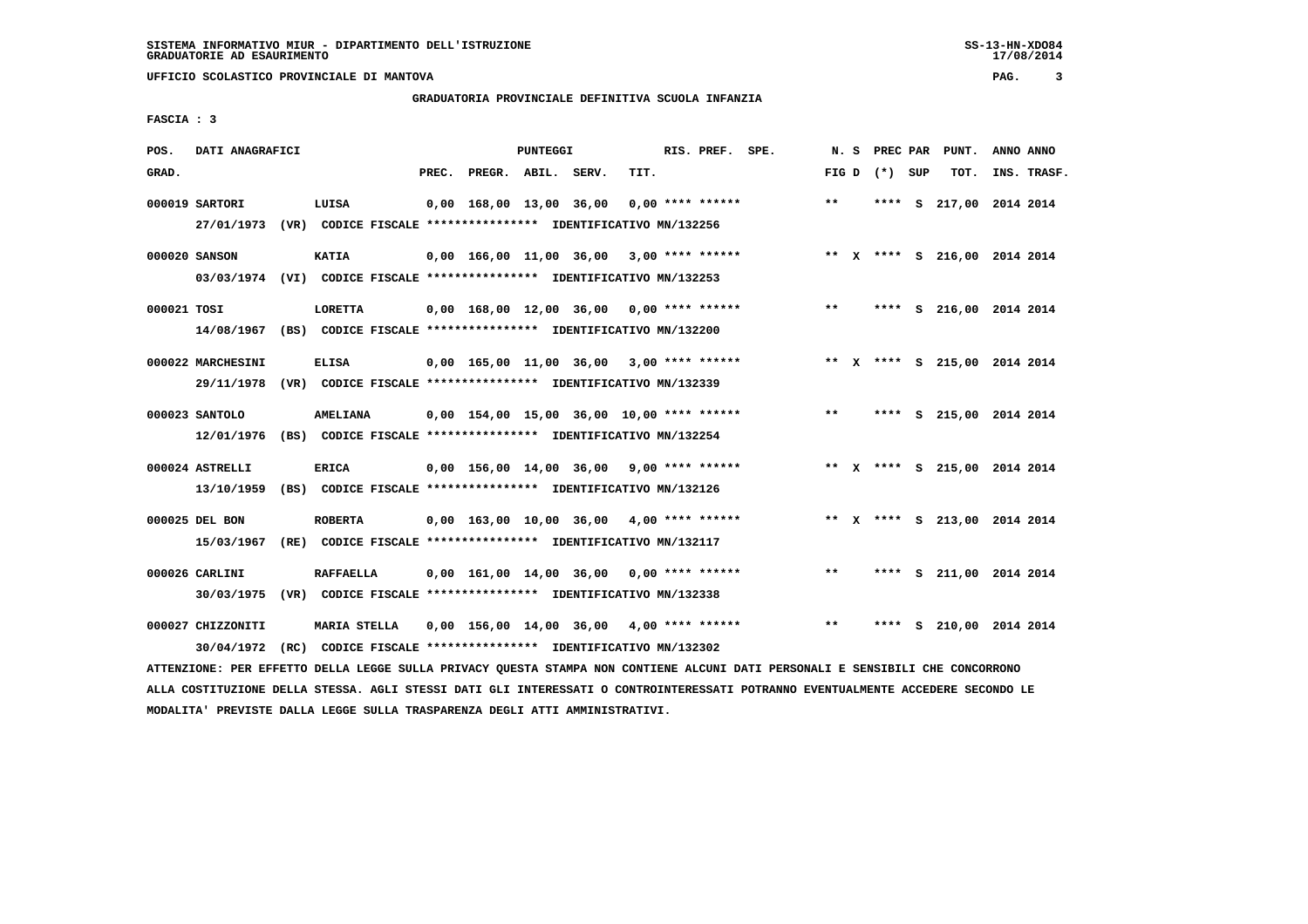# **GRADUATORIA PROVINCIALE DEFINITIVA SCUOLA INFANZIA**

 **FASCIA : 3**

| POS.         | DATI ANAGRAFICI     |                                                                          |       |                         | PUNTEGGI |                                              | RIS. PREF. SPE. |       | N. S PREC PAR   | PUNT. | ANNO ANNO                    |  |
|--------------|---------------------|--------------------------------------------------------------------------|-------|-------------------------|----------|----------------------------------------------|-----------------|-------|-----------------|-------|------------------------------|--|
| GRAD.        |                     |                                                                          | PREC. | PREGR. ABIL. SERV.      |          | TIT.                                         |                 |       | FIG D $(*)$ SUP | TOT.  | INS. TRASF.                  |  |
|              |                     |                                                                          |       | 0,00 162,00 11,00 36,00 |          | $0.00$ **** ******                           |                 |       |                 |       | ** X **** S 209,00 2014 2014 |  |
|              | 000028 MONTOLLI     | <b>STEFANIA</b>                                                          |       |                         |          |                                              |                 |       |                 |       |                              |  |
|              |                     | 28/03/1969 (VR) CODICE FISCALE *************** IDENTIFICATIVO MN/132170  |       |                         |          |                                              |                 |       |                 |       |                              |  |
| 000029 MAGLI |                     | MADDALENA                                                                |       | 0,00 149,00 14,00 36,00 |          | $9,00$ **** ******                           |                 |       |                 |       | ** X **** S 208,00 2014 2014 |  |
|              |                     | 15/11/1975 (BS) CODICE FISCALE *************** IDENTIFICATIVO MN/132148  |       |                         |          |                                              |                 |       |                 |       |                              |  |
|              |                     |                                                                          |       |                         |          |                                              |                 |       |                 |       |                              |  |
|              | 000030 COELATI RAMA | <b>JESSICA</b>                                                           |       |                         |          | $0.00$ 157.00 13.00 36.00 0.00 **** ******   |                 | $***$ |                 |       | **** S 206,00 2014 2014      |  |
|              |                     | 08/11/1975 (MN) CODICE FISCALE *************** IDENTIFICATIVO MN/132184  |       |                         |          |                                              |                 |       |                 |       |                              |  |
|              |                     |                                                                          |       |                         |          |                                              |                 |       |                 |       |                              |  |
|              | 000031 GUARIENTI    | <b>VALENTINA</b>                                                         |       | 0,00 156,00 14,00 36,00 |          | 0,00 **** ******                             |                 | **    |                 |       | **** S 206,00 2014 2014      |  |
|              |                     | 08/05/1971 (VR) CODICE FISCALE *************** IDENTIFICATIVO MN/132069  |       |                         |          |                                              |                 |       |                 |       |                              |  |
|              |                     |                                                                          |       |                         |          |                                              |                 |       |                 |       |                              |  |
|              | 000032 MORETTI      | <b>LAURA</b>                                                             |       | 0,00 155,00 12,00 36,00 |          | $3,00$ **** ******                           |                 | **    | ****            |       | S 206,00 2014 2014           |  |
|              |                     | 03/04/1975 (BS) CODICE FISCALE *************** IDENTIFICATIVO MN/132174  |       |                         |          |                                              |                 |       |                 |       |                              |  |
|              |                     |                                                                          |       |                         |          |                                              |                 |       |                 |       |                              |  |
|              | 000033 CAVALLO      | MARCELLA                                                                 |       |                         |          | $0,00$ 150,00 16,00 36,00 4,00 **** ****** F |                 | $***$ |                 |       | **** S 206,00 2014 2014      |  |
|              |                     | 03/11/1972 (TA) CODICE FISCALE *************** IDENTIFICATIVO MN/132171  |       |                         |          |                                              |                 |       |                 |       |                              |  |
|              |                     |                                                                          |       |                         |          |                                              |                 |       |                 |       |                              |  |
|              | 000034 RASOLO       | MARIKA                                                                   |       | 0,00 153,00 14,00 36,00 |          | $3,00$ **** ******                           |                 | $***$ | ****            |       | S 206,00 2014 2014           |  |
|              |                     | 03/04/1975 (PD) CODICE FISCALE **************** IDENTIFICATIVO MN/132237 |       |                         |          |                                              |                 |       |                 |       |                              |  |
|              |                     |                                                                          |       |                         |          |                                              |                 |       |                 |       |                              |  |
|              | 000035 XUMERLE      | <b>SARA</b>                                                              |       | 0,00 156,00 13,00 36,00 |          | $0.00$ **** ******                           |                 | $***$ | ****            |       | S 205,00 2014 2014           |  |
|              | 04/11/1968          | (VR) CODICE FISCALE **************** IDENTIFICATIVO MN/132348            |       |                         |          |                                              |                 |       |                 |       |                              |  |
|              |                     |                                                                          |       |                         |          |                                              |                 |       |                 |       |                              |  |
| 000036 BARIS |                     | MATILDE                                                                  |       | 0,00 148,00 11,00 36,00 |          | 9,00 **** ******                             |                 |       |                 |       | ** X **** S 204,00 2014 2014 |  |
|              | 03/08/1969          | (FR) CODICE FISCALE **************** IDENTIFICATIVO MN/132129            |       |                         |          |                                              |                 |       |                 |       |                              |  |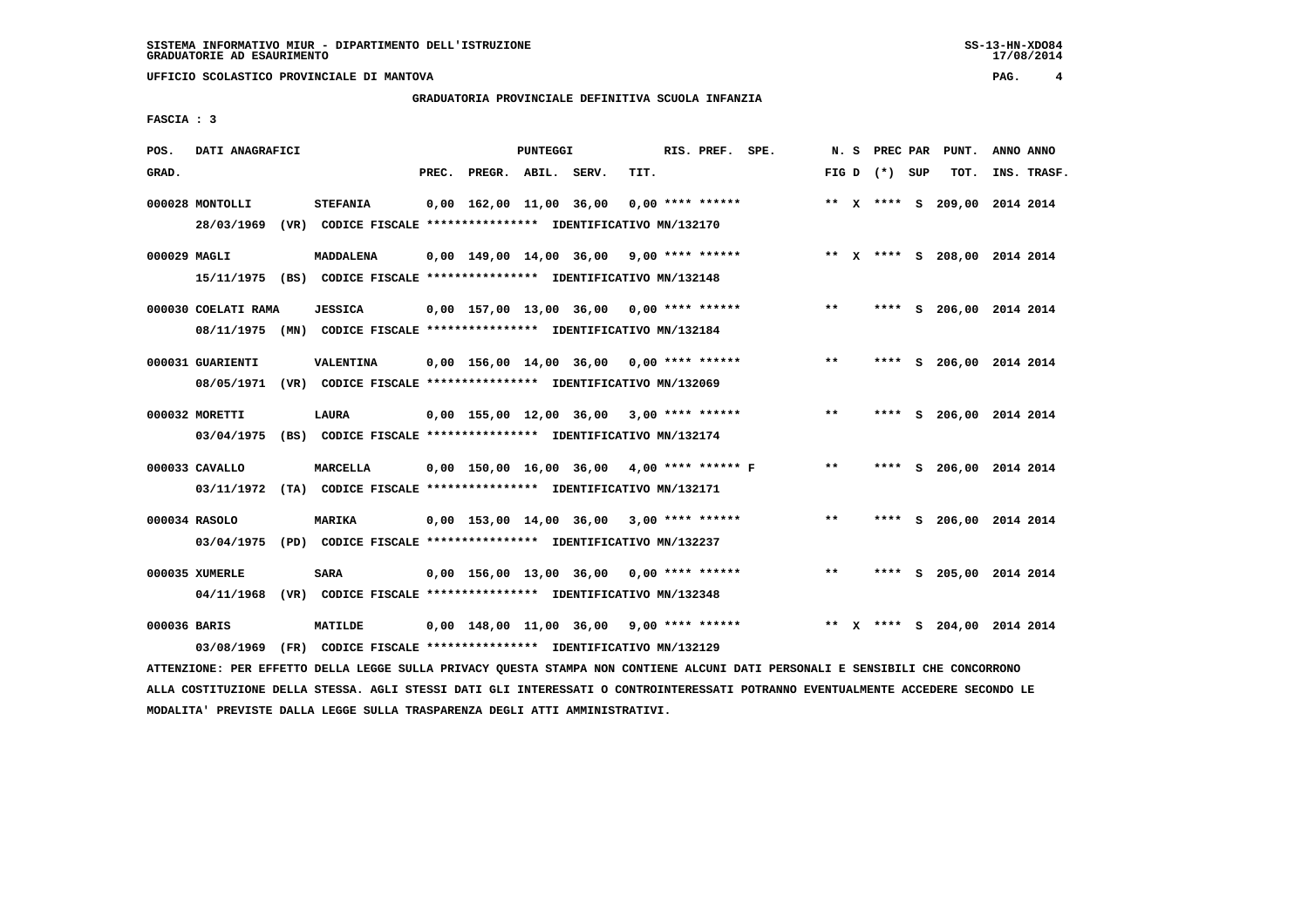# **GRADUATORIA PROVINCIALE DEFINITIVA SCUOLA INFANZIA**

 **FASCIA : 3**

| POS.        | DATI ANAGRAFICI                                                          |                                                                                       |       |                         | <b>PUNTEGGI</b> |                                             |      | RIS. PREF.         | SPE. |       | N. S | PREC PAR        | PUNT.                        | ANNO ANNO |             |
|-------------|--------------------------------------------------------------------------|---------------------------------------------------------------------------------------|-------|-------------------------|-----------------|---------------------------------------------|------|--------------------|------|-------|------|-----------------|------------------------------|-----------|-------------|
| GRAD.       |                                                                          |                                                                                       | PREC. | PREGR. ABIL. SERV.      |                 |                                             | TIT. |                    |      |       |      | FIG D $(*)$ SUP | TOT.                         |           | INS. TRASF. |
|             | 000037 MONTRESOR<br>20/08/1978                                           | <b>ERICA</b><br>(VR) CODICE FISCALE **************** IDENTIFICATIVO MN/132173         |       | 0,00 152,00 12,00 36,00 |                 |                                             |      | $3,00$ **** ****** |      |       |      |                 | ** X **** S 203,00 2014 2014 |           |             |
|             | 000038 SGOTTI<br>10/10/1974                                              | <b>BARBARA</b><br>(BS) CODICE FISCALE **************** IDENTIFICATIVO MN/132264       |       | 0,00 144,00 17,00 36,00 |                 |                                             |      | $3,00$ **** ****** |      | $**$  |      |                 | **** S 200,00 2014 2014      |           |             |
| 000039 TOSI | 12/09/1963 (VR) CODICE FISCALE **************** IDENTIFICATIVO MN/132199 | MARIA MONICA                                                                          |       |                         |                 | $0,00$ 150,00 10,00 36,00 3,00 **** ******  |      |                    |      |       |      |                 | ** X **** S 199,00 2014 2014 |           |             |
|             | 000040 NOVARINI<br>13/06/1973                                            | CINZIA<br>(VR) CODICE FISCALE **************** IDENTIFICATIVO MN/132180               |       |                         |                 | 0,00 150,00 12,00 36,00                     |      | $0.00$ **** ****** |      | $* *$ |      |                 | **** S 198,00 2014 2014      |           |             |
|             | 000041 CHIANTELLA<br>19/05/1961                                          | ANNA MARIA<br>(RC) CODICE FISCALE **************** IDENTIFICATIVO MN/132177           |       |                         |                 | 0,00 136,00 15,00 36,00                     |      | $9.00$ **** ****** |      | $**$  |      | ****            | S 196,00 2014 2014           |           |             |
|             | 000042 FARINA<br>03/08/1979                                              | <b>FEDERICA</b><br>(MN) CODICE FISCALE **************** IDENTIFICATIVO MN/132127      |       |                         |                 | 0,00 144,00 15,00 36,00                     |      | $0.00$ **** ****** |      |       |      | ** $X$ ****     | 195,00 2014 2014             |           |             |
|             | 000043 BISSOLI<br>05/09/1974                                             | <b>ELISA</b><br>(VR) CODICE FISCALE **************** IDENTIFICATIVO MN/132141         |       |                         |                 | $0.00$ 138.00 17.00 36.00 0.00 **** ******  |      |                    |      | $**$  |      | ****            | S 191,00 2014 2014           |           |             |
|             | 000044 TOMASONI<br>10/01/1978                                            | MICHELA<br>(BS) CODICE FISCALE **************** IDENTIFICATIVO MN/132201              |       | 0,00 138,00 16,00 36,00 |                 |                                             |      | 0,00 **** ******   |      |       |      | ** $X$ ****     | 190,00 2014 2014             |           |             |
|             | 000045 VASSALLO<br>28/04/1976                                            | <b>MARIA VALERIA</b><br>(PA) CODICE FISCALE **************** IDENTIFICATIVO MN/132197 |       |                         |                 | $0,00$ 129,00 16,00 34,00 10,00 **** ****** |      |                    |      | $* *$ |      | ****            | S 189,00 2014 2014           |           |             |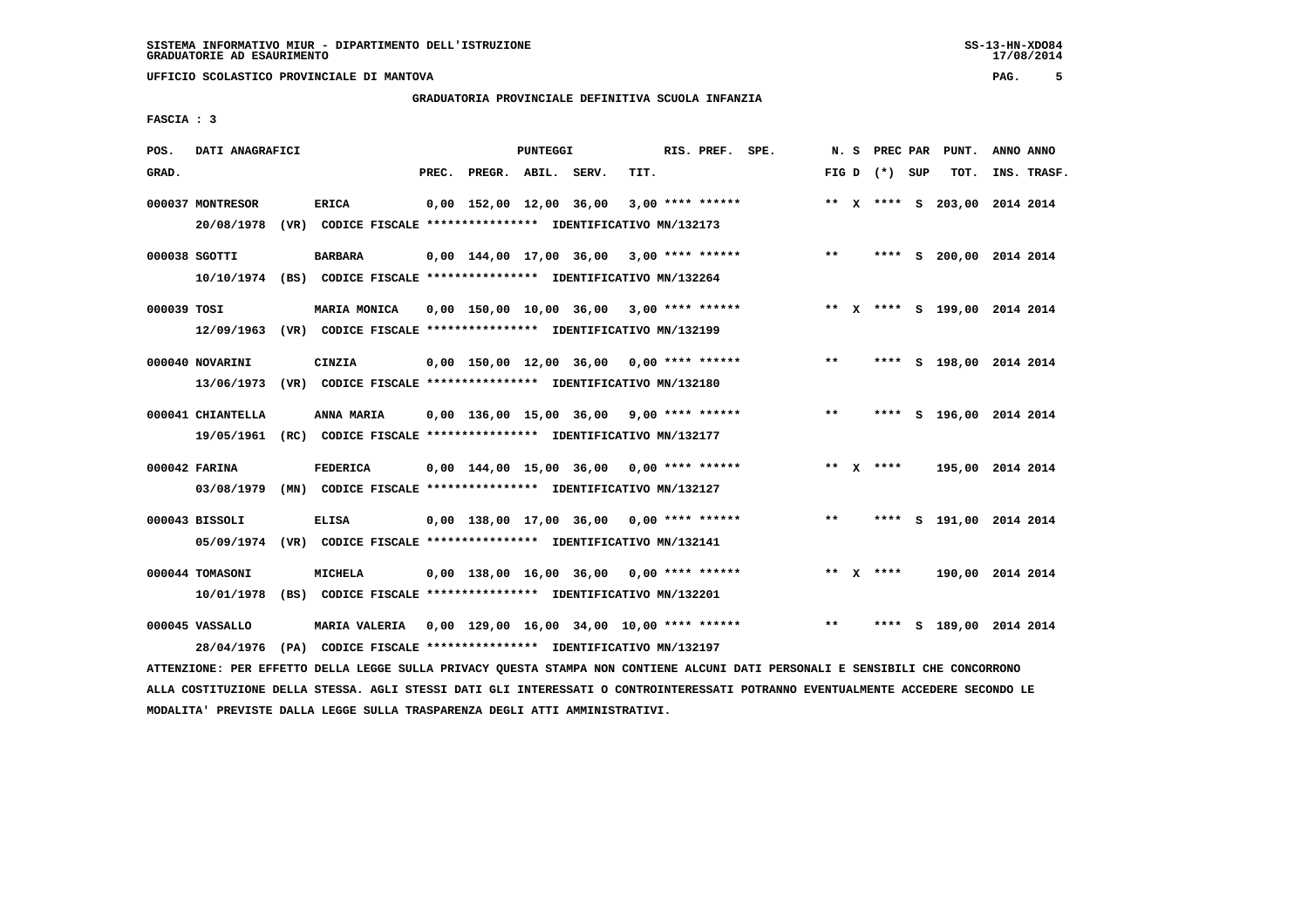# **GRADUATORIA PROVINCIALE DEFINITIVA SCUOLA INFANZIA**

 **FASCIA : 3**

| POS.        | DATI ANAGRAFICI  |                                                                                                                               |       |                    | PUNTEGGI |                                            |      | RIS. PREF. SPE.    |                                                                           | N.S   |                 | PREC PAR PUNT.               | ANNO ANNO |             |
|-------------|------------------|-------------------------------------------------------------------------------------------------------------------------------|-------|--------------------|----------|--------------------------------------------|------|--------------------|---------------------------------------------------------------------------|-------|-----------------|------------------------------|-----------|-------------|
| GRAD.       |                  |                                                                                                                               | PREC. | PREGR. ABIL. SERV. |          |                                            | TIT. |                    |                                                                           |       | FIG D $(*)$ SUP | TOT.                         |           | INS. TRASF. |
|             | 000046 GUERRIERI | <b>DOROTEA</b>                                                                                                                |       |                    |          | 0,00 133,00 16,00 36,00                    |      | $4,00$ **** ****** |                                                                           | $**$  |                 | **** S 189,00 2014 2014      |           |             |
|             | 03/04/1962       | (CT) CODICE FISCALE **************** IDENTIFICATIVO MN/132070                                                                 |       |                    |          |                                            |      |                    |                                                                           |       |                 |                              |           |             |
|             | 000047 BODINI    | PATRIZIA                                                                                                                      |       |                    |          | $0,00$ 138,00 14,00 36,00 0,00 **** ****** |      |                    |                                                                           | $***$ |                 | **** S 188,00 2014 2014      |           |             |
|             |                  | 01/09/1972 (BS) CODICE FISCALE *************** IDENTIFICATIVO MN/132142                                                       |       |                    |          |                                            |      |                    |                                                                           |       |                 |                              |           |             |
|             | 000048 BERTANI   | <b>ROBERTA</b>                                                                                                                |       |                    |          | 0,00 141,00 11,00 36,00 0,00 **** ******   |      |                    |                                                                           |       |                 | ** X **** S 188,00 2014 2014 |           |             |
|             |                  | 30/07/1977 (RE) CODICE FISCALE *************** IDENTIFICATIVO MN/132139                                                       |       |                    |          |                                            |      |                    |                                                                           |       |                 |                              |           |             |
| 000049 RIGO |                  | <b>MARILENA</b>                                                                                                               |       |                    |          |                                            |      |                    | $0,00$ 136,00 15,00 36,00 0,00 **** ******                                | $***$ |                 | **** S 187,00 2014 2014      |           |             |
|             | 17/01/1978       | (VR) CODICE FISCALE **************** IDENTIFICATIVO MN/132240                                                                 |       |                    |          |                                            |      |                    |                                                                           |       |                 |                              |           |             |
|             |                  |                                                                                                                               |       |                    |          |                                            |      |                    |                                                                           |       |                 |                              |           |             |
|             | 000050 PALUMBO   | <b>CARMELA</b>                                                                                                                |       |                    |          | $0,00$ 135,00 15,00 36,00 1,00 **** ****** |      |                    |                                                                           | $***$ |                 | **** S 187,00 2014 2014      |           |             |
|             |                  | 02/05/1962 (SA) CODICE FISCALE *************** IDENTIFICATIVO MN/132185                                                       |       |                    |          |                                            |      |                    |                                                                           |       |                 |                              |           |             |
|             | 000051 QUARTA    | MARIA ADDOLOR  0,00  134,00  15,00  36,00  1,00  ****  ******                                                                 |       |                    |          |                                            |      |                    |                                                                           | $***$ |                 | **** S 186,00 2014 2014      |           |             |
|             | 10/09/1978       | (LE) CODICE FISCALE **************** IDENTIFICATIVO MN/132234                                                                 |       |                    |          |                                            |      |                    |                                                                           |       |                 |                              |           |             |
|             | 000052 BUNIOTTO  | <b>ANNARITA</b>                                                                                                               |       |                    |          | $0,00$ 132,00 17,00 36,00 1,00 **** ****** |      |                    |                                                                           | $***$ |                 | **** S 186,00 2014 2014      |           |             |
|             | 15/04/1966       | (VR) CODICE FISCALE **************** IDENTIFICATIVO MN/132151                                                                 |       |                    |          |                                            |      |                    |                                                                           |       |                 |                              |           |             |
|             |                  |                                                                                                                               |       |                    |          |                                            |      |                    |                                                                           |       |                 |                              |           |             |
|             | 000053 VULTAGGIO | VINCENZA ANNA 0,00 131,00 16,00 36,00 3,00 **** ****** E ** X **** S 186,00 2014 2014                                         |       |                    |          |                                            |      |                    |                                                                           |       |                 |                              |           |             |
|             | 22/03/1968       | (TP) CODICE FISCALE **************** IDENTIFICATIVO MN/132194                                                                 |       |                    |          |                                            |      |                    |                                                                           |       |                 |                              |           |             |
|             | 000054 TOAIARI   | CLAUDIA                                                                                                                       |       |                    |          |                                            |      |                    | 0,00 134,00 15,00 36,00 0,00 **** ****** * *** * **** \$ 185,00 2014 2014 |       |                 |                              |           |             |
|             |                  | 04/02/1972 (VR) CODICE FISCALE *************** IDENTIFICATIVO MN/132204                                                       |       |                    |          |                                            |      |                    |                                                                           |       |                 |                              |           |             |
|             |                  | ATTENZIONE: PER EFFETTO DELLA LEGGE SULLA PRIVACY QUESTA STAMPA NON CONTIENE ALCUNI DATI PERSONALI E SENSIBILI CHE CONCORRONO |       |                    |          |                                            |      |                    |                                                                           |       |                 |                              |           |             |

 **ALLA COSTITUZIONE DELLA STESSA. AGLI STESSI DATI GLI INTERESSATI O CONTROINTERESSATI POTRANNO EVENTUALMENTE ACCEDERE SECONDO LE MODALITA' PREVISTE DALLA LEGGE SULLA TRASPARENZA DEGLI ATTI AMMINISTRATIVI.**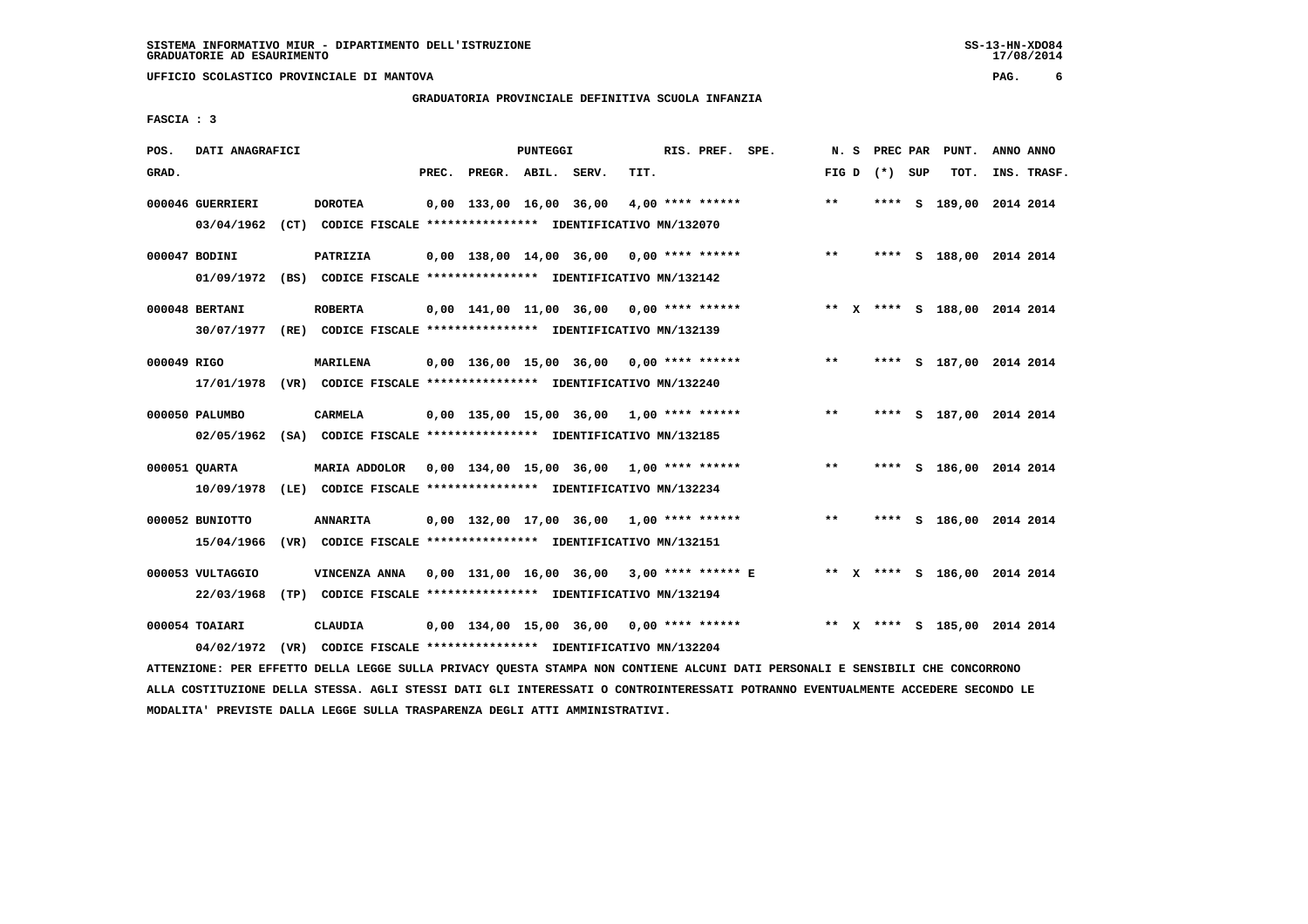# **GRADUATORIA PROVINCIALE DEFINITIVA SCUOLA INFANZIA**

 **FASCIA : 3**

| POS.        | DATI ANAGRAFICI                                                                               |                                                                                   |       |                                             | PUNTEGGI |      | RIS. PREF. SPE.    |                                            | N.S   | PREC PAR        | PUNT.                        | ANNO ANNO |             |
|-------------|-----------------------------------------------------------------------------------------------|-----------------------------------------------------------------------------------|-------|---------------------------------------------|----------|------|--------------------|--------------------------------------------|-------|-----------------|------------------------------|-----------|-------------|
| GRAD.       |                                                                                               |                                                                                   | PREC. | PREGR. ABIL. SERV.                          |          | TIT. |                    |                                            |       | FIG D $(*)$ SUP | TOT.                         |           | INS. TRASF. |
|             | 000055 CIAPETTI<br>08/10/1977                                                                 | <b>DONATELLA</b><br>(BS) CODICE FISCALE **************** IDENTIFICATIVO MN/132181 |       | 0,00 132,00 13,00 36,00                     |          |      | $3,00$ **** ****** |                                            | $***$ |                 | **** S 184,00 2014 2014      |           |             |
|             | 000056 MERLINI<br>05/04/1981                                                                  | <b>MILENA</b><br>(VR) CODICE FISCALE **************** IDENTIFICATIVO MN/132165    |       | $0,00$ 132,00 16,00 36,00 0,00 **** ******  |          |      |                    |                                            | $***$ |                 | **** S 184,00 2014 2014      |           |             |
|             | 000057 BARONE<br>02/01/1969                                                                   | <b>ANTONINO</b><br>(ME) CODICE FISCALE **************** IDENTIFICATIVO MN/132130  |       | $0,00$ 126,00 17,00 36,00 3,00 **** ******  |          |      |                    |                                            | $***$ |                 | **** S 182,00 2014 2014      |           |             |
|             | 000058 SILVESTRONI<br>25/01/1977 (VR) CODICE FISCALE *************** IDENTIFICATIVO MN/132266 | <b>ROSSELLA</b>                                                                   |       | $0.00$ 132.00 13.00 36.00 0.00 **** ******  |          |      |                    |                                            | $***$ |                 | **** S 181,00 2014 2014      |           |             |
|             | 000059 CANNATA<br>17/09/1973                                                                  | TIZIANA<br>(RG) CODICE FISCALE **************** IDENTIFICATIVO MN/132158          |       | $0.00$ 116.00 16.00 36.00 13.00 **** ****** |          |      |                    |                                            | $***$ |                 | **** S 181,00 2014 2014      |           |             |
| 000060 FIDA | 10/04/1976                                                                                    | MANUELA<br>(RC) CODICE FISCALE **************** IDENTIFICATIVO MN/132136          |       | $0,00$ 123,00 16,00 36,00 6,00 **** ******  |          |      |                    |                                            |       |                 | ** X **** S 181,00 2014 2014 |           |             |
|             | 000061 MISCHIERI<br>02/09/1977                                                                | <b>CHIARA</b><br>(MN) CODICE FISCALE **************** IDENTIFICATIVO MN/026072    |       |                                             |          |      |                    | 0,00 120,00 18,00 36,00 6,00 **** ****** E |       |                 | ** X **** S 180,00 2007      |           |             |
|             | 000062 REBOLDI<br>22/11/1969                                                                  | <b>MANUELA</b><br>(BS) CODICE FISCALE **************** IDENTIFICATIVO MN/132238   |       | $0.00$ 119.00 16.00 36.00 9.00 **** ******  |          |      |                    |                                            |       |                 | ** X **** S 180,00 2014 2014 |           |             |
|             | 000063 CARAMORI<br>13/11/1975                                                                 | CHIARA<br>(VR) CODICE FISCALE **************** IDENTIFICATIVO MN/132160           |       | $0,00$ 132,00 12,00 36,00 0,00 **** ******  |          |      |                    |                                            | $* *$ | ****            | s 180,00 2014 2014           |           |             |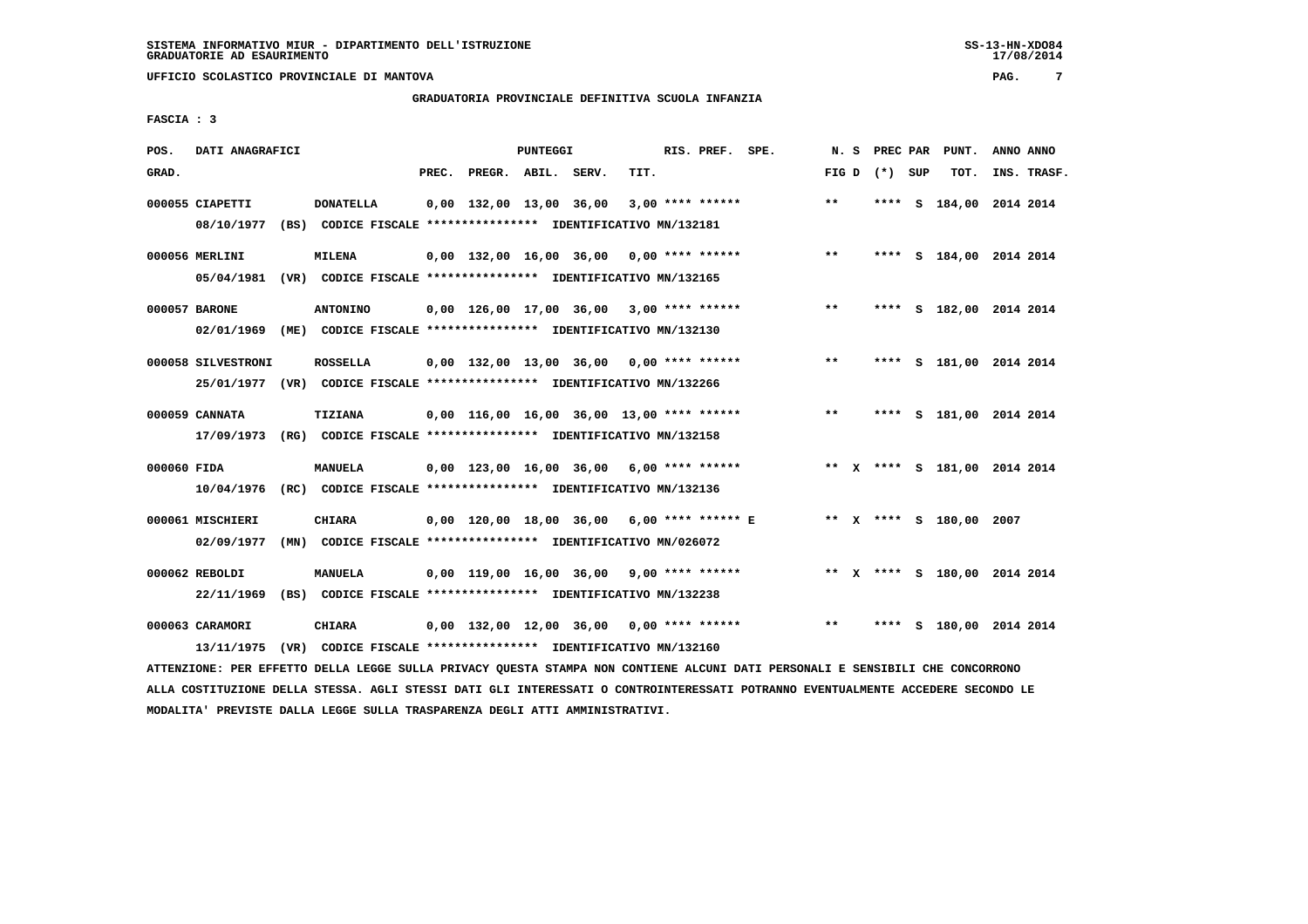# **GRADUATORIA PROVINCIALE DEFINITIVA SCUOLA INFANZIA**

 **FASCIA : 3**

| POS.         | DATI ANAGRAFICI    |                                                                                                                               |       |                    | <b>PUNTEGGI</b> |                                            |      | RIS. PREF. SPE.    |                                           |              |                 | N. S PREC PAR PUNT.          | ANNO ANNO |             |
|--------------|--------------------|-------------------------------------------------------------------------------------------------------------------------------|-------|--------------------|-----------------|--------------------------------------------|------|--------------------|-------------------------------------------|--------------|-----------------|------------------------------|-----------|-------------|
| GRAD.        |                    |                                                                                                                               | PREC. | PREGR. ABIL. SERV. |                 |                                            | TIT. |                    |                                           |              | FIG D $(*)$ SUP | тот.                         |           | INS. TRASF. |
|              | 000064 ASSENZA     | <b>DANIELA</b>                                                                                                                |       |                    |                 | 0,00 125,00 15,00 36,00                    |      | $1,00$ **** ****** |                                           | $\star\star$ |                 | **** S 177,00 2014 2014      |           |             |
|              | 19/02/1973         | (RG) CODICE FISCALE *************** IDENTIFICATIVO MN/132336                                                                  |       |                    |                 |                                            |      |                    |                                           |              |                 |                              |           |             |
|              | 000065 BOOLONI     | <b>SELENIA</b>                                                                                                                |       |                    |                 | $0,00$ 124,00 17,00 36,00 0,00 **** ****** |      |                    |                                           | $***$        |                 | **** S 177,00 2014 2014      |           |             |
|              |                    | 27/03/1981 (VR) CODICE FISCALE *************** IDENTIFICATIVO MN/132337                                                       |       |                    |                 |                                            |      |                    |                                           |              |                 |                              |           |             |
|              | 000066 FOLETTO     | <b>VERONICA</b>                                                                                                               |       |                    |                 |                                            |      |                    | 0,00 126,00 14,00 36,00 0,00 **** ******  |              |                 | ** X **** S 176,00 2014 2014 |           |             |
|              |                    | 17/10/1978 (VR) CODICE FISCALE *************** IDENTIFICATIVO MN/132137                                                       |       |                    |                 |                                            |      |                    |                                           |              |                 |                              |           |             |
|              | 000067 SARZI BRAGA | <b>FRANCESCA</b>                                                                                                              |       |                    |                 | $0,00$ 122,00 17,00 36,00 0,00 **** ****** |      |                    |                                           | $***$        |                 | **** S 175,00 2007           |           |             |
|              |                    | 22/09/1981 (MN) CODICE FISCALE *************** IDENTIFICATIVO MN/026033                                                       |       |                    |                 |                                            |      |                    |                                           |              |                 |                              |           |             |
|              | 000068 RIGONI      | GIUSEPPINA                                                                                                                    |       |                    |                 | $0,00$ 120,00 17,00 36,00 0,00 **** ****** |      |                    |                                           |              |                 | ** X **** S 173,00 2014 2014 |           |             |
|              |                    | 23/08/1969 (VR) CODICE FISCALE *************** IDENTIFICATIVO MN/132241                                                       |       |                    |                 |                                            |      |                    |                                           |              |                 |                              |           |             |
| 000069 ZANCA |                    | <b>FRANCESCA</b>                                                                                                              |       |                    |                 | $0,00$ 120,00 16,00 36,00 0,00 **** ****** |      |                    |                                           | $* *$        |                 | **** S 172,00 2014 2014      |           |             |
|              |                    | 30/10/1972 (VR) CODICE FISCALE *************** IDENTIFICATIVO MN/132193                                                       |       |                    |                 |                                            |      |                    |                                           |              |                 |                              |           |             |
|              | 000070 MARTORANA   | <b>DOROTEA</b>                                                                                                                |       |                    |                 | $0,00$ 119,00 16,00 36,00 0,00 **** ****** |      |                    |                                           |              |                 | ** X **** S 171,00 2004 2004 |           |             |
|              | 20/03/1958         | (AG) CODICE FISCALE **************** IDENTIFICATIVO MN/024113                                                                 |       |                    |                 |                                            |      |                    |                                           |              |                 |                              |           |             |
|              | 000071 CROTTI      | <b>ELENA</b>                                                                                                                  |       |                    |                 | $0,00$ 111,00 17,00 36,00 7,00 **** ****** |      |                    |                                           |              |                 | ** X **** S 171,00 2007      |           |             |
|              | 23/09/1980         | (MN) CODICE FISCALE **************** IDENTIFICATIVO MN/025973                                                                 |       |                    |                 |                                            |      |                    |                                           |              |                 |                              |           |             |
|              | 000072 ESPOSITO    | <b>GIUSEPPINA</b>                                                                                                             |       |                    |                 |                                            |      |                    | 0,00 110,00 15,00 36,00 10,00 **** ****** | $***$        |                 | **** S 171,00 2014 2014      |           |             |
|              | 06/05/1973         | (NA) CODICE FISCALE **************** IDENTIFICATIVO MN/132125                                                                 |       |                    |                 |                                            |      |                    |                                           |              |                 |                              |           |             |
|              |                    | ATTENZIONE: PER EFFETTO DELLA LEGGE SULLA PRIVACY QUESTA STAMPA NON CONTIENE ALCUNI DATI PERSONALI E SENSIBILI CHE CONCORRONO |       |                    |                 |                                            |      |                    |                                           |              |                 |                              |           |             |

 **ALLA COSTITUZIONE DELLA STESSA. AGLI STESSI DATI GLI INTERESSATI O CONTROINTERESSATI POTRANNO EVENTUALMENTE ACCEDERE SECONDO LE MODALITA' PREVISTE DALLA LEGGE SULLA TRASPARENZA DEGLI ATTI AMMINISTRATIVI.**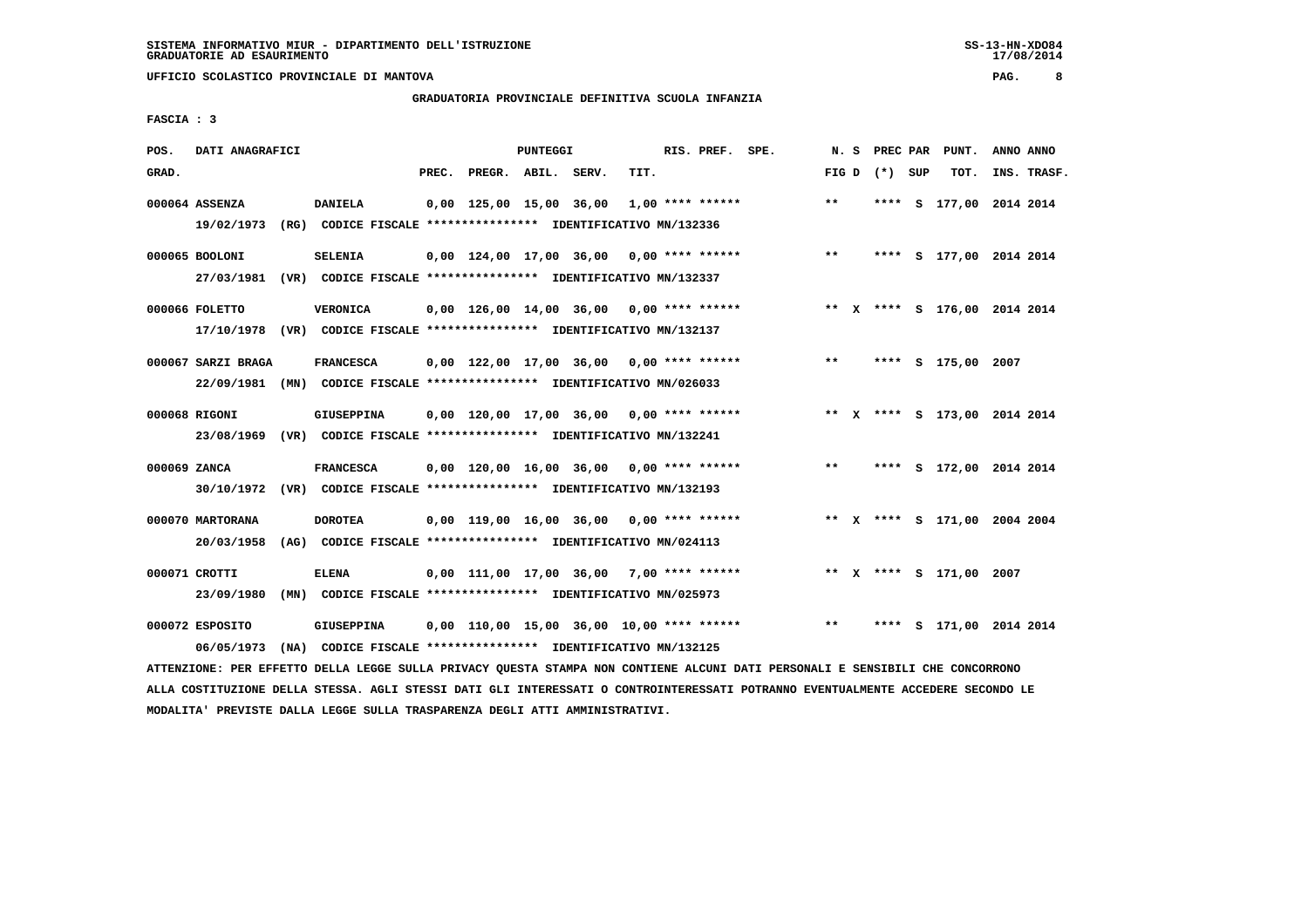**UFFICIO SCOLASTICO PROVINCIALE DI MANTOVA PAG. 9**

#### **GRADUATORIA PROVINCIALE DEFINITIVA SCUOLA INFANZIA**

 **FASCIA : 3**

| POS.         | DATI ANAGRAFICI                |                                                                                          |       |                    | <b>PUNTEGGI</b> |                                            |      | RIS. PREF. SPE.    |                                                                          |       |                 | N. S PREC PAR PUNT.     | ANNO ANNO |             |
|--------------|--------------------------------|------------------------------------------------------------------------------------------|-------|--------------------|-----------------|--------------------------------------------|------|--------------------|--------------------------------------------------------------------------|-------|-----------------|-------------------------|-----------|-------------|
| GRAD.        |                                |                                                                                          | PREC. | PREGR. ABIL. SERV. |                 |                                            | TIT. |                    |                                                                          |       | FIG D $(*)$ SUP | тот.                    |           | INS. TRASF. |
|              | 000073 DIMARTI                 | ANNA CARMELA<br>10/04/1974 (RC) CODICE FISCALE *************** IDENTIFICATIVO MN/022985  |       |                    |                 | 0,00 118,00 16,00 36,00                    |      | $0,00$ **** ****** |                                                                          |       |                 | ** X **** S 170,00 2002 |           |             |
|              | 000074 GALETTA                 | MARIA DOMENIC                                                                            |       |                    |                 |                                            |      |                    | 0,00 111,00 16,00 36,00 6,00 **** ****** * *** X **** S 169,00 2003 2003 |       |                 |                         |           |             |
|              | 000075 FRANCIOSI               | 11/08/1973 (BR) CODICE FISCALE *************** IDENTIFICATIVO MN/023510<br><b>MARZIA</b> |       |                    |                 | $0,00$ 120,00 13,00 36,00 0,00 **** ****** |      |                    |                                                                          |       | ** $X$ ****     | 169,00 2007             |           |             |
|              | 12/01/1975                     | (MN) CODICE FISCALE **************** IDENTIFICATIVO MN/025954                            |       |                    |                 |                                            |      |                    |                                                                          |       |                 |                         |           |             |
| 000076 SERGI | 30/05/1977                     | <b>SAMUELA</b><br>(RC) CODICE FISCALE **************** IDENTIFICATIVO MN/023352          |       |                    |                 | 0,00 117,00 15,00 36,00 0,00 **** ******   |      |                    |                                                                          | $***$ |                 | **** S 168,00 2003 2003 |           |             |
| 000077 BALDI |                                | <b>MARIA CRISTIN</b>                                                                     |       |                    |                 | 0,00 90,00 42,00 36,00 0,00 **** ******    |      |                    |                                                                          |       |                 | ** X **** S 168,00 2005 |           |             |
|              | 20/06/1978                     | (PR) CODICE FISCALE *************** IDENTIFICATIVO MN/023975                             |       |                    |                 |                                            |      |                    |                                                                          |       |                 |                         |           |             |
| 000078 AURI  | 23/03/1958                     | PATRIZIA<br>(MN) CODICE FISCALE **************** IDENTIFICATIVO MN/025817                |       |                    |                 | 0,00 120,00 12,00 36,00 0,00 **** ******   |      |                    |                                                                          | $***$ |                 | **** S 168,00 2007      |           |             |
|              | 000079 CHIELLINO<br>28/10/1972 | LUIGINA<br>(KR) CODICE FISCALE **************** IDENTIFICATIVO MN/132178                 |       |                    |                 | $0,00$ 111,00 15,00 36,00 6,00 **** ****** |      |                    |                                                                          | $***$ |                 | **** S 168,00 2014 2014 |           |             |
|              | 000080 BERNARDELLI             | <b>DANIELA</b>                                                                           |       |                    |                 | $0,00$ 111,00 17,00 36,00 3,00 **** ****** |      |                    |                                                                          | $***$ |                 | **** S 167,00 2007      |           |             |
|              | 25/07/1968<br>000081 FABBRI    | (MN) CODICE FISCALE **************** IDENTIFICATIVO MN/025876<br>CRISTINA                |       |                    |                 | 0,00 114,00 17,00 36,00 0,00 **** ******   |      |                    |                                                                          | $* *$ |                 | **** S 167,00 2007      |           |             |
|              | 12/07/1975                     | (MN) CODICE FISCALE **************** IDENTIFICATIVO MN/025846                            |       |                    |                 |                                            |      |                    |                                                                          |       |                 |                         |           |             |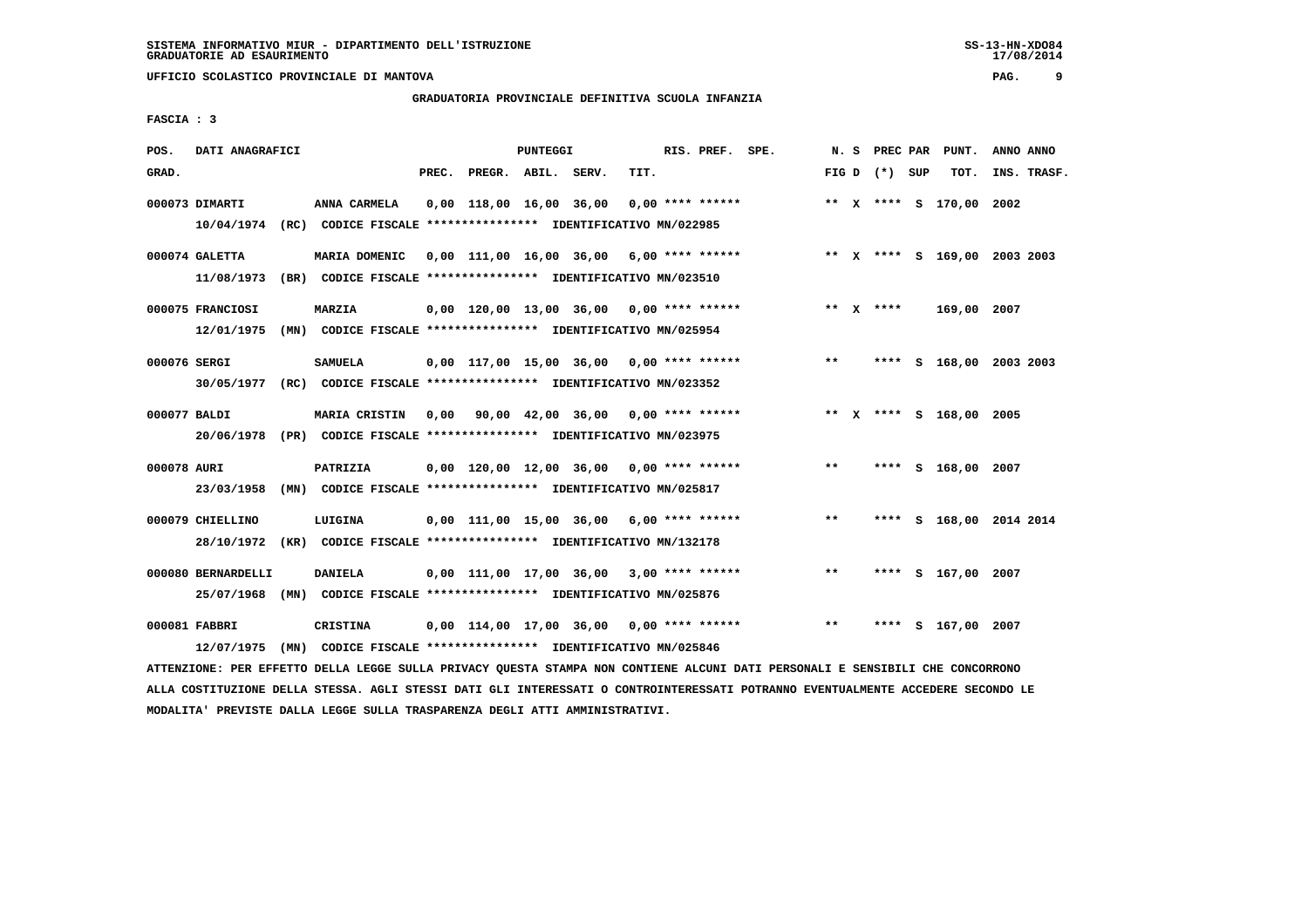# **GRADUATORIA PROVINCIALE DEFINITIVA SCUOLA INFANZIA**

 **FASCIA : 3**

| POS.  | DATI ANAGRAFICI                                                          |                   |       |                         | PUNTEGGI |                                                               |      | RIS. PREF. SPE.    |       |                 | N. S PREC PAR PUNT.          | ANNO ANNO |             |
|-------|--------------------------------------------------------------------------|-------------------|-------|-------------------------|----------|---------------------------------------------------------------|------|--------------------|-------|-----------------|------------------------------|-----------|-------------|
| GRAD. |                                                                          |                   | PREC. | PREGR. ABIL. SERV.      |          |                                                               | TIT. |                    |       | FIG D $(*)$ SUP | тот.                         |           | INS. TRASF. |
|       | 000082 MONTRESOR                                                         | LAURA             |       | 0,00 114,00 17,00 36,00 |          |                                                               |      | $0,00$ **** ****** | $***$ |                 | **** S 167,00 2011 2011      |           |             |
|       | 22/10/1982 (VR) CODICE FISCALE *************** IDENTIFICATIVO MN/129570  |                   |       |                         |          |                                                               |      |                    |       |                 |                              |           |             |
|       | 000083 ZANONI                                                            | MONICA            |       |                         |          | $0,00$ 112,00 18,00 36,00 0,00 **** ******                    |      |                    |       |                 | ** X **** S 166,00 2007      |           |             |
|       | 28/06/1979                                                               |                   |       |                         |          | (MN) CODICE FISCALE **************** IDENTIFICATIVO MN/026048 |      |                    |       |                 |                              |           |             |
|       | 000084 CARBONE                                                           | <b>DANIELA</b>    |       |                         |          | $0,00$ 111,00 14,00 36,00 3,00 **** ******                    |      |                    |       |                 | ** X **** S 164,00 2007 2007 |           |             |
|       | 24/04/1966                                                               |                   |       |                         |          | (LE) CODICE FISCALE *************** IDENTIFICATIVO MN/026085  |      |                    |       |                 |                              |           |             |
|       | 000085 MAESTRELLI                                                        | <b>ELISA</b>      |       |                         |          | $0,00$ 110,00 18,00 36,00 0,00 **** ****** E                  |      |                    |       |                 | ** X **** S 164,00 2007      |           |             |
|       | 14/10/1976                                                               |                   |       |                         |          | (MN) CODICE FISCALE **************** IDENTIFICATIVO MN/026123 |      |                    |       |                 |                              |           |             |
|       | 000086 TUMICELLI                                                         | <b>KATIA</b>      |       |                         |          | $0.00$ 108.00 17.00 36.00 3.00 **** ******                    |      |                    | $***$ |                 | **** S 164,00 2011 2011      |           |             |
|       | 22/12/1973 (VR) CODICE FISCALE *************** IDENTIFICATIVO MN/129866  |                   |       |                         |          |                                                               |      |                    |       |                 |                              |           |             |
|       | 000087 NARCISO                                                           | <b>ELISABETTA</b> |       |                         |          | $0,00$ 109,00 16,00 36,00 3,00 **** ******                    |      |                    | $***$ |                 | **** S 164,00 2014 2014      |           |             |
|       | 16/10/1977 (MI) CODICE FISCALE **************** IDENTIFICATIVO MN/132179 |                   |       |                         |          |                                                               |      |                    |       |                 |                              |           |             |
|       | 000088 CARCEA                                                            | GRAZIELLA         |       |                         |          | $0.00$ 113,00 14,00 36,00 0,00 **** ******                    |      |                    | $* *$ |                 | **** S 163,00 2002           |           |             |
|       | 10/09/1973 (KR) CODICE FISCALE **************** IDENTIFICATIVO MN/022351 |                   |       |                         |          |                                                               |      |                    |       |                 |                              |           |             |
|       | 000089 PALMISANO                                                         | PALMA ROSA        |       |                         |          | $0.00$ 112.00 15.00 36.00 0.00 **** ******                    |      |                    | $* *$ |                 | **** S 163,00 2002           |           |             |
|       | 27/01/1972 (BA) CODICE FISCALE *************** IDENTIFICATIVO MN/022316  |                   |       |                         |          |                                                               |      |                    |       |                 |                              |           |             |
|       | 000090 PELIZZONI                                                         | MARCELLA          |       |                         |          | $0,00$ 103,00 17,00 36,00 7,00 **** ******                    |      |                    |       |                 | ** X **** S 163,00 2007      |           |             |
|       | 17/06/1978                                                               |                   |       |                         |          | (MN) CODICE FISCALE **************** IDENTIFICATIVO MN/025806 |      |                    |       |                 |                              |           |             |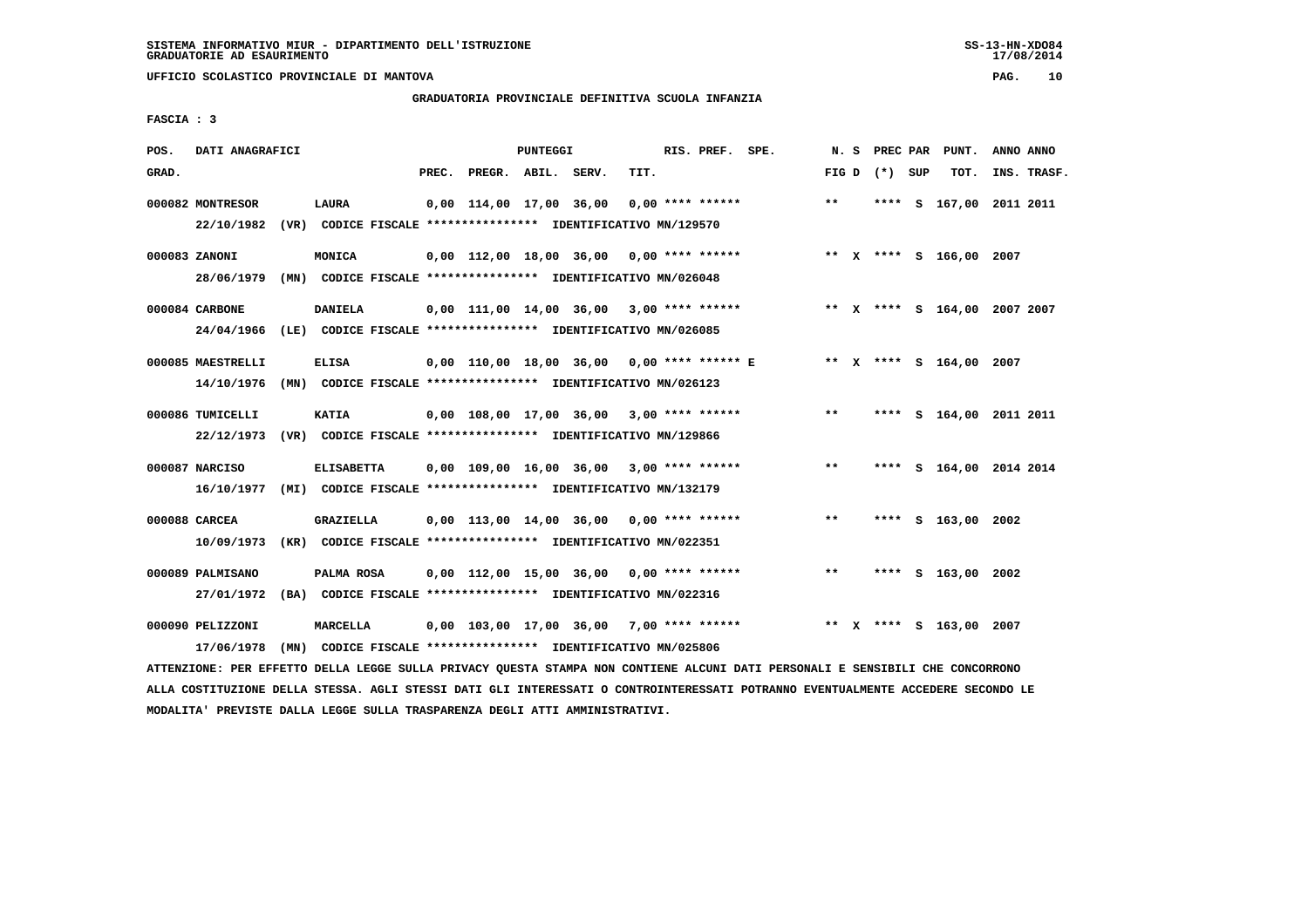### **GRADUATORIA PROVINCIALE DEFINITIVA SCUOLA INFANZIA**

 **FASCIA : 3**

| POS.<br>DATI ANAGRAFICI<br>PUNTEGGI<br>RIS. PREF. SPE.<br>N. S PREC PAR<br>PUNT.<br>ANNO ANNO<br>GRAD.<br>PREC. PREGR. ABIL. SERV.<br>TIT.<br>FIG D $(*)$ SUP<br>TOT.<br>INS. TRASF.<br>000091 COSTANTINO<br>CINZIA<br>$0.00 \quad 104.00 \quad 15.00 \quad 36.00$<br>7,00 **** ******<br>** X **** S 162,00 2003 2003<br>02/05/1972 (ME) CODICE FISCALE *************** IDENTIFICATIVO MN/023500<br>$0,00$ 105,00 18,00 36,00 3,00 **** ******<br>$***$<br>**** S 162,00 2007<br>000092 PANDOLFO<br><b>MIRIAM</b><br>19/08/1981 (CZ) CODICE FISCALE *************** IDENTIFICATIVO MN/026078<br>000093 BELLINTANI<br>0,00 108,00 18,00 36,00 0,00 **** ****** E ** X **** S 162,00 2007<br><b>STEFANIA</b><br>30/09/1969 (MN) CODICE FISCALE *************** IDENTIFICATIVO MN/026016<br>0,00 108,00 18,00 36,00 0,00 **** ******<br>** X **** S 162,00 2007<br>000094 TERRENI VENTURIN ERICA<br>19/07/1982 (MN) CODICE FISCALE *************** IDENTIFICATIVO MN/026041<br>000095 RUBILONI<br><b>ELENA</b><br>$0,00$ 84,00 41,00 36,00 0,00 **** ******<br>$***$<br>**** S 161,00 2007<br>05/02/1981 (MN) CODICE FISCALE *************** IDENTIFICATIVO MN/026028<br>$0,00$ 108,00 17,00 36,00 0,00 **** ******<br>$***$<br>**** S 161,00 2007<br>000096 MOZZARELLI<br>ADRIANA<br>01/06/1982 (MN) CODICE FISCALE *************** IDENTIFICATIVO MN/026007<br>000097 PROSPERI<br>SILVIA<br>$0.00$ 108.00 17.00 36.00 0.00 **** ******<br>**<br>**** S 161,00 2007<br>08/08/1976 (VR) CODICE FISCALE *************** IDENTIFICATIVO MN/025835<br>$***$<br>000098 TOSELLI<br><b>ROSSELLA</b><br>$0,00$ 108,00 17,00 36,00 0,00 **** ******<br>**** S 161,00 2007<br>16/08/1972<br>(MN) CODICE FISCALE **************** IDENTIFICATIVO MN/026044<br>000099 BUSSOLOTTI<br><b>BARBARA</b><br>$0.00$ 108.00 17.00 36.00 0.00 **** ******<br>** x **** s 161,00 2007<br>18/05/1972<br>(MN) CODICE FISCALE **************** IDENTIFICATIVO MN/025805 |  |  |  |  |  |  |  |  |  |  |  |
|-----------------------------------------------------------------------------------------------------------------------------------------------------------------------------------------------------------------------------------------------------------------------------------------------------------------------------------------------------------------------------------------------------------------------------------------------------------------------------------------------------------------------------------------------------------------------------------------------------------------------------------------------------------------------------------------------------------------------------------------------------------------------------------------------------------------------------------------------------------------------------------------------------------------------------------------------------------------------------------------------------------------------------------------------------------------------------------------------------------------------------------------------------------------------------------------------------------------------------------------------------------------------------------------------------------------------------------------------------------------------------------------------------------------------------------------------------------------------------------------------------------------------------------------------------------------------------------------------------------------------------------------------------------------------------------------------------------------------------------------------------------------------------------------------------------------------------------------------------------------------------------------------------------------------------------------------|--|--|--|--|--|--|--|--|--|--|--|
|                                                                                                                                                                                                                                                                                                                                                                                                                                                                                                                                                                                                                                                                                                                                                                                                                                                                                                                                                                                                                                                                                                                                                                                                                                                                                                                                                                                                                                                                                                                                                                                                                                                                                                                                                                                                                                                                                                                                               |  |  |  |  |  |  |  |  |  |  |  |
|                                                                                                                                                                                                                                                                                                                                                                                                                                                                                                                                                                                                                                                                                                                                                                                                                                                                                                                                                                                                                                                                                                                                                                                                                                                                                                                                                                                                                                                                                                                                                                                                                                                                                                                                                                                                                                                                                                                                               |  |  |  |  |  |  |  |  |  |  |  |
|                                                                                                                                                                                                                                                                                                                                                                                                                                                                                                                                                                                                                                                                                                                                                                                                                                                                                                                                                                                                                                                                                                                                                                                                                                                                                                                                                                                                                                                                                                                                                                                                                                                                                                                                                                                                                                                                                                                                               |  |  |  |  |  |  |  |  |  |  |  |
|                                                                                                                                                                                                                                                                                                                                                                                                                                                                                                                                                                                                                                                                                                                                                                                                                                                                                                                                                                                                                                                                                                                                                                                                                                                                                                                                                                                                                                                                                                                                                                                                                                                                                                                                                                                                                                                                                                                                               |  |  |  |  |  |  |  |  |  |  |  |
|                                                                                                                                                                                                                                                                                                                                                                                                                                                                                                                                                                                                                                                                                                                                                                                                                                                                                                                                                                                                                                                                                                                                                                                                                                                                                                                                                                                                                                                                                                                                                                                                                                                                                                                                                                                                                                                                                                                                               |  |  |  |  |  |  |  |  |  |  |  |
|                                                                                                                                                                                                                                                                                                                                                                                                                                                                                                                                                                                                                                                                                                                                                                                                                                                                                                                                                                                                                                                                                                                                                                                                                                                                                                                                                                                                                                                                                                                                                                                                                                                                                                                                                                                                                                                                                                                                               |  |  |  |  |  |  |  |  |  |  |  |
|                                                                                                                                                                                                                                                                                                                                                                                                                                                                                                                                                                                                                                                                                                                                                                                                                                                                                                                                                                                                                                                                                                                                                                                                                                                                                                                                                                                                                                                                                                                                                                                                                                                                                                                                                                                                                                                                                                                                               |  |  |  |  |  |  |  |  |  |  |  |
|                                                                                                                                                                                                                                                                                                                                                                                                                                                                                                                                                                                                                                                                                                                                                                                                                                                                                                                                                                                                                                                                                                                                                                                                                                                                                                                                                                                                                                                                                                                                                                                                                                                                                                                                                                                                                                                                                                                                               |  |  |  |  |  |  |  |  |  |  |  |
|                                                                                                                                                                                                                                                                                                                                                                                                                                                                                                                                                                                                                                                                                                                                                                                                                                                                                                                                                                                                                                                                                                                                                                                                                                                                                                                                                                                                                                                                                                                                                                                                                                                                                                                                                                                                                                                                                                                                               |  |  |  |  |  |  |  |  |  |  |  |
|                                                                                                                                                                                                                                                                                                                                                                                                                                                                                                                                                                                                                                                                                                                                                                                                                                                                                                                                                                                                                                                                                                                                                                                                                                                                                                                                                                                                                                                                                                                                                                                                                                                                                                                                                                                                                                                                                                                                               |  |  |  |  |  |  |  |  |  |  |  |
|                                                                                                                                                                                                                                                                                                                                                                                                                                                                                                                                                                                                                                                                                                                                                                                                                                                                                                                                                                                                                                                                                                                                                                                                                                                                                                                                                                                                                                                                                                                                                                                                                                                                                                                                                                                                                                                                                                                                               |  |  |  |  |  |  |  |  |  |  |  |
|                                                                                                                                                                                                                                                                                                                                                                                                                                                                                                                                                                                                                                                                                                                                                                                                                                                                                                                                                                                                                                                                                                                                                                                                                                                                                                                                                                                                                                                                                                                                                                                                                                                                                                                                                                                                                                                                                                                                               |  |  |  |  |  |  |  |  |  |  |  |
|                                                                                                                                                                                                                                                                                                                                                                                                                                                                                                                                                                                                                                                                                                                                                                                                                                                                                                                                                                                                                                                                                                                                                                                                                                                                                                                                                                                                                                                                                                                                                                                                                                                                                                                                                                                                                                                                                                                                               |  |  |  |  |  |  |  |  |  |  |  |
|                                                                                                                                                                                                                                                                                                                                                                                                                                                                                                                                                                                                                                                                                                                                                                                                                                                                                                                                                                                                                                                                                                                                                                                                                                                                                                                                                                                                                                                                                                                                                                                                                                                                                                                                                                                                                                                                                                                                               |  |  |  |  |  |  |  |  |  |  |  |
|                                                                                                                                                                                                                                                                                                                                                                                                                                                                                                                                                                                                                                                                                                                                                                                                                                                                                                                                                                                                                                                                                                                                                                                                                                                                                                                                                                                                                                                                                                                                                                                                                                                                                                                                                                                                                                                                                                                                               |  |  |  |  |  |  |  |  |  |  |  |
|                                                                                                                                                                                                                                                                                                                                                                                                                                                                                                                                                                                                                                                                                                                                                                                                                                                                                                                                                                                                                                                                                                                                                                                                                                                                                                                                                                                                                                                                                                                                                                                                                                                                                                                                                                                                                                                                                                                                               |  |  |  |  |  |  |  |  |  |  |  |
|                                                                                                                                                                                                                                                                                                                                                                                                                                                                                                                                                                                                                                                                                                                                                                                                                                                                                                                                                                                                                                                                                                                                                                                                                                                                                                                                                                                                                                                                                                                                                                                                                                                                                                                                                                                                                                                                                                                                               |  |  |  |  |  |  |  |  |  |  |  |
|                                                                                                                                                                                                                                                                                                                                                                                                                                                                                                                                                                                                                                                                                                                                                                                                                                                                                                                                                                                                                                                                                                                                                                                                                                                                                                                                                                                                                                                                                                                                                                                                                                                                                                                                                                                                                                                                                                                                               |  |  |  |  |  |  |  |  |  |  |  |
|                                                                                                                                                                                                                                                                                                                                                                                                                                                                                                                                                                                                                                                                                                                                                                                                                                                                                                                                                                                                                                                                                                                                                                                                                                                                                                                                                                                                                                                                                                                                                                                                                                                                                                                                                                                                                                                                                                                                               |  |  |  |  |  |  |  |  |  |  |  |
|                                                                                                                                                                                                                                                                                                                                                                                                                                                                                                                                                                                                                                                                                                                                                                                                                                                                                                                                                                                                                                                                                                                                                                                                                                                                                                                                                                                                                                                                                                                                                                                                                                                                                                                                                                                                                                                                                                                                               |  |  |  |  |  |  |  |  |  |  |  |
|                                                                                                                                                                                                                                                                                                                                                                                                                                                                                                                                                                                                                                                                                                                                                                                                                                                                                                                                                                                                                                                                                                                                                                                                                                                                                                                                                                                                                                                                                                                                                                                                                                                                                                                                                                                                                                                                                                                                               |  |  |  |  |  |  |  |  |  |  |  |
|                                                                                                                                                                                                                                                                                                                                                                                                                                                                                                                                                                                                                                                                                                                                                                                                                                                                                                                                                                                                                                                                                                                                                                                                                                                                                                                                                                                                                                                                                                                                                                                                                                                                                                                                                                                                                                                                                                                                               |  |  |  |  |  |  |  |  |  |  |  |
|                                                                                                                                                                                                                                                                                                                                                                                                                                                                                                                                                                                                                                                                                                                                                                                                                                                                                                                                                                                                                                                                                                                                                                                                                                                                                                                                                                                                                                                                                                                                                                                                                                                                                                                                                                                                                                                                                                                                               |  |  |  |  |  |  |  |  |  |  |  |
|                                                                                                                                                                                                                                                                                                                                                                                                                                                                                                                                                                                                                                                                                                                                                                                                                                                                                                                                                                                                                                                                                                                                                                                                                                                                                                                                                                                                                                                                                                                                                                                                                                                                                                                                                                                                                                                                                                                                               |  |  |  |  |  |  |  |  |  |  |  |
|                                                                                                                                                                                                                                                                                                                                                                                                                                                                                                                                                                                                                                                                                                                                                                                                                                                                                                                                                                                                                                                                                                                                                                                                                                                                                                                                                                                                                                                                                                                                                                                                                                                                                                                                                                                                                                                                                                                                               |  |  |  |  |  |  |  |  |  |  |  |
|                                                                                                                                                                                                                                                                                                                                                                                                                                                                                                                                                                                                                                                                                                                                                                                                                                                                                                                                                                                                                                                                                                                                                                                                                                                                                                                                                                                                                                                                                                                                                                                                                                                                                                                                                                                                                                                                                                                                               |  |  |  |  |  |  |  |  |  |  |  |
|                                                                                                                                                                                                                                                                                                                                                                                                                                                                                                                                                                                                                                                                                                                                                                                                                                                                                                                                                                                                                                                                                                                                                                                                                                                                                                                                                                                                                                                                                                                                                                                                                                                                                                                                                                                                                                                                                                                                               |  |  |  |  |  |  |  |  |  |  |  |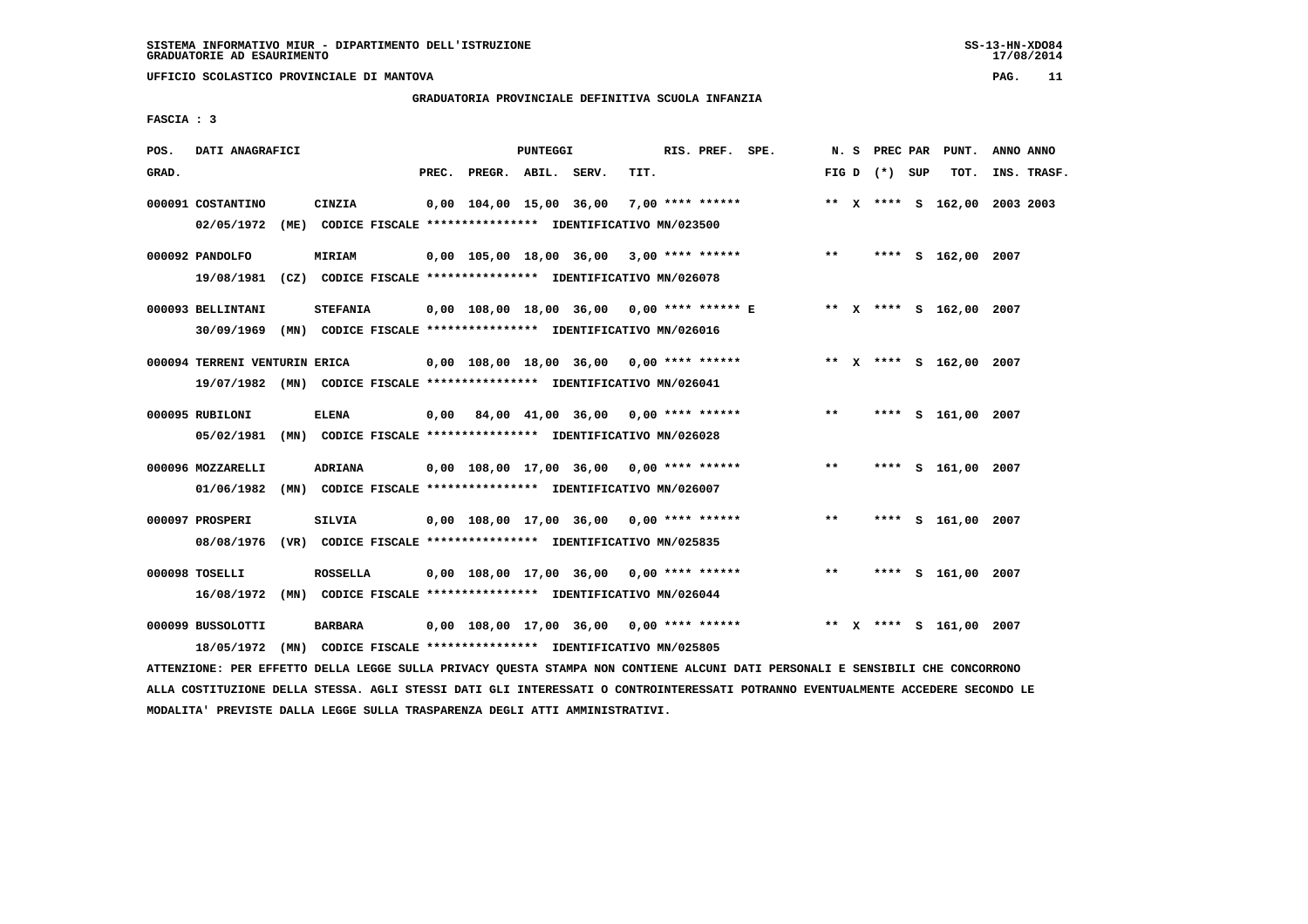**UFFICIO SCOLASTICO PROVINCIALE DI MANTOVA PAG. 12**

# **GRADUATORIA PROVINCIALE DEFINITIVA SCUOLA INFANZIA**

 **FASCIA : 3**

| POS.         | DATI ANAGRAFICI                 |                                                                               |       |                         | PUNTEGGI |                                                    |      | RIS. PREF. SPE.    | N.S   | PREC PAR        | PUNT.                        | ANNO ANNO   |
|--------------|---------------------------------|-------------------------------------------------------------------------------|-------|-------------------------|----------|----------------------------------------------------|------|--------------------|-------|-----------------|------------------------------|-------------|
| GRAD.        |                                 |                                                                               | PREC. | PREGR. ABIL. SERV.      |          |                                                    | TIT. |                    |       | FIG D $(*)$ SUP | тот.                         | INS. TRASF. |
|              | 000100 MONTAGNOLI<br>06/07/1977 | <b>ERIKA</b><br>(VR) CODICE FISCALE **************** IDENTIFICATIVO MN/132341 |       | 0,00 108,00 16,00 36,00 |          |                                                    |      | $1,00$ **** ****** | $**$  |                 | **** S 161,00 2014 2014      |             |
|              |                                 |                                                                               |       |                         |          |                                                    |      |                    |       |                 |                              |             |
|              | 000101 DE SIMONE                | <b>MARIA CARMINE</b>                                                          |       | 0,00 109,00 15,00 36,00 |          |                                                    |      | 0,00 **** ******   | **    |                 | **** S 160,00 2007           |             |
|              | 26/08/1978                      | (NA) CODICE FISCALE **************** IDENTIFICATIVO MN/025976                 |       |                         |          |                                                    |      |                    |       |                 |                              |             |
|              | 000102 BUSCARDO                 | <b>SILVIA</b>                                                                 |       |                         |          | $0.00$ 104.00 17,00 36,00 3,00 **** ******         |      |                    | $***$ |                 | **** S 160,00 2011 2011      |             |
|              | 23/03/1981                      | (VR) CODICE FISCALE **************** IDENTIFICATIVO MN/129520                 |       |                         |          |                                                    |      |                    |       |                 |                              |             |
|              | 000103 PERTICARA                | <b>ALESSANDRA</b>                                                             |       |                         |          | $0,00$ $104,00$ $17,00$ $36,00$ $3,00$ **** ****** |      |                    |       |                 | ** X **** S 160,00 2014 2014 |             |
|              | 08/12/1973                      | (VI) CODICE FISCALE **************** IDENTIFICATIVO MN/132224                 |       |                         |          |                                                    |      |                    |       |                 |                              |             |
|              | 000104 COLAIANNI                | MARIA ANTONIE                                                                 |       |                         |          | 0,00 102,00 15,00 36,00                            |      | $6.00$ **** ****** |       |                 | ** X **** S 159,00 2014 2014 |             |
|              | 11/01/1975                      | (CL) CODICE FISCALE *************** IDENTIFICATIVO MN/132186                  |       |                         |          |                                                    |      |                    |       |                 |                              |             |
|              | 000105 ALLEGRETTI               | <b>ELISA</b>                                                                  |       |                         |          | $0,00$ 108,00 15,00 36,00 0,00 **** ******         |      |                    | $* *$ |                 | **** S 159,00 2014 2014      |             |
|              | 10/09/1973                      | (MO) CODICE FISCALE **************** IDENTIFICATIVO MN/132119                 |       |                         |          |                                                    |      |                    |       |                 |                              |             |
| 000106 BAILO |                                 | <b>KATIA</b>                                                                  |       | 0,00 108,00 15,00 36,00 |          |                                                    |      | $0.00$ **** ****** | $***$ |                 | **** S 159,00 2014 2014      |             |
|              | 08/06/1981                      | (VR) CODICE FISCALE **************** IDENTIFICATIVO MN/132128                 |       |                         |          |                                                    |      |                    |       |                 |                              |             |
|              |                                 |                                                                               |       |                         |          |                                                    |      |                    | $***$ |                 |                              |             |
|              | 000107 CATALANO<br>02/02/1962   | VINCENZA<br>(AG) CODICE FISCALE **************** IDENTIFICATIVO MN/129714     |       |                         |          | 0,00 104,00 16,00 32,00                            |      | 6,00 **** ******   |       | ****            | S 158,00 2011 2011           |             |
|              |                                 |                                                                               |       |                         |          |                                                    |      |                    |       |                 |                              |             |
|              | 000108 MIZZONI                  | FABRIZIA                                                                      |       |                         |          | 0,00 103,00 15,00 36,00                            |      | $4.00$ **** ****** | $**$  | ****            | S 158,00 2014 2014           |             |
|              | 12/06/1976                      | (CE) CODICE FISCALE **************** IDENTIFICATIVO MN/132167                 |       |                         |          |                                                    |      |                    |       |                 |                              |             |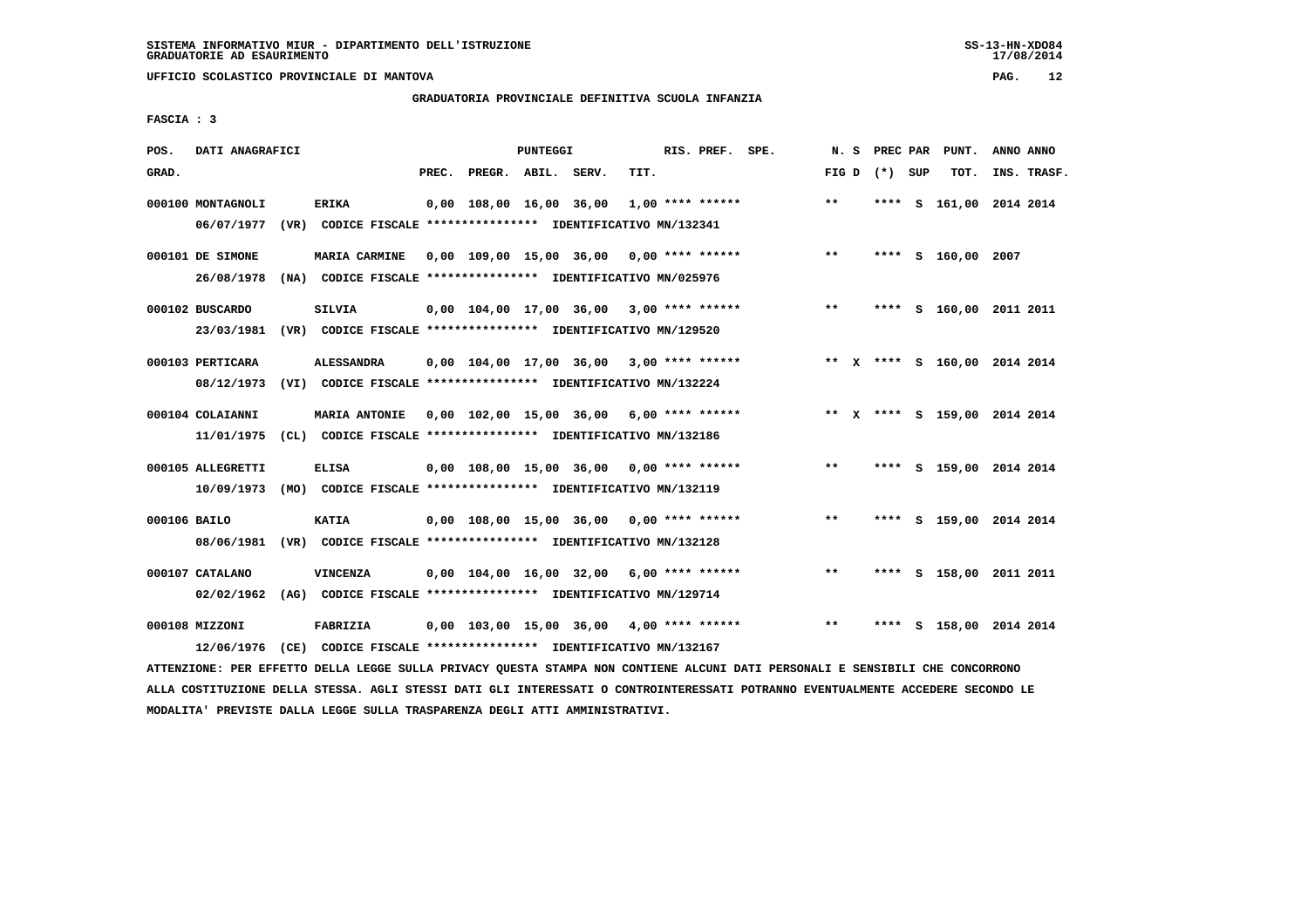**UFFICIO SCOLASTICO PROVINCIALE DI MANTOVA PAG. 13**

# **GRADUATORIA PROVINCIALE DEFINITIVA SCUOLA INFANZIA**

 **FASCIA : 3**

| POS.         | DATI ANAGRAFICI              |                                                                                           |       |                         | PUNTEGGI |                                           |      | RIS. PREF. SPE.  |                                                                           |       |                 | N. S PREC PAR PUNT.          | ANNO ANNO |             |
|--------------|------------------------------|-------------------------------------------------------------------------------------------|-------|-------------------------|----------|-------------------------------------------|------|------------------|---------------------------------------------------------------------------|-------|-----------------|------------------------------|-----------|-------------|
| GRAD.        |                              |                                                                                           | PREC. | PREGR. ABIL. SERV.      |          |                                           | TIT. |                  |                                                                           |       | FIG D $(*)$ SUP | тот.                         |           | INS. TRASF. |
| 000109 LIACI |                              | <b>MANUELA</b><br>26/08/1978 (BR) CODICE FISCALE *************** IDENTIFICATIVO MN/022333 |       | 0,00 106,00 15,00 36,00 |          |                                           |      | 0,00 **** ****** |                                                                           | $* *$ |                 | **** S 157,00 2002           |           |             |
| 000110 BUZZI |                              | <b>ELISA</b><br>12/03/1980 (VR) CODICE FISCALE **************** IDENTIFICATIVO MN/132153  |       |                         |          |                                           |      |                  | 0,00 108,00 17,00 32,00 0,00 **** ****** * *** * **** \$ 157,00 2014 2014 |       |                 |                              |           |             |
| 000111 AMATO |                              | ANGELA MARIA<br>03/07/1969 (TP) CODICE FISCALE *************** IDENTIFICATIVO MN/022570   | 0.00  |                         |          | 99,00 15,00 36,00 6,00 **** ******        |      |                  |                                                                           | $***$ |                 | **** S 156,00 2002           |           |             |
|              | 000112 BREGLIA               | <b>CESARIA</b><br>27/12/1978 (SA) CODICE FISCALE *************** IDENTIFICATIVO MN/023456 |       |                         |          |                                           |      |                  | $0.00$ $93.00$ $15.00$ $36.00$ $9.00$ $***$ $***$ $*$                     | $***$ |                 | **** S 153,00 2003 2003      |           |             |
|              | 000113 PANIZZA<br>19/06/1980 | <b>SANDRA</b><br>(MN) CODICE FISCALE *************** IDENTIFICATIVO MN/129583             |       |                         |          | 0,00 76,00 41,00 36,00 0,00 **** ******   |      |                  |                                                                           |       |                 | ** X **** S 153,00 2011 2011 |           |             |
| 000114 IZZO  |                              | <b>CELESTE</b><br>09/09/1978 (NA) CODICE FISCALE *************** IDENTIFICATIVO MN/132074 |       |                         |          |                                           |      |                  | $0,00$ 102,00 15,00 36,00 0,00 **** ******                                | $***$ |                 | **** S 153,00 2014 2014      |           |             |
|              | 000115 NOCERA                | <b>ILENIA</b><br>13/09/1977 (TA) CODICE FISCALE *************** IDENTIFICATIVO MN/026077  |       |                         |          | $0,00$ 98,00 18,00 36,00 0,00 **** ****** |      |                  |                                                                           | $* *$ |                 | **** S 152,00 2007           |           |             |
|              | 000116 VERONA                | STEFANIA ANTO<br>22/02/1967 (VR) CODICE FISCALE *************** IDENTIFICATIVO MN/132196  |       |                         |          | 0,00 102,00 13,00 36,00 0,00 **** ******  |      |                  |                                                                           | $* *$ |                 | **** S 151,00 2014 2014      |           |             |
|              | 000117 SAVONA                | CATERINA CINZ<br>28/11/1975 (TP) CODICE FISCALE *************** IDENTIFICATIVO MN/023611  |       |                         |          | $0,00$ 96,00 15,00 36,00 3,00 **** ****** |      |                  |                                                                           | $***$ |                 | **** S 150,00 2003 2003      |           |             |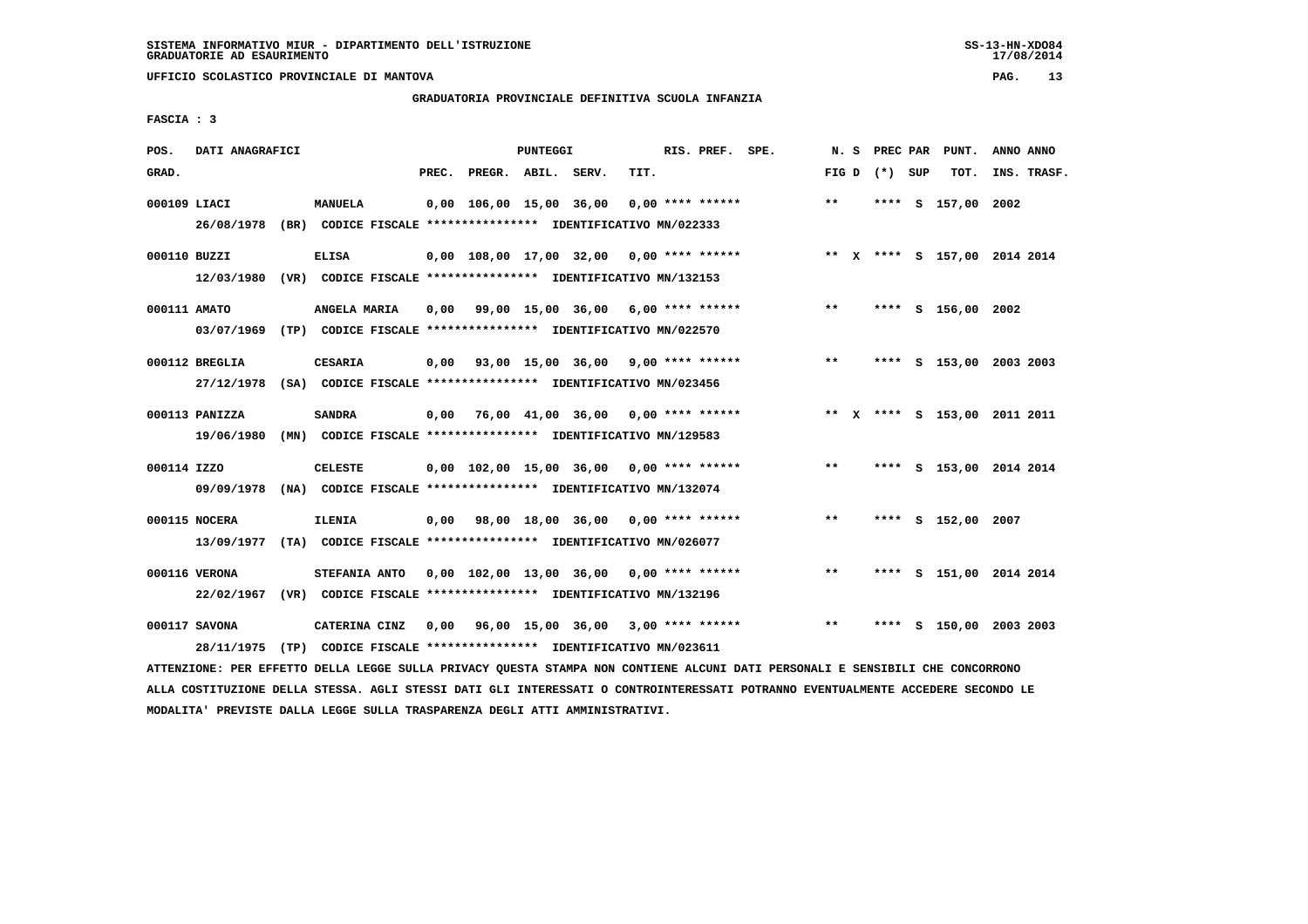**UFFICIO SCOLASTICO PROVINCIALE DI MANTOVA PAG. 14**

# **GRADUATORIA PROVINCIALE DEFINITIVA SCUOLA INFANZIA**

 **FASCIA : 3**

| POS.         | DATI ANAGRAFICI     |                                                                                              |       |                                                         | PUNTEGGI |                   |      | RIS. PREF. SPE.    |                                                                     |       | N. S PREC PAR   | PUNT.                   | ANNO ANNO                    |
|--------------|---------------------|----------------------------------------------------------------------------------------------|-------|---------------------------------------------------------|----------|-------------------|------|--------------------|---------------------------------------------------------------------|-------|-----------------|-------------------------|------------------------------|
| GRAD.        |                     |                                                                                              | PREC. | PREGR. ABIL. SERV.                                      |          |                   | TIT. |                    |                                                                     |       | FIG D $(*)$ SUP | тот.                    | INS. TRASF.                  |
|              | 000118 BROGNA       | <b>RAFFAELLA</b><br>22/06/1972 (VE) CODICE FISCALE *************** IDENTIFICATIVO MN/025822  | 0,00  |                                                         |          | 95,00 16,00 36,00 |      | $3,00$ **** ****** |                                                                     |       |                 | ** X **** S 150,00 2007 |                              |
|              | 000119 BARBIERI     | MARZIA<br>10/09/1974 (MN) CODICE FISCALE *************** IDENTIFICATIVO MN/025870            |       | $0,00$ $96,00$ $18,00$ $36,00$ $0,00$ $***$ **** ****** |          |                   |      |                    |                                                                     |       |                 | ** X **** S 150,00 2007 |                              |
|              | 000120 SCARDAMAGLIA | <b>FRANCESCO</b><br>06/02/1974 (TO) CODICE FISCALE *************** IDENTIFICATIVO MN/132259  |       | $0,00$ 101,00 13,00 36,00 0,00 **** ******              |          |                   |      |                    |                                                                     |       |                 |                         | ** X **** S 150,00 2014 2014 |
|              | 000121 CAPPELLO     | <b>VALERIA</b><br>30/09/1975 (RC) CODICE FISCALE *************** IDENTIFICATIVO MN/022714    |       | $0,00$ $96,00$ $16,00$ $36,00$ $0,00$ $***$ **** *****  |          |                   |      |                    |                                                                     | $***$ |                 | **** S 148,00 2002      |                              |
|              | 000122 LIVOTI       | <b>ANTONELLA</b><br>21/04/1980 (ME) CODICE FISCALE *************** IDENTIFICATIVO MN/026122  |       | $0,00$ $93,00$ $16,00$ $36,00$ $3,00$ $***$ **** ****** |          |                   |      |                    |                                                                     |       |                 |                         | ** X **** S 148,00 2007 2007 |
|              | 000123 MARTIRE      | <b>ALESSIA</b><br>05/10/1973 (CS) CODICE FISCALE *************** IDENTIFICATIVO MN/026070    |       | $0,00$ 114,00 17,00 16,00 0,00 **** ******              |          |                   |      |                    |                                                                     | $***$ | ****            | 147,00 2007             |                              |
| 000124 SECCO |                     | <b>LAURA</b><br>02/03/1968 (VR) CODICE FISCALE *************** IDENTIFICATIVO MN/129785      |       | $0,00$ 96,00 14,00 36,00 0,00 **** ******               |          |                   |      |                    |                                                                     |       |                 |                         | ** X **** S 146,00 2011 2011 |
| 000125 NOTO  |                     | <b>ROSA</b><br>06/10/1979 (PA) CODICE FISCALE **************** IDENTIFICATIVO MN/129780      |       | $0,00$ $94,00$ $16,00$ $36,00$ $0,00$ $***$ **** ****** |          |                   |      |                    |                                                                     | $***$ |                 |                         | **** S 146,00 2011 2011      |
|              | 000126 MARCONI      | <b>ELISABETTA</b><br>22/08/1976 (VR) CODICE FISCALE *************** IDENTIFICATIVO MN/026069 | 0,00  |                                                         |          |                   |      |                    | 92,00 17,00 36,00  0,00 **** ****** E      **  X **** S 145,00 2007 |       |                 |                         |                              |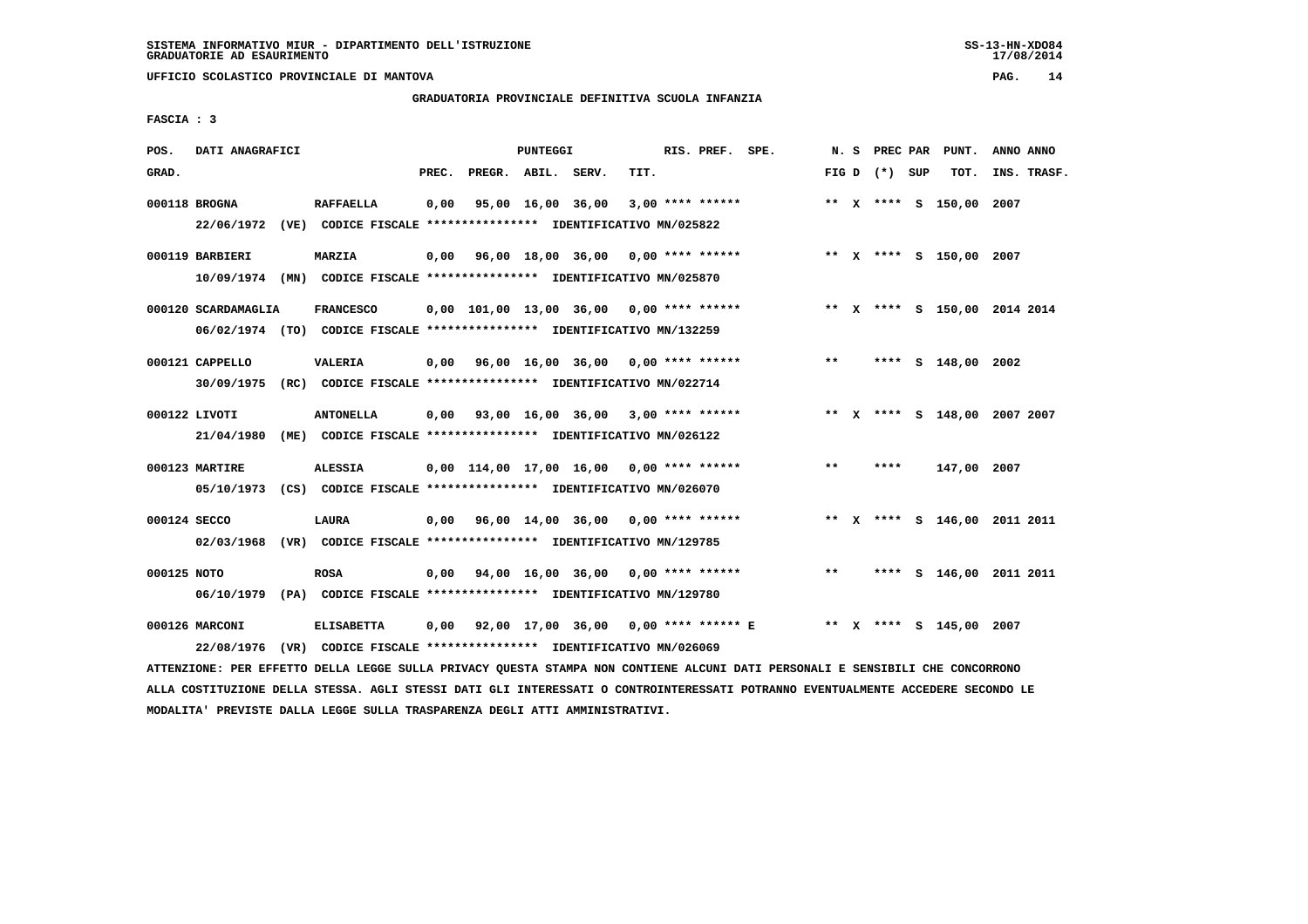**UFFICIO SCOLASTICO PROVINCIALE DI MANTOVA PAG. 15**

# **GRADUATORIA PROVINCIALE DEFINITIVA SCUOLA INFANZIA**

 **FASCIA : 3**

| POS.         | DATI ANAGRAFICI                |                                                                                           |       |                   | PUNTEGGI |                                                         |      | RIS. PREF. SPE.    |              | N. S | PREC PAR        | PUNT.                        | ANNO ANNO |             |
|--------------|--------------------------------|-------------------------------------------------------------------------------------------|-------|-------------------|----------|---------------------------------------------------------|------|--------------------|--------------|------|-----------------|------------------------------|-----------|-------------|
| GRAD.        |                                |                                                                                           | PREC. | PREGR. ABIL.      |          | SERV.                                                   | TIT. |                    |              |      | FIG D $(*)$ SUP | TOT.                         |           | INS. TRASF. |
| 000127 PEZZO |                                | <b>MANUELA</b><br>09/04/1971 (VR) CODICE FISCALE *************** IDENTIFICATIVO MN/132344 |       | 0,00 130,00 14,00 |          | 0,00                                                    |      | $0.00$ **** ****** | $\star\star$ |      |                 | **** S 144,00 2014 2014      |           |             |
|              | 000128 PEZZINI<br>17/10/1980   | <b>SAVINA</b><br>(MN) CODICE FISCALE *************** IDENTIFICATIVO MN/025985             | 0,00  |                   |          | 84,00 17,00 36,00 6,00 **** ******                      |      |                    |              |      |                 | ** X **** S 143,00 2007      |           |             |
|              | 000129 MANDANICI<br>07/07/1979 | SONIA<br>(ME) CODICE FISCALE **************** IDENTIFICATIVO MN/129812                    | 0,00  |                   |          | 90,00 $14,00$ 36,00 3,00 **** ******                    |      |                    | $* *$        |      |                 | **** S 143,00 2011 2011      |           |             |
|              | 000130 BRUNNO<br>02/02/1970    | LUCIA<br>(EE) CODICE FISCALE **************** IDENTIFICATIVO MN/132365                    |       |                   |          | $0,00$ 92,00 15,00 36,00 0,00 **** ******               |      |                    | $* *$        |      |                 | **** S 143,00 2014 2014      |           |             |
|              | 000131 CATALANO<br>06/05/1973  | <b>GIUSEPPINA</b><br>(EN) CODICE FISCALE **************** IDENTIFICATIVO MN/129524        | 0,00  |                   |          | 91,00 15,00 36,00 0,00 **** ******                      |      |                    | $***$        |      |                 | **** S 142,00 2011 2011      |           |             |
|              | 000132 MANDARANO<br>05/02/1966 | <b>MARIA TERESA</b><br>(RC) CODICE FISCALE **************** IDENTIFICATIVO MN/023406      | 0.00  |                   |          | 90,00 15,00 36,00 0,00 **** ******                      |      |                    |              |      |                 | ** X **** S 141,00 2003 2003 |           |             |
|              | 000133 DORICO<br>06/09/1971    | <b>ELENA</b><br>(VR) CODICE FISCALE **************** IDENTIFICATIVO MN/022545             |       |                   |          | $0,00$ $92,00$ $12,00$ $36,00$ $0,00$ $***$ **** ****** |      |                    | $***$        |      |                 | **** S 140,00 2002           |           |             |
|              | 000134 STEFANONI<br>29/09/1976 | <b>ELENA</b><br>(MN) CODICE FISCALE **************** IDENTIFICATIVO MN/025929             | 0,00  |                   |          | 86,00 17,00 36,00 0,00 **** ******                      |      |                    |              |      |                 | ** X **** S 139,00 2007      |           |             |
|              | 000135 BRUNELLI<br>15/10/1977  | <b>ANTONIA</b><br>(BS) CODICE FISCALE **************** IDENTIFICATIVO MN/129519           | 0,00  |                   |          | 62,00 41,00 36,00                                       |      | $0.00$ **** ****** |              |      |                 | ** X **** S 139,00 2011 2011 |           |             |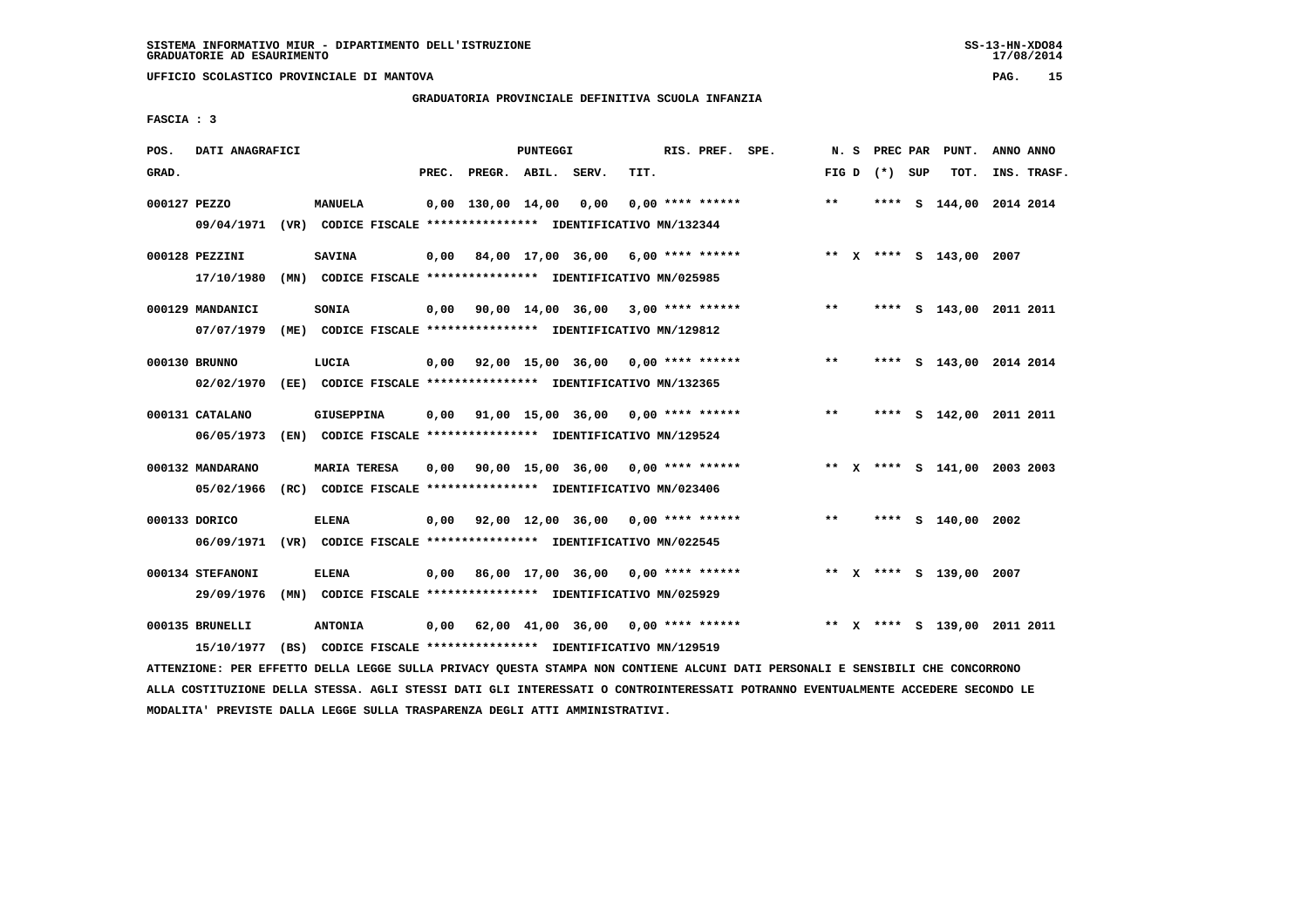**UFFICIO SCOLASTICO PROVINCIALE DI MANTOVA PAG. 16**

### **GRADUATORIA PROVINCIALE DEFINITIVA SCUOLA INFANZIA**

 **FASCIA : 3**

| POS.         | DATI ANAGRAFICI                |                                                                                              |       |                     | PUNTEGGI |                                                  |      | RIS. PREF. SPE.    |       |                 | N. S PREC PAR PUNT.          | ANNO ANNO |             |
|--------------|--------------------------------|----------------------------------------------------------------------------------------------|-------|---------------------|----------|--------------------------------------------------|------|--------------------|-------|-----------------|------------------------------|-----------|-------------|
| GRAD.        |                                |                                                                                              | PREC. | PREGR. ABIL. SERV.  |          |                                                  | TIT. |                    |       | FIG D $(*)$ SUP | тот.                         |           | INS. TRASF. |
|              | 000136 PALAMARA<br>01/04/1968  | <b>ANNUNZIATA</b><br>(RC) CODICE FISCALE **************** IDENTIFICATIVO MN/132182           |       | $0.00$ 123.00 16.00 |          | 0,00                                             |      | $0.00$ **** ****** | $**$  | ****            | 139,00 2014 2014             |           |             |
| 000137 CUDA  |                                | <b>ELISABETTA</b><br>29/09/1974 (CZ) CODICE FISCALE *************** IDENTIFICATIVO MN/024024 |       |                     |          | 0,00 87,00 15,00 36,00                           |      | $0.00$ **** ****** |       |                 | ** X **** S 138,00 2004 2004 |           |             |
|              | 000138 ASTARITA<br>23/08/1966  | MARIALUISA<br>(NA) CODICE FISCALE **************** IDENTIFICATIVO MN/023374                  | 0.00  |                     |          | 82,00 13,00 36,00 6,00 **** ******               |      |                    |       |                 | ** X **** S 137,00 2003      |           |             |
|              | 000139 VIAPIANA<br>13/03/1962  | TERSILLA<br>(MN) CODICE FISCALE **************** IDENTIFICATIVO MN/025021                    | 0.00  |                     |          | 84,00 14,00 36,00 3,00 **** ******               |      |                    |       | ** $X$ ****     | 137,00 2005                  |           |             |
| 000140 ZONTA | 10/10/1981                     | SARA<br>(MN) CODICE FISCALE **************** IDENTIFICATIVO MN/026051                        | 0,00  |                     |          | $60,00$ $41,00$ $36,00$ $0,00$ $***$ **** ****** |      |                    | $***$ |                 | **** S 137,00 2007           |           |             |
|              | 000141 FERRAMOSCA              | <b>MILENA</b><br>13/10/1973 (LE) CODICE FISCALE *************** IDENTIFICATIVO MN/129550     |       |                     |          | $0,00$ 84,00 14,00 36,00 3,00 **** ******        |      |                    | $***$ |                 | **** S 137,00 2011 2011      |           |             |
|              | 000142 BENNICI<br>06/06/1973   | <b>MARIA DANIELA</b><br>(AG) CODICE FISCALE **************** IDENTIFICATIVO MN/132138        |       |                     |          | 0,00 84,00 17,00 36,00                           |      | $0.00$ **** ****** | $***$ | ****            | S 137,00 2014 2014           |           |             |
|              | 000143 MATARAZZO<br>06/10/1977 | <b>FORTUNA</b><br>(CE) CODICE FISCALE **************** IDENTIFICATIVO MN/024114              | 0,00  |                     |          | 84,00 15,00 36,00                                |      | $0.00$ **** ****** | **    | ****            | S 135,00 2004 2004           |           |             |
| 000144 LUGLI | 23/09/1980                     | <b>SILVIA</b><br>(MO) CODICE FISCALE **************** IDENTIFICATIVO MN/025993               | 0,00  |                     |          | 81,00 18,00 36,00 0,00 **** ******               |      |                    |       |                 | ** X **** S 135,00 2007      |           |             |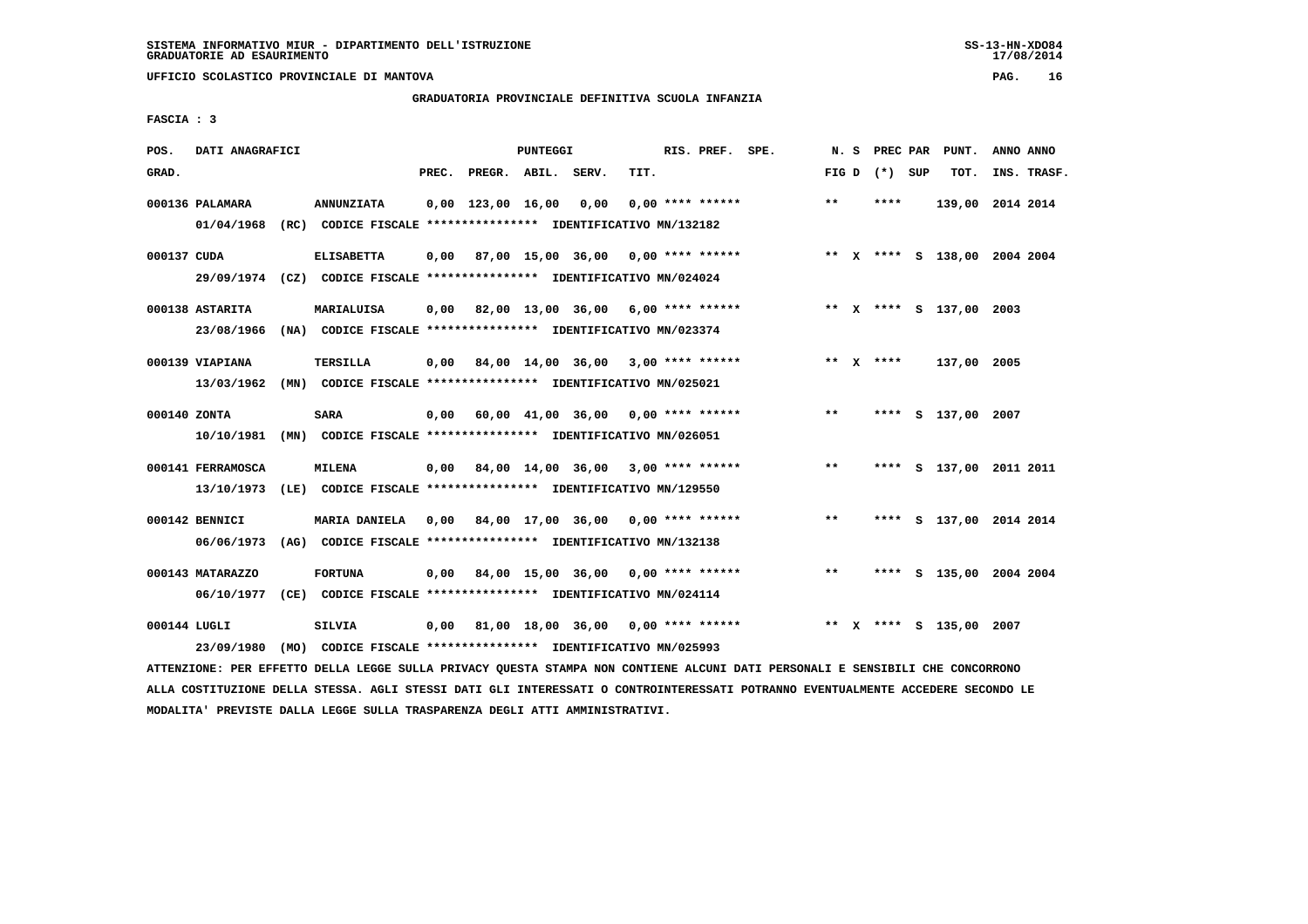**UFFICIO SCOLASTICO PROVINCIALE DI MANTOVA PAG. 17**

# **GRADUATORIA PROVINCIALE DEFINITIVA SCUOLA INFANZIA**

 **FASCIA : 3**

| POS.         | DATI ANAGRAFICI              |                                                                         |       |                                            | <b>PUNTEGGI</b> |                   |      | RIS. PREF. SPE.  |                                                  |       |                 | N. S PREC PAR PUNT.          | ANNO ANNO |             |
|--------------|------------------------------|-------------------------------------------------------------------------|-------|--------------------------------------------|-----------------|-------------------|------|------------------|--------------------------------------------------|-------|-----------------|------------------------------|-----------|-------------|
| GRAD.        |                              |                                                                         | PREC. | PREGR. ABIL. SERV.                         |                 |                   | TIT. |                  |                                                  |       | FIG D $(*)$ SUP | тот.                         |           | INS. TRASF. |
|              | 000145 FRIGERI<br>29/03/1980 | COSTANZA GIOV                                                           | 0,00  |                                            |                 | 82,00 17,00 36,00 |      | 0,00 **** ****** |                                                  |       |                 | ** X **** S 135,00 2007      |           |             |
|              |                              | (VR) CODICE FISCALE **************** IDENTIFICATIVO MN/025911           |       |                                            |                 |                   |      |                  |                                                  |       |                 |                              |           |             |
|              | 000146 OLIVIERI              | <b>MARTINA</b>                                                          |       |                                            |                 |                   |      |                  | $0,00$ 84,00 15,00 36,00 0,00 **** ****** *** ** |       |                 | **** S 135,00 2011 2011      |           |             |
|              | 26/01/1980                   | (VR) CODICE FISCALE **************** IDENTIFICATIVO MN/129580           |       |                                            |                 |                   |      |                  |                                                  |       |                 |                              |           |             |
|              | 000147 LIOTTA                | TONINA RITA M 0,00 83,00 15,00 36,00 0,00 **** ******                   |       |                                            |                 |                   |      |                  |                                                  |       |                 | ** X **** S 134,00 2007 2007 |           |             |
|              |                              | 14/09/1978 (AG) CODICE FISCALE *************** IDENTIFICATIVO MN/026119 |       |                                            |                 |                   |      |                  |                                                  |       |                 |                              |           |             |
|              | 000148 COGLIANDRO            | <b>MARIA</b>                                                            |       | 0,00 78,00 17,00 36,00 3,00 **** ******    |                 |                   |      |                  |                                                  | $* *$ |                 | **** S 134,00 2007           |           |             |
|              |                              | 06/04/1965 (RC) CODICE FISCALE *************** IDENTIFICATIVO MN/025898 |       |                                            |                 |                   |      |                  |                                                  |       |                 |                              |           |             |
| 000149 FUSCO |                              | LOREDANA                                                                |       | $0.00$ 82.00 14.00 36.00 0.00 **** ******  |                 |                   |      |                  |                                                  | $***$ |                 | **** S 132,00 2014 2014      |           |             |
|              |                              | 28/09/1958 (NA) CODICE FISCALE *************** IDENTIFICATIVO MN/132059 |       |                                            |                 |                   |      |                  |                                                  |       |                 |                              |           |             |
|              | 000150 SABATINO              | SILVIA                                                                  |       | $0,00$ 70,00 16,00 36,00 9,00 **** ******  |                 |                   |      |                  |                                                  | $***$ |                 | **** S 131,00 2002           |           |             |
|              |                              | 06/07/1978 (CZ) CODICE FISCALE *************** IDENTIFICATIVO MN/022849 |       |                                            |                 |                   |      |                  |                                                  |       |                 |                              |           |             |
|              |                              |                                                                         |       |                                            |                 |                   |      |                  |                                                  |       |                 |                              |           |             |
|              | 000151 COLAFRANCESCO         | LIDIA                                                                   |       | $0,00$ 61,00 14,00 36,00 19,00 **** ****** |                 |                   |      |                  |                                                  |       |                 | ** X **** S 130,00 2005 2005 |           |             |
|              |                              | 07/08/1973 (EE) CODICE FISCALE *************** IDENTIFICATIVO MN/025133 |       |                                            |                 |                   |      |                  |                                                  |       |                 |                              |           |             |
|              | 000152 FRONTELLI             | <b>LAURA</b>                                                            |       | $0,00$ 48,00 42,00 36,00 3,00 **** ******  |                 |                   |      |                  |                                                  | $* *$ |                 | **** S 129,00 2007           |           |             |
|              |                              | 12/08/1974 (MN) CODICE FISCALE *************** IDENTIFICATIVO MN/026196 |       |                                            |                 |                   |      |                  |                                                  |       |                 |                              |           |             |
|              | 000153 GUBERTI               | <b>NICOLE</b>                                                           |       | $0,00$ 50,00 42,00 36,00 0,00 **** ******  |                 |                   |      |                  |                                                  | $***$ |                 | **** S 128,00 2011 2011      |           |             |
|              | 25/11/1983                   | (RE) CODICE FISCALE *************** IDENTIFICATIVO MN/129558            |       |                                            |                 |                   |      |                  |                                                  |       |                 |                              |           |             |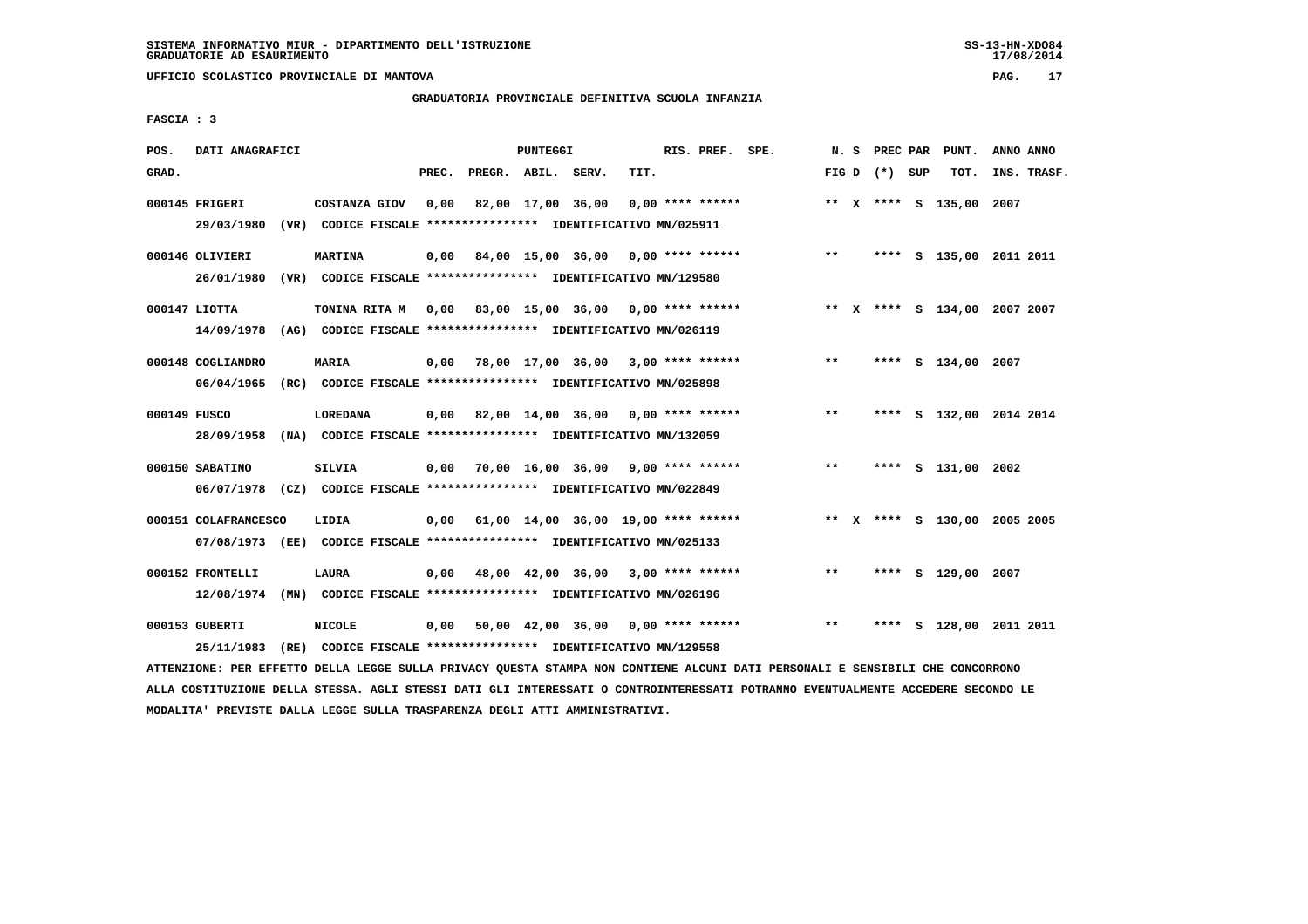**UFFICIO SCOLASTICO PROVINCIALE DI MANTOVA PAG. 18**

# **GRADUATORIA PROVINCIALE DEFINITIVA SCUOLA INFANZIA**

 **FASCIA : 3**

| POS.         | DATI ANAGRAFICI  |                                                                                          |       |                    | PUNTEGGI |                                                        |      | RIS. PREF. SPE.    |                                    | N.S          | PREC PAR        | PUNT.                        | ANNO ANNO |             |
|--------------|------------------|------------------------------------------------------------------------------------------|-------|--------------------|----------|--------------------------------------------------------|------|--------------------|------------------------------------|--------------|-----------------|------------------------------|-----------|-------------|
| GRAD.        |                  |                                                                                          | PREC. | PREGR. ABIL. SERV. |          |                                                        | TIT. |                    |                                    |              | FIG D $(*)$ SUP | TOT.                         |           | INS. TRASF. |
|              | 000154 COSOLO    | <b>ELENA</b><br>11/04/1963 (BR) CODICE FISCALE **************** IDENTIFICATIVO MN/132190 | 0,00  | 92,00 13,00 22,00  |          |                                                        |      | $0,00$ **** ****** |                                    | $\star\star$ |                 | **** S 127,00 2014 2014      |           |             |
|              |                  |                                                                                          |       |                    |          |                                                        |      |                    |                                    |              |                 |                              |           |             |
| 000155 ELIA  |                  | <b>AUSILIA</b>                                                                           | 0,00  |                    |          |                                                        |      |                    | 76,00 13,00 36,00 0,00 **** ****** |              |                 | ** X **** S 125,00 2003 2003 |           |             |
|              |                  | 21/05/1977 (ME) CODICE FISCALE *************** IDENTIFICATIVO MN/023506                  |       |                    |          |                                                        |      |                    |                                    |              |                 |                              |           |             |
| 000156 CALI' |                  | <b>MARYNELLA</b>                                                                         | 0,00  |                    |          | 69,00 16,00 36,00 4,00 **** ******                     |      |                    |                                    | $***$        |                 | **** S 125,00 2014 2014      |           |             |
|              |                  | 04/07/1978 (CT) CODICE FISCALE *************** IDENTIFICATIVO MN/132154                  |       |                    |          |                                                        |      |                    |                                    |              |                 |                              |           |             |
| 000157 PALMA |                  | <b>FRANCESCA</b>                                                                         |       |                    |          | $0,00$ $71,00$ $14,00$ $36,00$ $3,00$ $***$ **** ***** |      |                    |                                    |              |                 | ** X **** S 124,00 2011 2011 |           |             |
|              | 12/10/1978       | (BR) CODICE FISCALE **************** IDENTIFICATIVO MN/129582                            |       |                    |          |                                                        |      |                    |                                    |              |                 |                              |           |             |
|              | 000158 COSTANZO  | LOREDANA MARI                                                                            |       |                    |          | $0,00$ 70,00 17,00 36,00 0,00 **** ******              |      |                    |                                    |              |                 | ** X **** S 123,00 2007 2007 |           |             |
|              |                  | 14/01/1974 (CT) CODICE FISCALE *************** IDENTIFICATIVO MN/026140                  |       |                    |          |                                                        |      |                    |                                    |              |                 |                              |           |             |
|              | 000159 ADRAGNA   | <b>CLAUDIA</b>                                                                           | 0,00  |                    |          | 65,00 15,00 36,00 6,00 **** ******                     |      |                    |                                    | $***$        |                 | **** S 122,00 2005 2005      |           |             |
|              |                  | 02/12/1972 (TP) CODICE FISCALE *************** IDENTIFICATIVO MN/025078                  |       |                    |          |                                                        |      |                    |                                    |              |                 |                              |           |             |
|              | 000160 ORLANDI   | <b>ILARIA</b>                                                                            |       |                    |          | $0,00$ 44,00 42,00 36,00 0,00 **** ******              |      |                    |                                    |              |                 | ** X **** S 122,00 2007      |           |             |
|              | 06/09/1984       | (MN) CODICE FISCALE **************** IDENTIFICATIVO MN/026010                            |       |                    |          |                                                        |      |                    |                                    |              |                 |                              |           |             |
| 000161 TENCA |                  | LUCIA                                                                                    | 0,00  |                    |          | 69,00 17,00 36,00 0,00 **** ******                     |      |                    |                                    | $* *$        |                 | **** S 122,00 2007           |           |             |
|              |                  | 19/07/1969 (CR) CODICE FISCALE *************** IDENTIFICATIVO MN/026038                  |       |                    |          |                                                        |      |                    |                                    |              |                 |                              |           |             |
|              | $000162$ ALIOTTA | <b>SANTA</b>                                                                             | 0,00  |                    |          | 69,00 16,00 36,00 0,00 **** ******                     |      |                    |                                    | $***$        | ****            | S 121,00 2004 2004           |           |             |
|              | 23/01/1964       | (ME) CODICE FISCALE **************** IDENTIFICATIVO MN/023982                            |       |                    |          |                                                        |      |                    |                                    |              |                 |                              |           |             |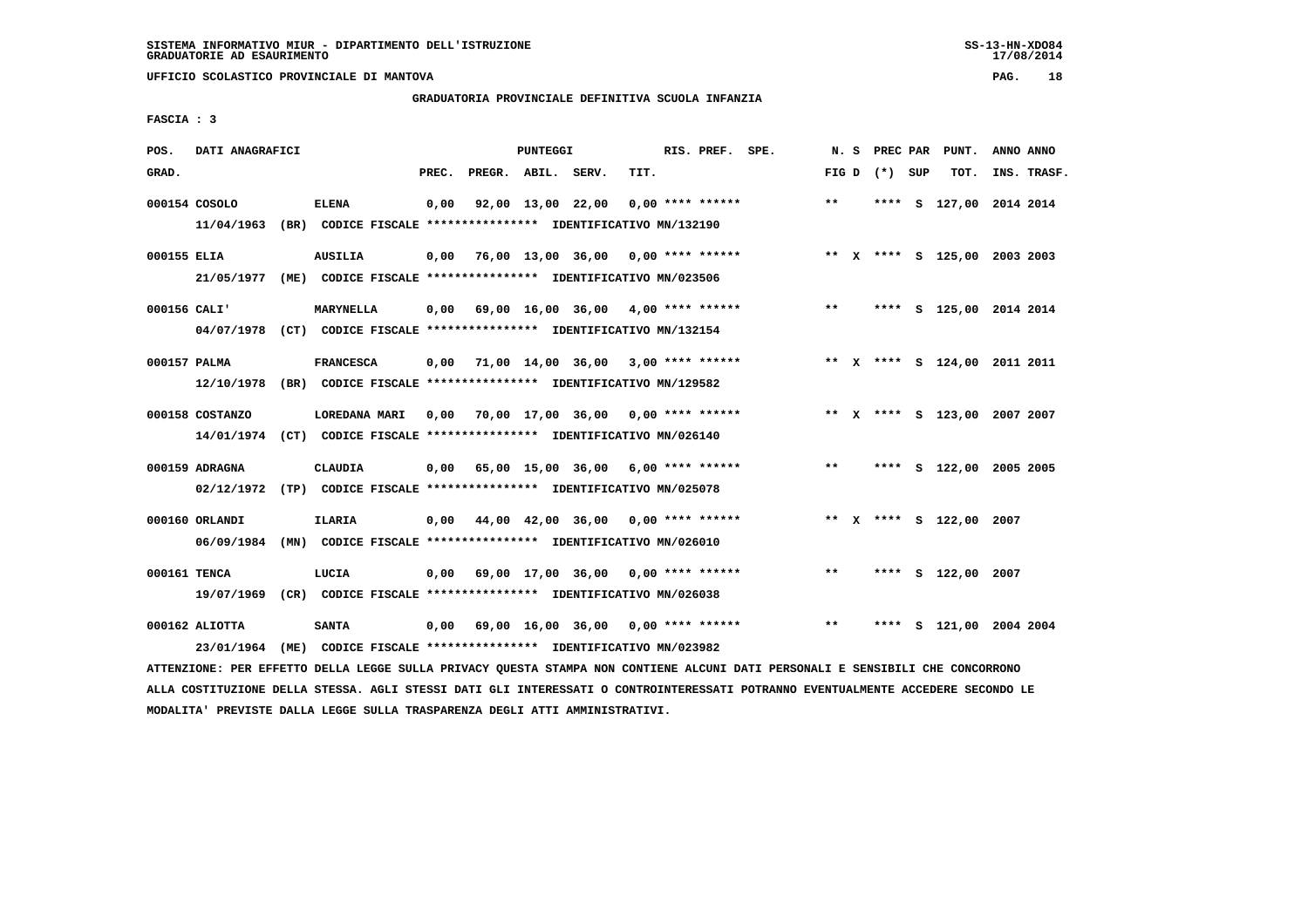**UFFICIO SCOLASTICO PROVINCIALE DI MANTOVA PAG. 19**

### **GRADUATORIA PROVINCIALE DEFINITIVA SCUOLA INFANZIA**

 **FASCIA : 3**

| POS.  | DATI ANAGRAFICI                |                                                                                 |       |                                           | PUNTEGGI |                                      |      | RIS. PREF. SPE.    | N. S  | PREC PAR        | PUNT.                        | ANNO ANNO |             |
|-------|--------------------------------|---------------------------------------------------------------------------------|-------|-------------------------------------------|----------|--------------------------------------|------|--------------------|-------|-----------------|------------------------------|-----------|-------------|
| GRAD. |                                |                                                                                 | PREC. | PREGR. ABIL. SERV.                        |          |                                      | TIT. |                    |       | FIG D $(*)$ SUP | тот.                         |           | INS. TRASF. |
|       | 000163 FORNARO<br>03/08/1968   | ANNA<br>(PE) CODICE FISCALE **************** IDENTIFICATIVO MN/024962           | 0,00  |                                           |          | 70,00 15,00 36,00                    |      | $0.00$ **** ****** |       |                 | ** X **** S 121,00 2005 2005 |           |             |
|       |                                |                                                                                 |       |                                           |          |                                      |      |                    |       |                 |                              |           |             |
|       | 000164 TRIGGIANI<br>15/04/1977 | <b>TIZIANA</b><br>(PA) CODICE FISCALE **************** IDENTIFICATIVO MN/129613 | 0,00  |                                           |          | 70,00 15,00 36,00 0,00 **** ******   |      |                    | $***$ | ****            | S 121,00 2011 2011           |           |             |
|       |                                |                                                                                 |       |                                           |          |                                      |      |                    |       |                 |                              |           |             |
|       | 000165 DI GRACI<br>07/11/1977  | <b>LAURA</b><br>(TA) CODICE FISCALE **************** IDENTIFICATIVO MN/025107   | 0,00  |                                           |          | $67,00$ 14,00 36,00 3,00 **** ****** |      |                    | $* *$ |                 | **** S 120,00 2005 2005      |           |             |
|       |                                |                                                                                 |       |                                           |          |                                      |      |                    |       |                 |                              |           |             |
|       | 000166 TULONE<br>24/05/1979    | ENZA<br>(AG) CODICE FISCALE **************** IDENTIFICATIVO MN/024182           | 0,00  |                                           |          | 54,00 14,00 36,00 13,00 **** ******  |      |                    |       |                 | ** X **** S 117,00 2004 2004 |           |             |
|       | 000167 PROFETA                 | <b>CONCETTA</b>                                                                 |       | $0.00$ 65.00 15.00 36.00 1.00 **** ****** |          |                                      |      |                    | $***$ |                 | **** S 117,00 2004 2004      |           |             |
|       | 03/05/1970                     | (NA) CODICE FISCALE **************** IDENTIFICATIVO MN/024150                   |       |                                           |          |                                      |      |                    |       |                 |                              |           |             |
|       | 000168 CALIENDO                | MARIA ROSA                                                                      | 0,00  | 66,00 15,00 36,00 0,00 **** ******        |          |                                      |      |                    | $***$ |                 | **** S 117,00 2011 2011      |           |             |
|       | 02/12/1976                     | (NA) CODICE FISCALE **************** IDENTIFICATIVO MN/129522                   |       |                                           |          |                                      |      |                    |       |                 |                              |           |             |
|       | 000169 COCCINIGLIO             | GIUSI                                                                           | 0,00  | 62,00 14,00 36,00                         |          |                                      |      | $3,00$ **** ****** | $***$ |                 | **** S 115,00 2003 2003      |           |             |
|       | 12/10/1977                     | (AG) CODICE FISCALE **************** IDENTIFICATIVO MN/023394                   |       |                                           |          |                                      |      |                    |       |                 |                              |           |             |
|       | 000170 MANNONE                 | VINCENZA MARI                                                                   | 0,00  |                                           |          | $61,00$ 15,00 36,00 1,00 **** ****** |      |                    | $* *$ |                 | **** S 113,00 2005 2005      |           |             |
|       | 14/05/1971                     | (TP) CODICE FISCALE **************** IDENTIFICATIVO MN/025140                   |       |                                           |          |                                      |      |                    |       |                 |                              |           |             |
|       | 000171 CAMILLI                 | <b>MANUELA</b>                                                                  | 0,00  |                                           |          | 51,00 17,00 36,00                    |      | $9,00$ **** ****** | $***$ | ****            | s 113,00                     | 2007      |             |
|       | 06/04/1980                     | (MN) CODICE FISCALE **************** IDENTIFICATIVO MN/026249                   |       |                                           |          |                                      |      |                    |       |                 |                              |           |             |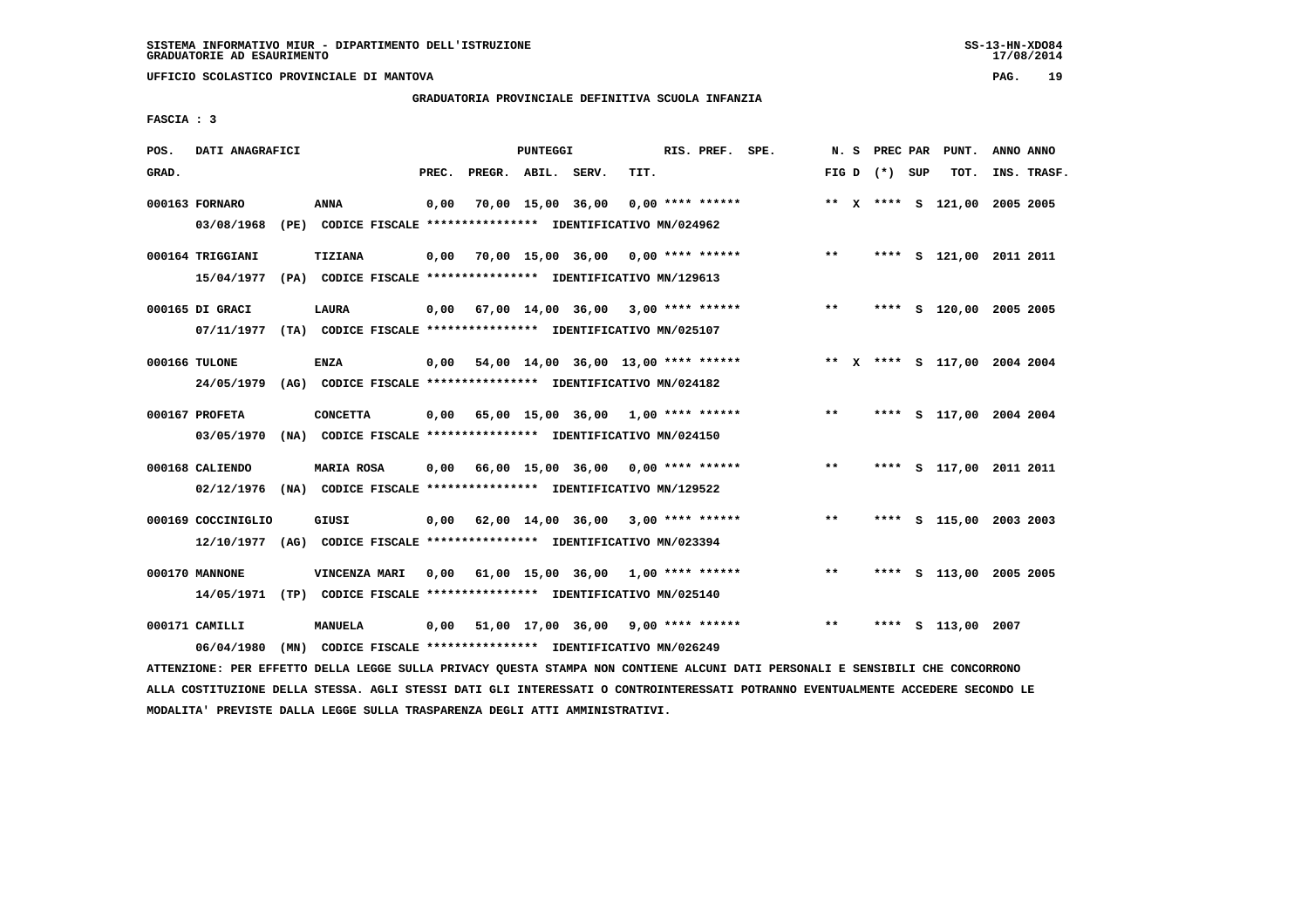**UFFICIO SCOLASTICO PROVINCIALE DI MANTOVA PAG. 20**

# **GRADUATORIA PROVINCIALE DEFINITIVA SCUOLA INFANZIA**

 **FASCIA : 3**

| POS.         | DATI ANAGRAFICI                 |                                                                                      |       |                    | PUNTEGGI          |                                            |      | RIS. PREF. SPE.    | N.S          | PREC PAR | PUNT.                        | ANNO ANNO |             |
|--------------|---------------------------------|--------------------------------------------------------------------------------------|-------|--------------------|-------------------|--------------------------------------------|------|--------------------|--------------|----------|------------------------------|-----------|-------------|
| GRAD.        |                                 |                                                                                      | PREC. | PREGR. ABIL. SERV. |                   |                                            | TIT. |                    | FIG D        | (*) SUP  | TOT.                         |           | INS. TRASF. |
|              | 000172 IUZZOLINO<br>07/12/1973  | ANNA MARIA<br>(SA) CODICE FISCALE **************** IDENTIFICATIVO MN/024085          | 0,00  |                    | 61,00 15,00 36,00 |                                            |      | $0.00$ **** ****** | $***$        |          | **** S 112,00 2004 2004      |           |             |
|              | 000173 GULOTTA<br>01/06/1973    | LILLA<br>(TP) CODICE FISCALE **************** IDENTIFICATIVO MN/025960               | 0,00  |                    |                   | $51,00$ $16,00$ $36,00$ $9,00$ **** ****** |      |                    | $***$        | ****     | S 112,00 2007 2007           |           |             |
|              | 000174 BONACCORSO<br>07/11/1971 | MARIA CONCETT<br>(SR) CODICE FISCALE **************** IDENTIFICATIVO MN/023863       | 0,00  |                    |                   | $62,00$ 13,00 36,00 0,00 **** ******       |      |                    | $***$        |          | **** S 111,00 2004 2004      |           |             |
|              | 000175 NASTASI<br>08/06/1980    | <b>FRANCESCA</b><br>(ME) CODICE FISCALE *************** IDENTIFICATIVO MN/026170     | 0,00  |                    |                   | 51,00 15,00 36,00 9,00 **** ******         |      |                    |              |          | ** X **** S 111,00 2007 2007 |           |             |
| 000176 RIGGI | 02/12/1977                      | <b>ANGELA</b><br>(NA) CODICE FISCALE **************** IDENTIFICATIVO MN/025856       | 0,00  |                    |                   | 58,00 16,00 36,00 0,00 **** ******         |      |                    | $\star\star$ | ****     | S 110,00 2007 2007           |           |             |
|              | 000177 D'ASARO<br>11/06/1980    | MARIA ANTONEL<br>(PA) CODICE FISCALE **************** IDENTIFICATIVO MN/129529       | 0.00  |                    |                   | 69,00 17,00 21,00 3,00 **** ******         |      |                    |              |          | ** X **** S 110,00 2011 2011 |           |             |
|              | 000178 CORETTI<br>19/09/1980    | <b>ROSANNA</b><br>(MT) CODICE FISCALE **************** IDENTIFICATIVO MN/132189      | 0,00  |                    |                   | 56,00 15,00 36,00 3,00 **** ******         |      |                    | $***$        |          | **** S 110,00 2014 2014      |           |             |
| 000179 RUSSO | 14/11/1965                      | <b>DOMENICA</b><br>(NA) CODICE FISCALE **************** IDENTIFICATIVO MN/025002     | 0,00  |                    |                   | 59,00 14,00 36,00 0,00 **** ******         |      |                    | $* *$        | ****     | S 109,00 2005 2005           |           |             |
| 000180 CAMA  | 08/02/1977                      | <b>GRAZIA MARIA</b><br>(RC) CODICE FISCALE **************** IDENTIFICATIVO MN/129542 | 0,00  |                    |                   | 55,00 15,00 36,00                          |      | $3,00$ **** ****** | $* *$        | ****     | S 109,00 2011 2011           |           |             |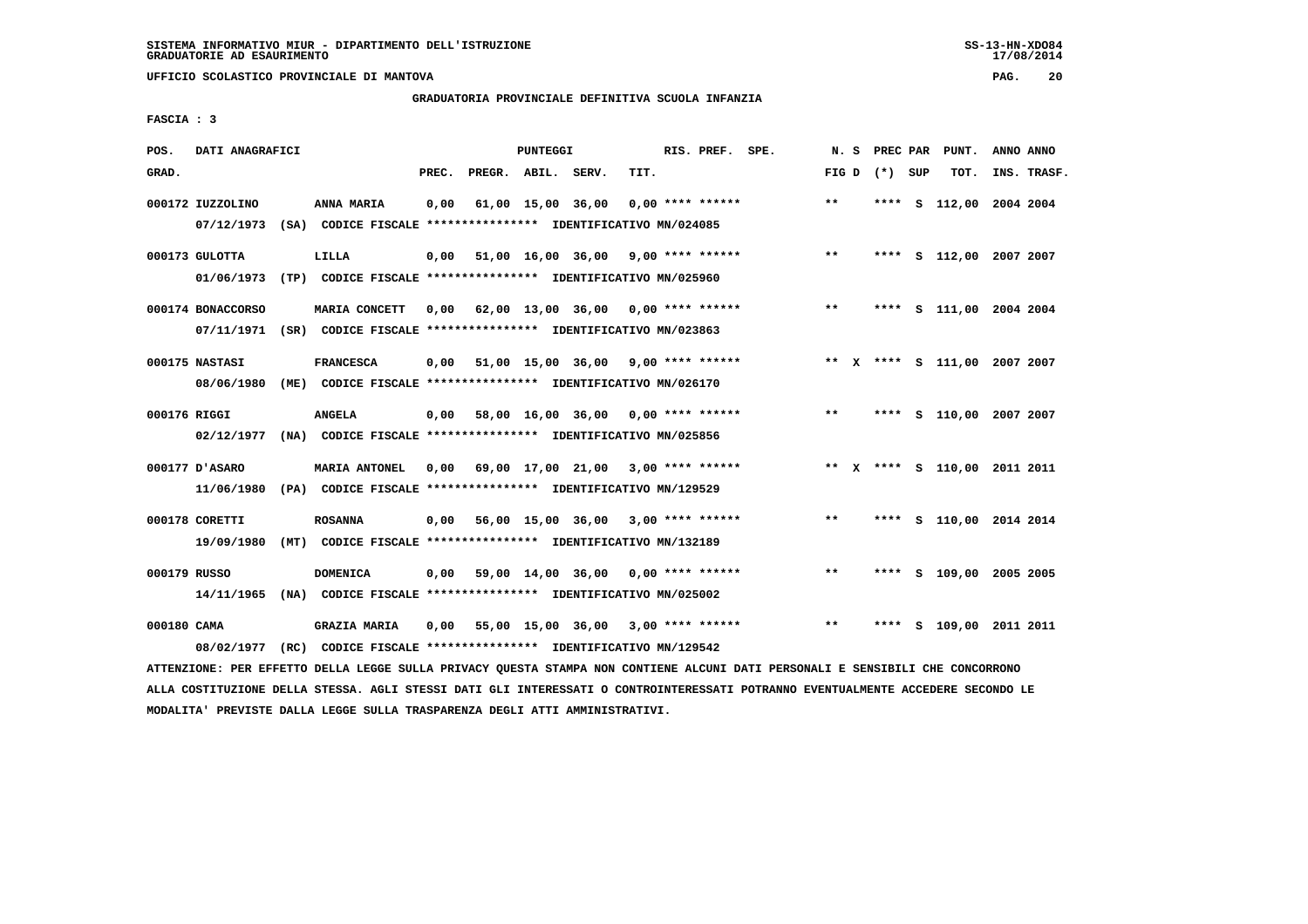**UFFICIO SCOLASTICO PROVINCIALE DI MANTOVA PAG. 21**

# **GRADUATORIA PROVINCIALE DEFINITIVA SCUOLA INFANZIA**

 **FASCIA : 3**

| POS.         | DATI ANAGRAFICI                                                                                                                             |                 |       |                    | PUNTEGGI |                                                                                   |      | RIS. PREF. SPE.    | N.S   | PREC PAR        | PUNT.                        | ANNO ANNO |             |
|--------------|---------------------------------------------------------------------------------------------------------------------------------------------|-----------------|-------|--------------------|----------|-----------------------------------------------------------------------------------|------|--------------------|-------|-----------------|------------------------------|-----------|-------------|
| GRAD.        |                                                                                                                                             |                 | PREC. | PREGR. ABIL. SERV. |          |                                                                                   | TIT. |                    |       | FIG D $(*)$ SUP | TOT.                         |           | INS. TRASF. |
|              | 000181 NARDELLI<br>11/02/1968 (EE) CODICE FISCALE *************** IDENTIFICATIVO MN/129574                                                  | PIA             | 0,00  |                    |          | 46,00 15,00 36,00 12,00 **** ******                                               |      |                    | **    |                 | **** S 109,00 2011 2011      |           |             |
| 000182 NUZZO | 07/07/1965 (LE) CODICE FISCALE *************** IDENTIFICATIVO MN/129578                                                                     | <b>MARINA</b>   | 0,00  |                    |          | 48,00 15,00 36,00 9,00 **** ******                                                |      |                    |       |                 | ** X **** S 108,00 2011 2011 |           |             |
|              | 000183 MELLUSO<br>21/09/1962                                                                                                                | TIZIANA         | 0,00  |                    |          | 90,00 14,00 0,00<br>(RM) CODICE FISCALE **************** IDENTIFICATIVO MN/129850 |      | $3,00$ **** ****** | $***$ |                 | **** S 107,00 2011 2011      |           |             |
|              | 000184 BARRESI<br>14/03/1977 (ME) CODICE FISCALE *************** IDENTIFICATIVO MN/129683                                                   | LUCIA           |       |                    |          | $0,00$ 51,00 17,00 36,00 3,00 **** ******                                         |      |                    |       |                 | ** X **** S 107,00 2011 2011 |           |             |
| 000185 RUSSO | 07/09/1969 (ME) CODICE FISCALE *************** IDENTIFICATIVO MN/026219                                                                     | <b>ROSARIA</b>  |       |                    |          | $0,00$ 51,00 16,00 36,00 3,00 **** ******                                         |      |                    | $***$ |                 | **** S 106,00 2007 2007      |           |             |
|              | 000186 CANNIZZO<br>03/08/1976 (CL) CODICE FISCALE *************** IDENTIFICATIVO MN/026060                                                  | <b>DALIA</b>    |       |                    |          | $0,00$ 48,00 15,00 36,00 6,00 **** ******                                         |      |                    | $***$ |                 | **** S 105,00 2007 2007      |           |             |
| 000187 ROSSI | 17/02/1986 (PR) CODICE FISCALE *************** IDENTIFICATIVO MN/026027                                                                     | <b>ALICE</b>    |       |                    |          | $0,00$ 24,00 42,00 36,00 3,00 **** ******                                         |      |                    | $***$ |                 | **** S 105,00 2007 2014      |           |             |
|              | 000188 D'ANTONI<br>18/04/1971 (AG) CODICE FISCALE *************** IDENTIFICATIVO MN/025963                                                  | <b>ROSA</b>     |       |                    |          | $0,00$ 53,00 15,00 36,00 0,00 **** ******                                         |      |                    |       |                 | ** X **** S 104,00 2007 2007 |           |             |
|              | 000189 PAROLINO                                                                                                                             | <b>GIOVANNA</b> |       |                    |          | $0,00$ 47,00 14,00 36,00 7,00 **** ******                                         |      |                    | $***$ |                 | **** S 104,00 2007 2007      |           |             |
|              | 30/09/1977<br>ATTENZIONE: PER EFFETTO DELLA LEGGE SULLA PRIVACY QUESTA STAMPA NON CONTIENE ALCUNI DATI PERSONALI E SENSIBILI CHE CONCORRONO |                 |       |                    |          | (LT) CODICE FISCALE **************** IDENTIFICATIVO MN/026263                     |      |                    |       |                 |                              |           |             |

 **ALLA COSTITUZIONE DELLA STESSA. AGLI STESSI DATI GLI INTERESSATI O CONTROINTERESSATI POTRANNO EVENTUALMENTE ACCEDERE SECONDO LE MODALITA' PREVISTE DALLA LEGGE SULLA TRASPARENZA DEGLI ATTI AMMINISTRATIVI.**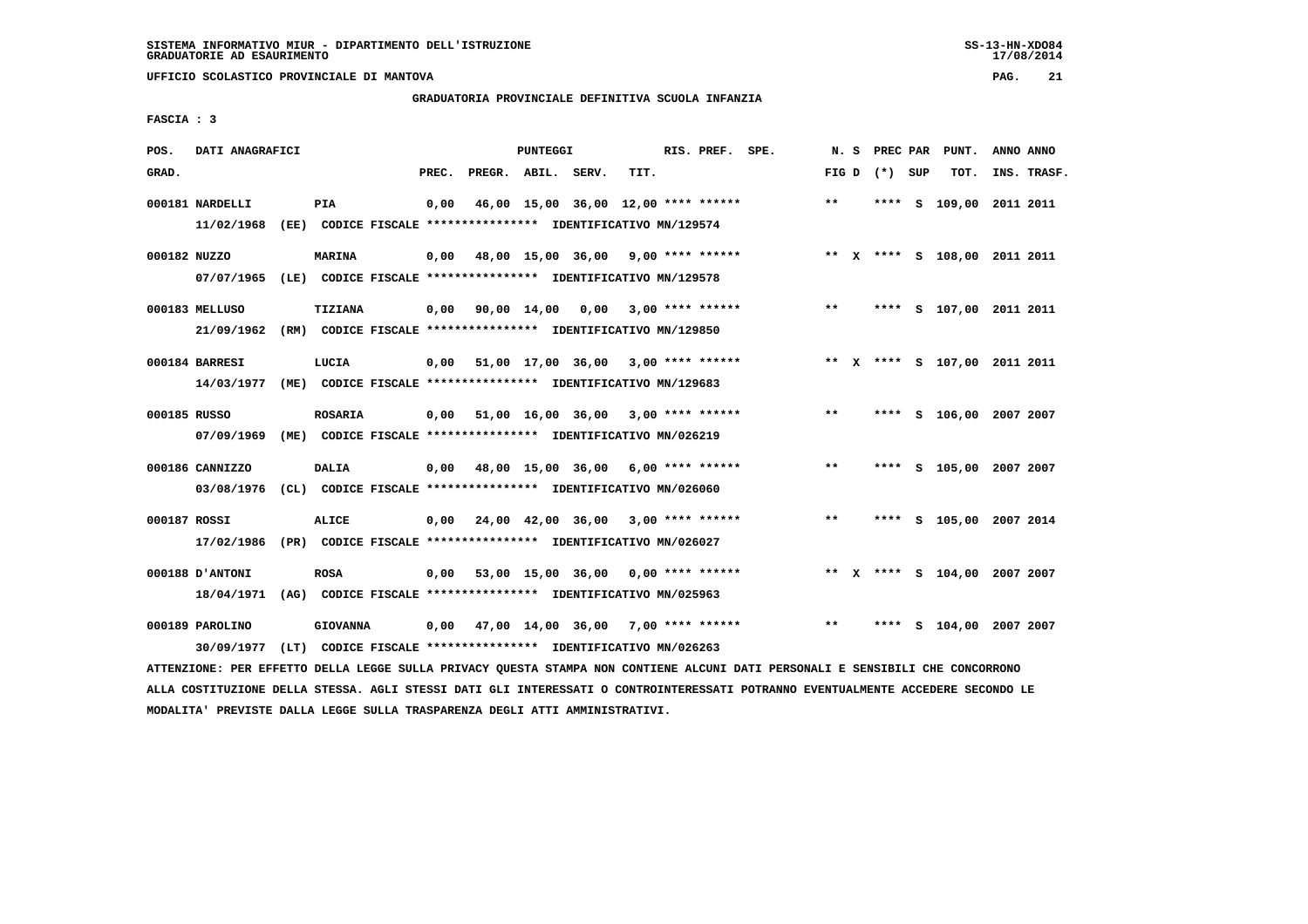**UFFICIO SCOLASTICO PROVINCIALE DI MANTOVA PAG. 22**

# **GRADUATORIA PROVINCIALE DEFINITIVA SCUOLA INFANZIA**

 **FASCIA : 3**

| POS.  | DATI ANAGRAFICI |                                                                                            |       |                    | PUNTEGGI    |                                      |      | RIS. PREF. SPE.         | N.S          | PREC PAR        |     | PUNT.                        | ANNO ANNO |             |
|-------|-----------------|--------------------------------------------------------------------------------------------|-------|--------------------|-------------|--------------------------------------|------|-------------------------|--------------|-----------------|-----|------------------------------|-----------|-------------|
| GRAD. |                 |                                                                                            | PREC. | PREGR. ABIL. SERV. |             |                                      | TIT. |                         |              | FIG D $(*)$ SUP |     | TOT.                         |           | INS. TRASF. |
|       | 000190 IACONO   | <b>MARIA</b>                                                                               | 0,00  |                    |             | 54,00 15,00 34,00                    |      | $0.00$ **** ******      | $\star\star$ |                 |     | **** S 103,00 2011 2011      |           |             |
|       | 25/12/1977      | (AG) CODICE FISCALE **************** IDENTIFICATIVO MN/129805                              |       |                    |             |                                      |      |                         |              |                 |     |                              |           |             |
|       | 000191 D'ANGELO | <b>ARCANGELA</b>                                                                           | 0,00  |                    |             | 48,00 15,00 36,00 3,00 **** ******   |      |                         |              |                 |     | ** X **** S 102,00 2007 2007 |           |             |
|       | 05/09/1965      | (TP) CODICE FISCALE **************** IDENTIFICATIVO MN/025962                              |       |                    |             |                                      |      |                         |              |                 |     |                              |           |             |
|       | 000192 BORRINO  | <b>SIMONA</b>                                                                              | 0,00  |                    |             | $50,00$ 15,00 36,00 0,00 **** ****** |      |                         | $***$        |                 |     | **** S 101,00 2007           |           |             |
|       | 30/12/1976      | (NA) CODICE FISCALE **************** IDENTIFICATIVO MN/022961                              |       |                    |             |                                      |      |                         |              |                 |     |                              |           |             |
|       | 000193 SAETTA   | LAURA                                                                                      | 0.00  |                    |             | 24,00 41,00 36,00 0,00 **** ******   |      |                         | $* *$        |                 |     | **** S 101,00 2011 2011      |           |             |
|       | 18/09/1983      | (MN) CODICE FISCALE **************** IDENTIFICATIVO MN/129594                              |       |                    |             |                                      |      |                         |              |                 |     |                              |           |             |
|       | 000194 LAPELOSA | MARIALUISA                                                                                 | 0,00  |                    |             | 51,00 13,00 36,00                    |      | $0.00$ **** ******      | $***$        | ****            |     | s 100,00 2005                |           |             |
|       |                 | 17/01/1973 (SA) CODICE FISCALE *************** IDENTIFICATIVO MN/025151                    |       |                    |             |                                      |      |                         |              |                 |     |                              |           |             |
|       | 000195 GHEZZI   | <b>SARA</b>                                                                                | 0.00  |                    |             | 48,00 16,00 36,00 0,00 **** ******   |      |                         | $***$        |                 |     | **** S 100,00 2014 2014      |           |             |
|       | 16/12/1976      | (BS) CODICE FISCALE **************** IDENTIFICATIVO MN/132062                              |       |                    |             |                                      |      |                         |              |                 |     |                              |           |             |
|       |                 |                                                                                            |       |                    |             |                                      |      |                         |              |                 |     |                              |           |             |
|       | 000196 MAGNANO  | <b>CONCETTA</b><br>30/07/1973 (CT) CODICE FISCALE *************** IDENTIFICATIVO MN/132152 | 0,00  |                    | 81,00 16,00 |                                      |      | $0,00$ 3,00 **** ****** | $* *$        | ****            |     | S 100,00 2014 2014           |           |             |
|       |                 |                                                                                            |       |                    |             |                                      |      |                         |              |                 |     |                              |           |             |
|       | 000197 FASCETTI | <b>ANNAROSA</b>                                                                            | 0,00  |                    |             | 50,00 13,00 36,00                    |      | $0.00$ **** ******      | **           | ****            | - S | 99,00 2002 2002              |           |             |
|       | 11/02/1956      | (CS) CODICE FISCALE *************** IDENTIFICATIVO MN/022381                               |       |                    |             |                                      |      |                         |              |                 |     |                              |           |             |
|       | 000198 BRANDI   | MARIAROSARIA                                                                               | 0,00  |                    |             | 48,00 15,00 36,00 0,00 **** ******   |      |                         | $***$        | ****            | - S | 99,00 2007                   |           |             |
|       | 14/07/1978      | (NA) CODICE FISCALE **************** IDENTIFICATIVO MN/022962                              |       |                    |             |                                      |      |                         |              |                 |     |                              |           |             |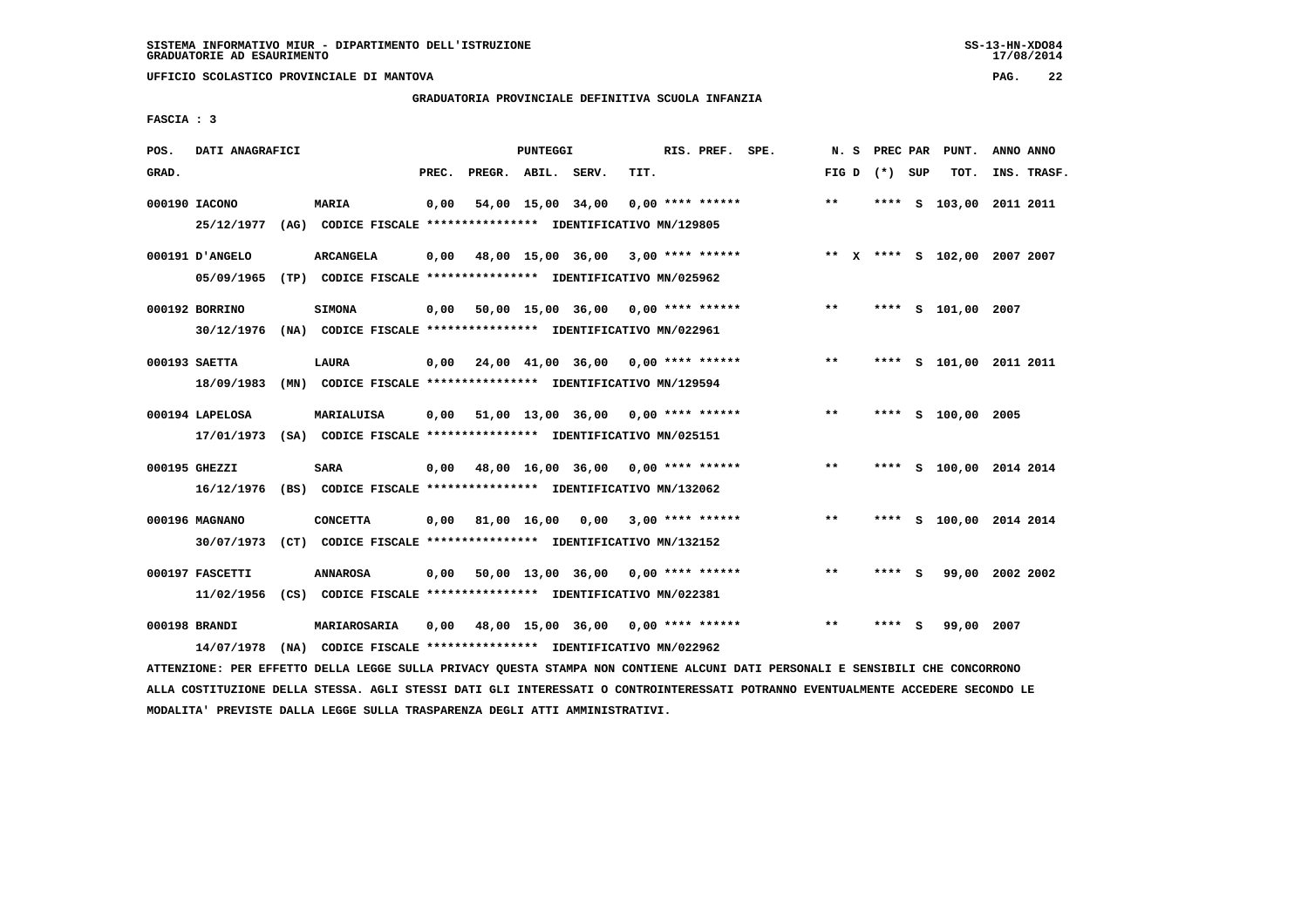**UFFICIO SCOLASTICO PROVINCIALE DI MANTOVA PAG. 23**

### **GRADUATORIA PROVINCIALE DEFINITIVA SCUOLA INFANZIA**

 **FASCIA : 3**

| POS.         | DATI ANAGRAFICI                              |                                                                                                                                                |       |                    | PUNTEGGI |                                           |      | RIS. PREF. SPE.    |                                    |       | N. S PREC PAR   |   | PUNT.      | ANNO ANNO       |
|--------------|----------------------------------------------|------------------------------------------------------------------------------------------------------------------------------------------------|-------|--------------------|----------|-------------------------------------------|------|--------------------|------------------------------------|-------|-----------------|---|------------|-----------------|
| GRAD.        |                                              |                                                                                                                                                | PREC. | PREGR. ABIL. SERV. |          |                                           | TIT. |                    |                                    |       | FIG D $(*)$ SUP |   | TOT.       | INS. TRASF.     |
|              | 000199 PERICOLO<br>27/02/1968                | CARMEN ANTONI<br>(EE) CODICE FISCALE **************** IDENTIFICATIVO MN/129585                                                                 | 0.00  |                    |          | 48,00 15,00 36,00                         |      | $0.00$ **** ****** |                                    |       | ** x **** S     |   |            | 99,00 2011 2011 |
| 000200 MELIS |                                              | <b>SANDRA</b><br>26/11/1968 (CA) CODICE FISCALE *************** IDENTIFICATIVO MN/132340                                                       | 0,00  |                    |          |                                           |      |                    | 53,00 14,00 32,00 0,00 **** ****** | $***$ | **** S          |   |            | 99,00 2014 2014 |
|              | 000201 BONCORI                               | <b>ROSALINDA</b>                                                                                                                               |       |                    |          | $0,00$ 82,00 17,00 0,00 0,00 **** ******  |      |                    |                                    | $***$ | ****            |   |            | 99,00 2014 2014 |
|              | 23/03/1977<br>000202 NUCIFORA                | (AG) CODICE FISCALE **************** IDENTIFICATIVO MN/132143<br>LUCIA                                                                         |       |                    |          | $0,00$ 35,00 15,00 40,00 9,00 **** ****** |      |                    |                                    | $***$ | **** S          |   |            | 99,00 2014 2014 |
|              | 000203 CRISTOFARO                            | 31/03/1974 (SR) CODICE FISCALE *************** IDENTIFICATIVO MN/132343<br>MICHELINA                                                           |       |                    |          | $0,00$ 48,00 14,00 36,00 0,00 **** ****** |      |                    |                                    |       | ** $X$ **** S   |   | 98,00 2003 |                 |
|              | 000204 CERADINI                              | 17/02/1968 (PZ) CODICE FISCALE *************** IDENTIFICATIVO MN/023433<br>LUCIA                                                               | 0.00  |                    |          | $0,00$ 41,00 36,00 3,00 **** ******       |      |                    |                                    |       | ** x **** S     |   | 98,00 2007 |                 |
|              | 000205 MAUGERI                               | 16/04/1977 (VR) CODICE FISCALE *************** IDENTIFICATIVO MN/025942<br>LAURA                                                               | 0,00  |                    |          | 38,00 17,00 36,00 6,00 **** ******        |      |                    |                                    | $* *$ | **** S          |   |            | 97,00 2014 2014 |
|              | 000206 GRUPPUSO                              | 19/07/1974 (CL) CODICE FISCALE *************** IDENTIFICATIVO MN/132162<br><b>SERENA</b>                                                       | 0,00  |                    |          | 79,00 15,00 0,00 0,00 **** ******         |      |                    |                                    | $***$ | **** S          |   | 94,00 2002 |                 |
|              | 10/08/1980<br>000207 MASSIGNAN<br>11/08/1984 | (TP) CODICE FISCALE **************** IDENTIFICATIVO MN/022882<br><b>ELENA</b><br>(MN) CODICE FISCALE **************** IDENTIFICATIVO MN/127520 | 0,00  |                    |          | 12,00 42,00 36,00 3,00 **** ******        |      |                    |                                    | $* *$ |                 | s | 93,00 2009 |                 |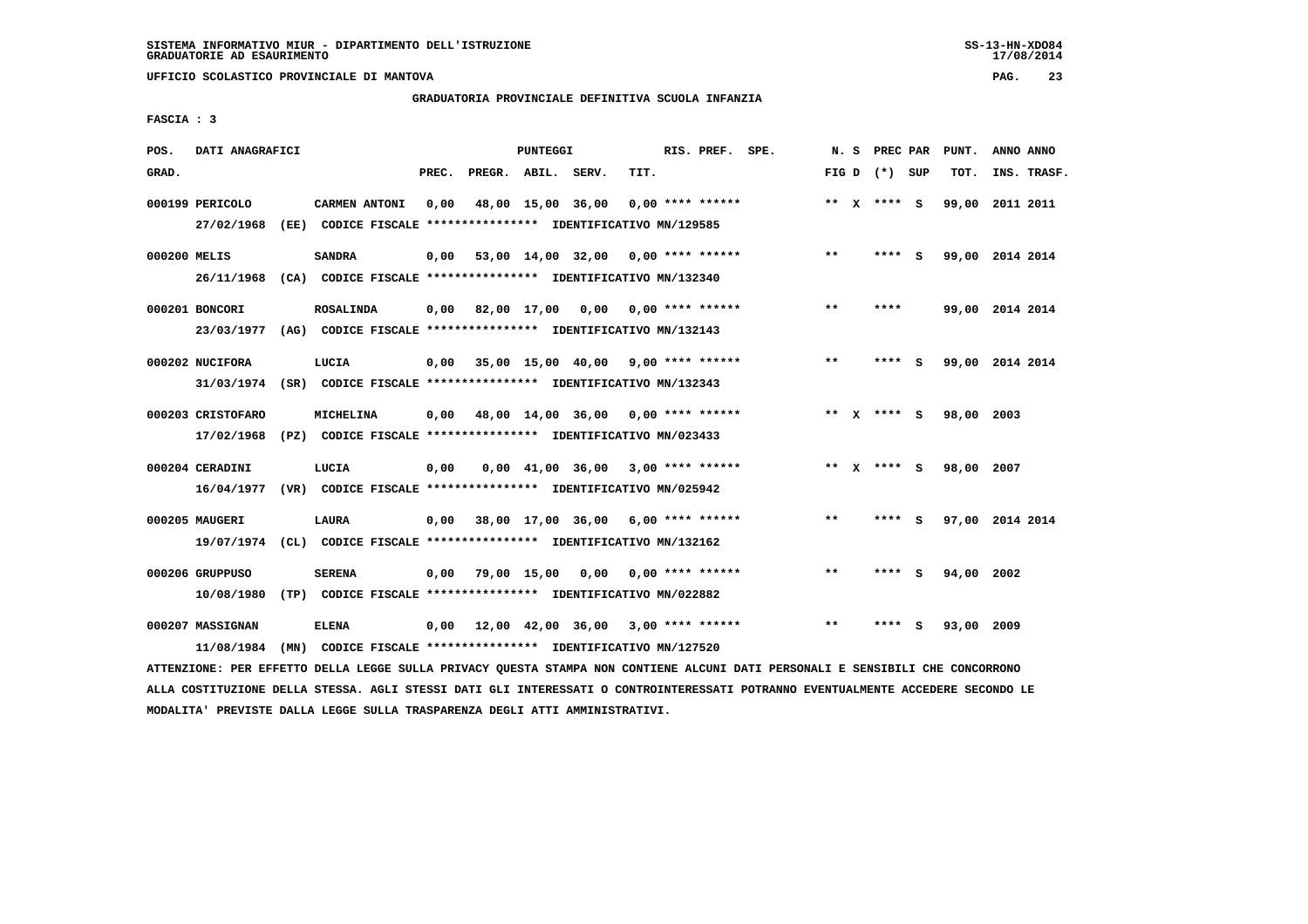**UFFICIO SCOLASTICO PROVINCIALE DI MANTOVA PAG. 24**

# **GRADUATORIA PROVINCIALE DEFINITIVA SCUOLA INFANZIA**

 **FASCIA : 3**

| POS.         | DATI ANAGRAFICI                 |      |                                                                                       |       |                    | PUNTEGGI          |                                            |      | RIS. PREF. SPE.    | N.S   | PREC PAR    |     | PUNT.      | ANNO ANNO       |  |
|--------------|---------------------------------|------|---------------------------------------------------------------------------------------|-------|--------------------|-------------------|--------------------------------------------|------|--------------------|-------|-------------|-----|------------|-----------------|--|
| GRAD.        |                                 |      |                                                                                       | PREC. | PREGR. ABIL. SERV. |                   |                                            | TIT. |                    | FIG D | (*) SUP     |     | TOT.       | INS. TRASF.     |  |
|              | 000208 MILAZZO<br>13/10/1970    |      | <b>MARIA CATENA</b><br>(CT) CODICE FISCALE **************** IDENTIFICATIVO MN/132166  | 0,00  |                    | 67,00 16,00 10,00 |                                            |      | $0.00$ **** ****** | $***$ | **** S      |     | 93,00      | 2014 2014       |  |
|              | 000209 NEBULONI<br>04/06/1986   |      | MONICA<br>(MI) CODICE FISCALE **************** IDENTIFICATIVO MN/129779               | 0,00  |                    |                   | $14,00$ $42,00$ $36,00$ $0,00$ **** ****** |      |                    |       | ** x **** S |     |            | 92,00 2011 2011 |  |
|              | 000210 FRONTE<br>15/08/1965     |      | <b>MARIA ASSUNTA</b><br>(SR) CODICE FISCALE **************** IDENTIFICATIVO MN/129880 | 0.00  |                    |                   | $37,00$ 14,00 36,00 4,00 **** ******       |      |                    |       | ** x **** S |     |            | 91,00 2011 2011 |  |
|              | 000211 VANGELISTA<br>27/10/1978 |      | GIUSEPPINA MA<br>(CL) CODICE FISCALE **************** IDENTIFICATIVO MN/022390        |       | 0,00 74,00 16,00   |                   | 0,00                                       |      | 0,00 **** ******   |       | ** x **** s |     | 90,00 2002 |                 |  |
|              | 000212 PIGNAGNOLI<br>11/05/1986 |      | <b>SARA</b><br>(MN) CODICE FISCALE **************** IDENTIFICATIVO MN/026021          | 0,00  |                    |                   | 12,00 42,00 36,00 0,00 **** ******         |      |                    | $***$ | ****        | - S | 90,00      | 2007            |  |
|              | 000213 GIORDANO<br>15/01/1976   |      | <b>CATERINA</b><br>(ME) CODICE FISCALE **************** IDENTIFICATIVO MN/129778      | 0.00  |                    |                   | 33,00 15,00 36,00 4,00 **** ******         |      |                    | $***$ | **** S      |     |            | 88,00 2011 2011 |  |
|              | 000214 ADAMO<br>22/07/1977      |      | LUIGIA<br>(TP) CODICE FISCALE **************** IDENTIFICATIVO MN/132050               | 0,00  |                    | 63,00 16,00       | 0.00                                       |      | $9,00$ **** ****** | $* *$ | ****        | - S |            | 88,00 2014 2014 |  |
|              | 000215 CREMONESI<br>14/07/1965  |      | <b>MILENA</b><br>(MN) CODICE FISCALE **************** IDENTIFICATIVO MN/024985        | 0,00  |                    |                   | $36,00$ 15,00 36,00 0,00 **** ******       |      |                    | $* *$ | ****        | - S | 87,00 2005 |                 |  |
| 000216 TESTA | 29/06/1977                      | (EN) | <b>SILVANA</b><br>CODICE FISCALE **************** IDENTIFICATIVO MN/129611            | 0,00  |                    |                   | $35,00$ 15,00 36,00 1,00 **** ******       |      |                    | $* *$ | ****        | S.  |            | 87,00 2011 2011 |  |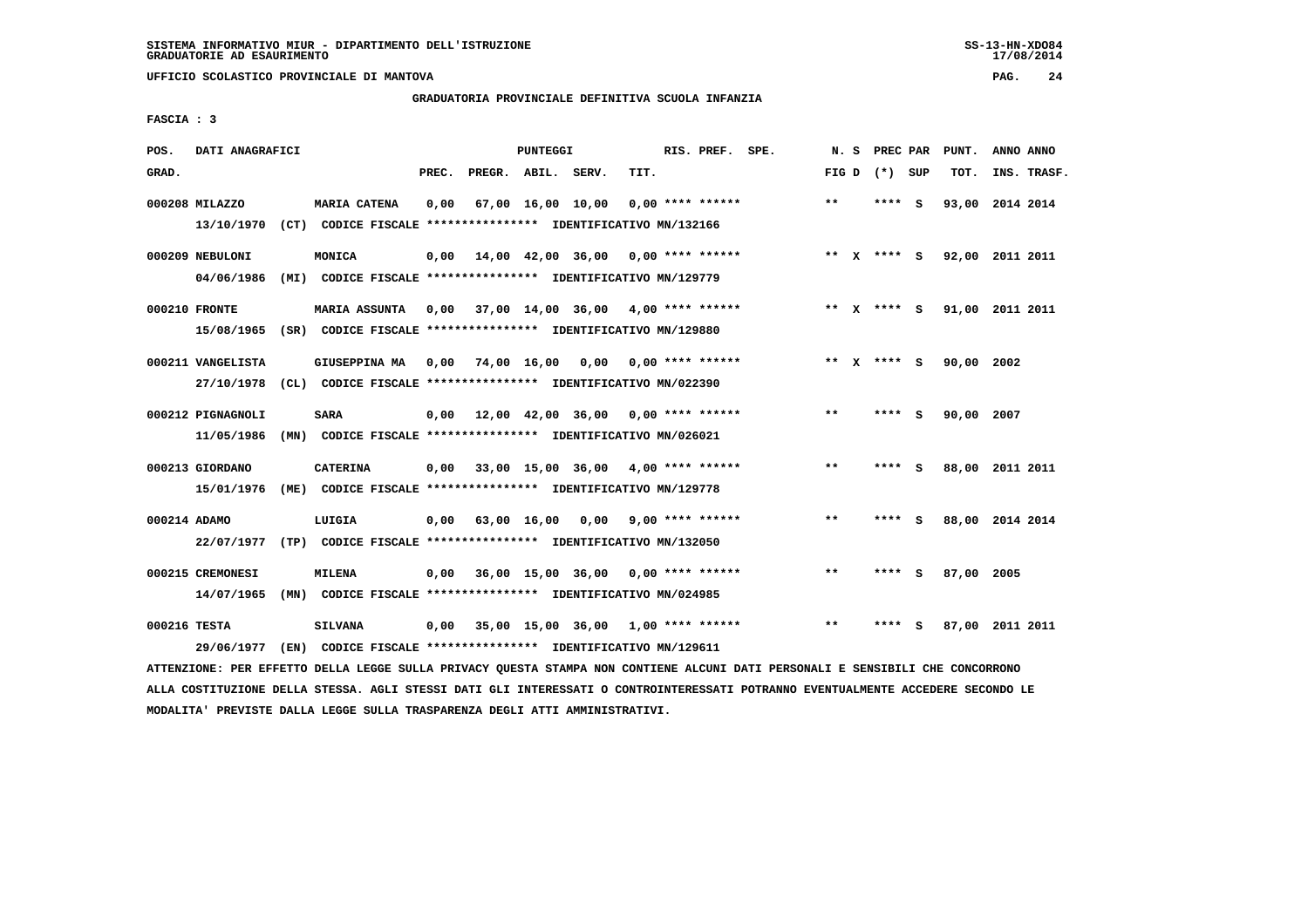# **GRADUATORIA PROVINCIALE DEFINITIVA SCUOLA INFANZIA**

 **FASCIA : 3**

| POS.        | DATI ANAGRAFICI                                                         |                 |       |                    | <b>PUNTEGGI</b> |                                                               |      | RIS. PREF. SPE. |                                           | N.S           | <b>PREC PAR</b> |     | PUNT.           | ANNO ANNO |             |
|-------------|-------------------------------------------------------------------------|-----------------|-------|--------------------|-----------------|---------------------------------------------------------------|------|-----------------|-------------------------------------------|---------------|-----------------|-----|-----------------|-----------|-------------|
| GRAD.       |                                                                         |                 | PREC. | PREGR. ABIL. SERV. |                 |                                                               | TIT. |                 |                                           |               | FIG D $(*)$ SUP |     | TOT.            |           | INS. TRASF. |
|             | 000217 PANARIELLO                                                       | <b>MARIA</b>    | 0,00  |                    | 64,00 14,00     | 0,00                                                          |      |                 | 6,00 **** ****** F                        | $***$         | **** S          |     | 84,00 2014 2014 |           |             |
|             | 09/05/1971                                                              |                 |       |                    |                 | (NA) CODICE FISCALE **************** IDENTIFICATIVO MN/132188 |      |                 |                                           |               |                 |     |                 |           |             |
|             | 000218 LIGUORO                                                          | <b>NADIA</b>    | 0,00  |                    |                 | 48,00 16,00 12,00 6,00 **** ******                            |      |                 |                                           | $\star \star$ | **** S          |     | 82,00 2005 2005 |           |             |
|             | 03/10/1980                                                              |                 |       |                    |                 | (NA) CODICE FISCALE **************** IDENTIFICATIVO MN/025084 |      |                 |                                           |               |                 |     |                 |           |             |
|             | 000219 FRAGAPANE                                                        | GIUSEPPINA R    |       |                    |                 |                                                               |      |                 | $0,00$ 42,00 15,00 24,00 0,00 **** ****** | $***$ X       | **** S          |     | 81,00 2011 2011 |           |             |
|             | 07/01/1972                                                              |                 |       |                    |                 | (EE) CODICE FISCALE **************** IDENTIFICATIVO MN/129773 |      |                 |                                           |               |                 |     |                 |           |             |
|             | 000220 PAVIANI                                                          | <b>ELENA</b>    | 0,00  |                    |                 | 3,00 41,00 36,00 0,00 **** ****** D                           |      |                 |                                           | $* *$         | **** S          |     | 80,00 2007      |           |             |
|             | 18/06/1980                                                              |                 |       |                    |                 | (MO) CODICE FISCALE **************** IDENTIFICATIVO MN/026019 |      |                 |                                           |               |                 |     |                 |           |             |
|             | 000221 CARLINI                                                          | <b>MARINA</b>   | 0,00  |                    |                 | 26,00 13,00 36,00 3,00 **** ******                            |      |                 |                                           | $**$          | **** S          |     | 78,00 2002      |           |             |
|             | 04/11/1966                                                              |                 |       |                    |                 | (MN) CODICE FISCALE **************** IDENTIFICATIVO MN/022569 |      |                 |                                           |               |                 |     |                 |           |             |
|             | 000222 COPPINI                                                          | <b>ANNA</b>     | 0,00  |                    |                 | $2,00$ 40,00 36,00 0,00 **** ******                           |      |                 |                                           | $* *$         | ****            | - S | 78,00 2007      |           |             |
|             | 07/07/1987                                                              |                 |       |                    |                 | (MN) CODICE FISCALE **************** IDENTIFICATIVO MN/025971 |      |                 |                                           |               |                 |     |                 |           |             |
|             | 000223 VENTRICE                                                         | <b>GRAZIA</b>   | 0,00  |                    |                 | $0,00$ 42,00 36,00 0,00 **** ******                           |      |                 |                                           | $***$         | ****            | - 5 | 78,00 2011 2011 |           |             |
|             | 10/12/1987                                                              |                 |       |                    |                 | (RC) CODICE FISCALE **************** IDENTIFICATIVO MN/129645 |      |                 |                                           |               |                 |     |                 |           |             |
|             | 000224 BARBARA                                                          | <b>ROSALIA</b>  |       |                    |                 | $0,00$ 24,00 17,00 36,00 0,00 **** ******                     |      |                 |                                           | $***$         | **** S          |     | 77,00 2011 2011 |           |             |
|             | 03/12/1976 (TP) CODICE FISCALE *************** IDENTIFICATIVO MN/129535 |                 |       |                    |                 |                                                               |      |                 |                                           |               |                 |     |                 |           |             |
| 000225 ELIA |                                                                         | <b>MARIANNA</b> | 0,00  |                    |                 | 36,00 18,00 20,00 3,00 **** ******                            |      |                 |                                           | $\star\star$  | **** S          |     | 77,00 2014 2014 |           |             |
|             | 23/02/1968 (CE) CODICE FISCALE *************** IDENTIFICATIVO MN/132124 |                 |       |                    |                 |                                                               |      |                 |                                           |               |                 |     |                 |           |             |
|             |                                                                         |                 |       |                    |                 |                                                               |      |                 |                                           |               |                 |     |                 |           |             |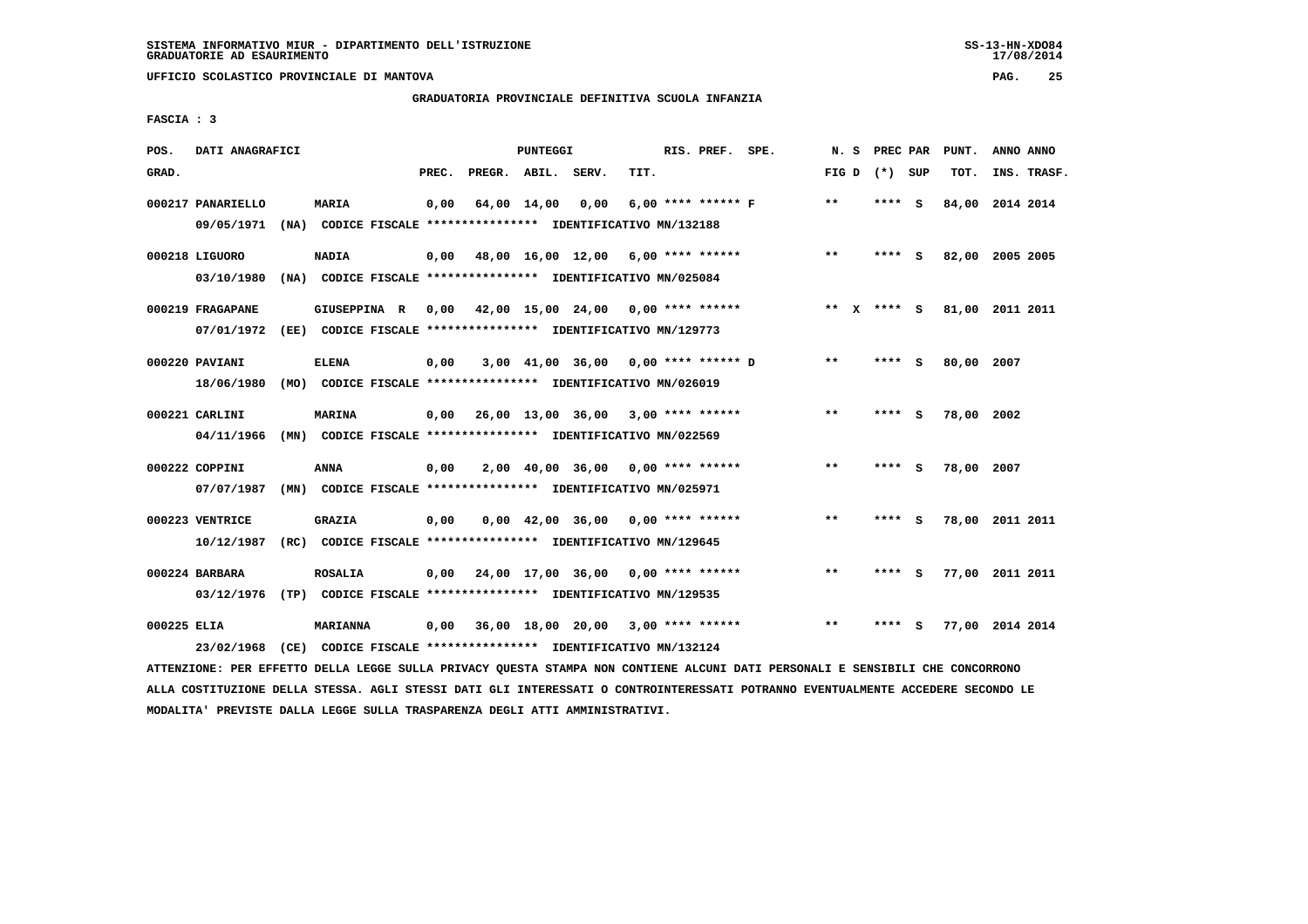**UFFICIO SCOLASTICO PROVINCIALE DI MANTOVA PAG. 26**

# **GRADUATORIA PROVINCIALE DEFINITIVA SCUOLA INFANZIA**

 **FASCIA : 3**

| POS.         | DATI ANAGRAFICI   |                                                                                             |       |                    | PUNTEGGI |                                       |      | RIS. PREF. SPE.    | N. S  |                 |     | PREC PAR PUNT. | ANNO ANNO       |
|--------------|-------------------|---------------------------------------------------------------------------------------------|-------|--------------------|----------|---------------------------------------|------|--------------------|-------|-----------------|-----|----------------|-----------------|
| GRAD.        |                   |                                                                                             | PREC. | PREGR. ABIL. SERV. |          |                                       | TIT. |                    |       | FIG D $(*)$ SUP |     | TOT.           | INS. TRASF.     |
| 000226 PIZZI |                   | <b>FRANCESCA</b><br>16/01/1978 (RC) CODICE FISCALE *************** IDENTIFICATIVO MN/129835 | 0,00  |                    |          | 48,00 16,00 12,00                     |      | $0.00$ **** ****** |       | ** $X$ **** S   |     | 76,00          | 2011 2011       |
|              |                   |                                                                                             |       |                    |          |                                       |      |                    |       |                 |     |                |                 |
|              | 000227 FEDELE     | <b>ANNA</b>                                                                                 | 0.00  |                    |          | 36,00 16,00 20,00 3,00 **** ******    |      |                    | $***$ | **** S          |     | 75,00 2005     |                 |
|              | 11/01/1967        | (NA) CODICE FISCALE **************** IDENTIFICATIVO MN/024974                               |       |                    |          |                                       |      |                    |       |                 |     |                |                 |
|              | 000228 PISANELLO  | DORA REGINA                                                                                 | 0,00  |                    |          | 24,00 15,00 36,00 0,00 **** ******    |      |                    | $***$ | **** S          |     |                | 75,00 2011 2011 |
|              | 05/12/1976        | (LE) CODICE FISCALE **************** IDENTIFICATIVO MN/129587                               |       |                    |          |                                       |      |                    |       |                 |     |                |                 |
|              | 000229 BUDANO     | <b>MARIA CATENA</b>                                                                         | 0.00  |                    |          | $24,00$ 14,00 36,00 0,00 **** ******  |      |                    | $***$ | ****            | - 5 |                | 74,00 2014 2014 |
|              | 23/12/1976        | (CT) CODICE FISCALE *************** IDENTIFICATIVO MN/132150                                |       |                    |          |                                       |      |                    |       |                 |     |                |                 |
|              |                   |                                                                                             |       |                    |          |                                       |      |                    |       |                 |     |                |                 |
| 000230 FOCHI |                   | LARA                                                                                        | 0,00  |                    |          | $0,00$ 42,00 30,00 0,00 **** ****** D |      |                    | $* *$ | ****            | - S | 72,00 2009     |                 |
|              | 10/07/1987        | (MN) CODICE FISCALE **************** IDENTIFICATIVO MN/127513                               |       |                    |          |                                       |      |                    |       |                 |     |                |                 |
| 000231 DISCA |                   | SALVATORE ALB                                                                               | 0,00  |                    |          | 54,00 16,00 0,00                      |      | 0,00 **** ******   | $***$ | **** S          |     |                | 70,00 2014 2014 |
|              | 10/12/1968        | (CL) CODICE FISCALE **************** IDENTIFICATIVO MN/132123                               |       |                    |          |                                       |      |                    |       |                 |     |                |                 |
|              | 000232 CARNEVALE  | <b>ELVIRA</b>                                                                               | 0,00  |                    |          | 18,00 15,00 36,00 0,00 **** ******    |      |                    | $***$ | **** S          |     |                | 69,00 2007 2007 |
|              | 18/02/1958        | (CS) CODICE FISCALE **************** IDENTIFICATIVO MN/026086                               |       |                    |          |                                       |      |                    |       |                 |     |                |                 |
|              | 000233 LA MARCA   | <b>MICOL</b>                                                                                | 0,00  |                    |          | $0,00$ 42,00 24,00 3,00 **** ******   |      |                    | $* *$ | ****            | - 5 | 69,00 2009     |                 |
|              | 21/02/1983        | (MN) CODICE FISCALE **************** IDENTIFICATIVO MN/127515                               |       |                    |          |                                       |      |                    |       |                 |     |                |                 |
|              |                   |                                                                                             |       |                    |          |                                       |      |                    |       |                 |     |                |                 |
|              | 000234 SIMONCELLI | <b>SERENA</b>                                                                               | 0,00  |                    |          | 0,00 42,00 24,00 0,00 **** ****** D   |      |                    | $***$ | **** S          |     | 66,00 2009     |                 |
|              | 04/11/1988        | (BS) CODICE FISCALE **************** IDENTIFICATIVO MN/127534                               |       |                    |          |                                       |      |                    |       |                 |     |                |                 |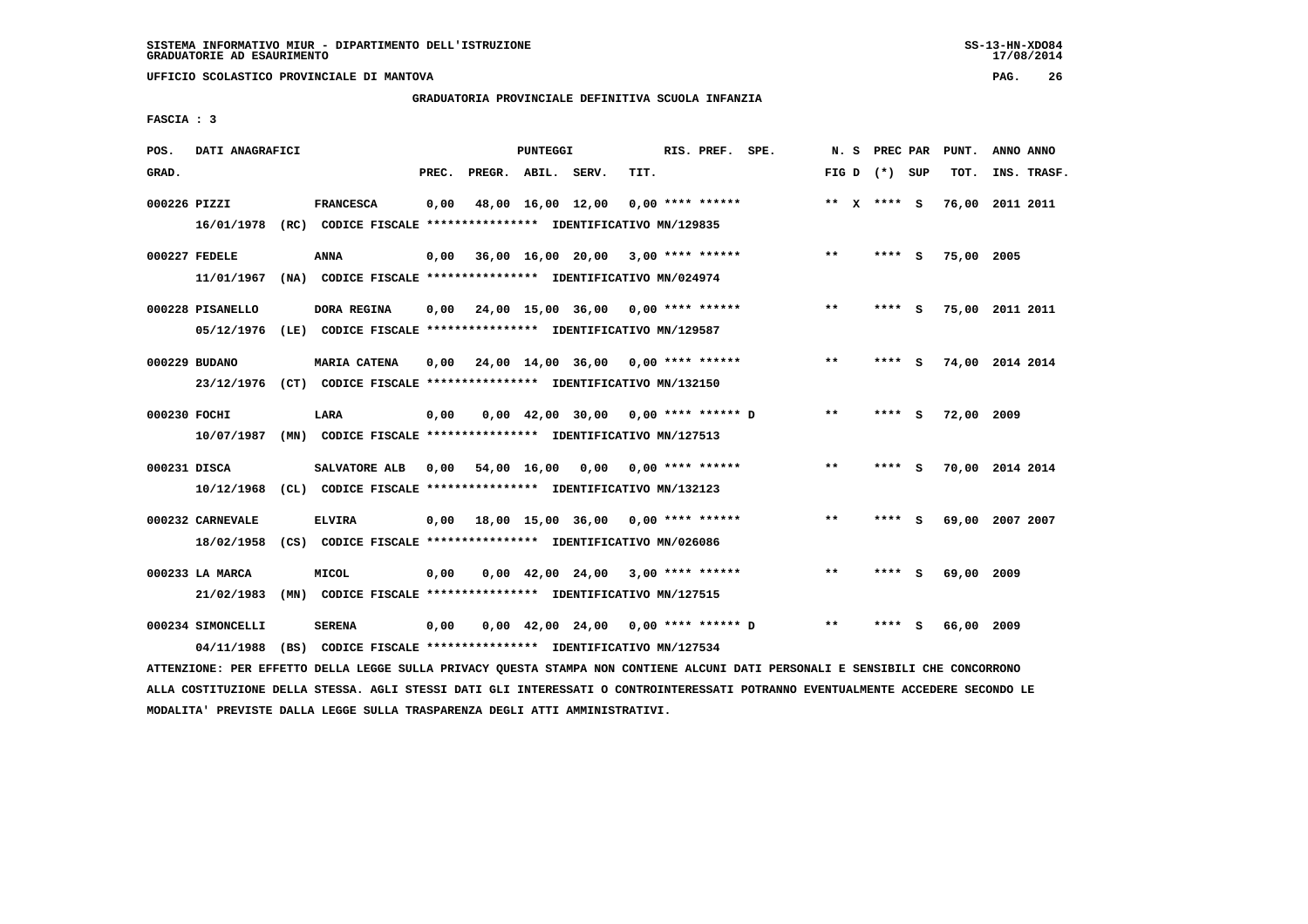**UFFICIO SCOLASTICO PROVINCIALE DI MANTOVA PAG. 27**

# **GRADUATORIA PROVINCIALE DEFINITIVA SCUOLA INFANZIA**

 **FASCIA : 3**

| POS.         | DATI ANAGRAFICI                                                                                                               |                 |       | PUNTEGGI |                                                               |      | RIS. PREF. SPE.    |                    |       |                 | N. S PREC PAR PUNT. | ANNO ANNO |             |
|--------------|-------------------------------------------------------------------------------------------------------------------------------|-----------------|-------|----------|---------------------------------------------------------------|------|--------------------|--------------------|-------|-----------------|---------------------|-----------|-------------|
| GRAD.        |                                                                                                                               |                 | PREC. |          | PREGR. ABIL. SERV.                                            | TIT. |                    |                    |       | FIG D $(*)$ SUP | тот.                |           | INS. TRASF. |
| 000235 NARDI |                                                                                                                               | CECILIA         | 0,00  |          | $0,00$ 42,00 24,00                                            |      |                    | 0,00 **** ****** D | $* *$ | **** S          | 66,00 2009          |           |             |
|              | 11/06/1988                                                                                                                    |                 |       |          | (MN) CODICE FISCALE **************** IDENTIFICATIVO MN/127522 |      |                    |                    |       |                 |                     |           |             |
|              | 000236 STOLFINATI                                                                                                             | <b>FEDERICA</b> |       |          | $0,00$ 48,00 14,00 0,00 3,00 **** ******                      |      |                    |                    |       | ** X **** S     | 65,00 2007          |           |             |
|              | 23/04/1961 (MN) CODICE FISCALE *************** IDENTIFICATIVO MN/025930                                                       |                 |       |          |                                                               |      |                    |                    |       |                 |                     |           |             |
|              | 000237 BROZZI                                                                                                                 | <b>MARTINA</b>  | 0,00  |          | $0.00 \quad 41.00 \quad 24.00 \quad 0.00 \quad *** \quad ***$ |      |                    |                    | $***$ | $***$ S         | 65,00 2007          |           |             |
|              | 05/08/1986 (RE) CODICE FISCALE *************** IDENTIFICATIVO MN/025935                                                       |                 |       |          |                                                               |      |                    |                    |       |                 |                     |           |             |
| 000238 ALOE  |                                                                                                                               | ANNA            | 0,00  |          | $0,00$ 39,00 24,00 0,00 **** ******                           |      |                    |                    | $***$ | **** S          | 63,00 2014 2014     |           |             |
|              | 22/04/1988 (VR) CODICE FISCALE *************** IDENTIFICATIVO MN/132120                                                       |                 |       |          |                                                               |      |                    |                    |       |                 |                     |           |             |
|              | 000239 CARRETTA                                                                                                               | <b>NUNZIA</b>   | 0,00  |          | 4,00 14,00 36,00 6,00 **** ****** F                           |      |                    |                    | $***$ | **** S          | 60,00 2011 2011     |           |             |
|              | 18/07/1970 (MT) CODICE FISCALE **************** IDENTIFICATIVO MN/129729                                                      |                 |       |          |                                                               |      |                    |                    |       |                 |                     |           |             |
|              | 000240 GENOVESE                                                                                                               | <b>SILVIA</b>   | 0,00  |          | $0,00$ 15,00 36,00 9,00 **** ******                           |      |                    |                    |       | ** x **** S     | 60,00 2011 2011     |           |             |
|              | 02/04/1976 (TP) CODICE FISCALE **************** IDENTIFICATIVO MN/129555                                                      |                 |       |          |                                                               |      |                    |                    |       |                 |                     |           |             |
|              | 000241 SAFFIOTI                                                                                                               | <b>SANDRA</b>   |       |          | 0,00 40,00 16,00 0,00                                         |      | $0.00$ **** ****** |                    | $* *$ | **** S          | 56,00 2004 2004     |           |             |
|              | 11/09/1964 (RC) CODICE FISCALE *************** IDENTIFICATIVO MN/024164                                                       |                 |       |          |                                                               |      |                    |                    |       |                 |                     |           |             |
|              | 000242 MARTINO                                                                                                                | <b>MARIA</b>    |       |          | $0,00$ 24,00 16,00 0,00 13,00 **** ******                     |      |                    |                    | $***$ | **** S          | 53,00 2011 2011     |           |             |
|              | 10/06/1976 (RC) CODICE FISCALE *************** IDENTIFICATIVO MN/129846                                                       |                 |       |          |                                                               |      |                    |                    |       |                 |                     |           |             |
| 000243 VOLPE |                                                                                                                               | CONCETTINA      | 0,00  |          | 3,00 14,00 36,00 0,00 **** ******                             |      |                    |                    | $* *$ | **** S          | 53,00 2011 2011     |           |             |
|              | 09/08/1967                                                                                                                    |                 |       |          | (SA) CODICE FISCALE *************** IDENTIFICATIVO MN/129649  |      |                    |                    |       |                 |                     |           |             |
|              | ATTENZIONE: PER EFFETTO DELLA LEGGE SULLA PRIVACY QUESTA STAMPA NON CONTIENE ALCUNI DATI PERSONALI E SENSIBILI CHE CONCORRONO |                 |       |          |                                                               |      |                    |                    |       |                 |                     |           |             |

 **ALLA COSTITUZIONE DELLA STESSA. AGLI STESSI DATI GLI INTERESSATI O CONTROINTERESSATI POTRANNO EVENTUALMENTE ACCEDERE SECONDO LE MODALITA' PREVISTE DALLA LEGGE SULLA TRASPARENZA DEGLI ATTI AMMINISTRATIVI.**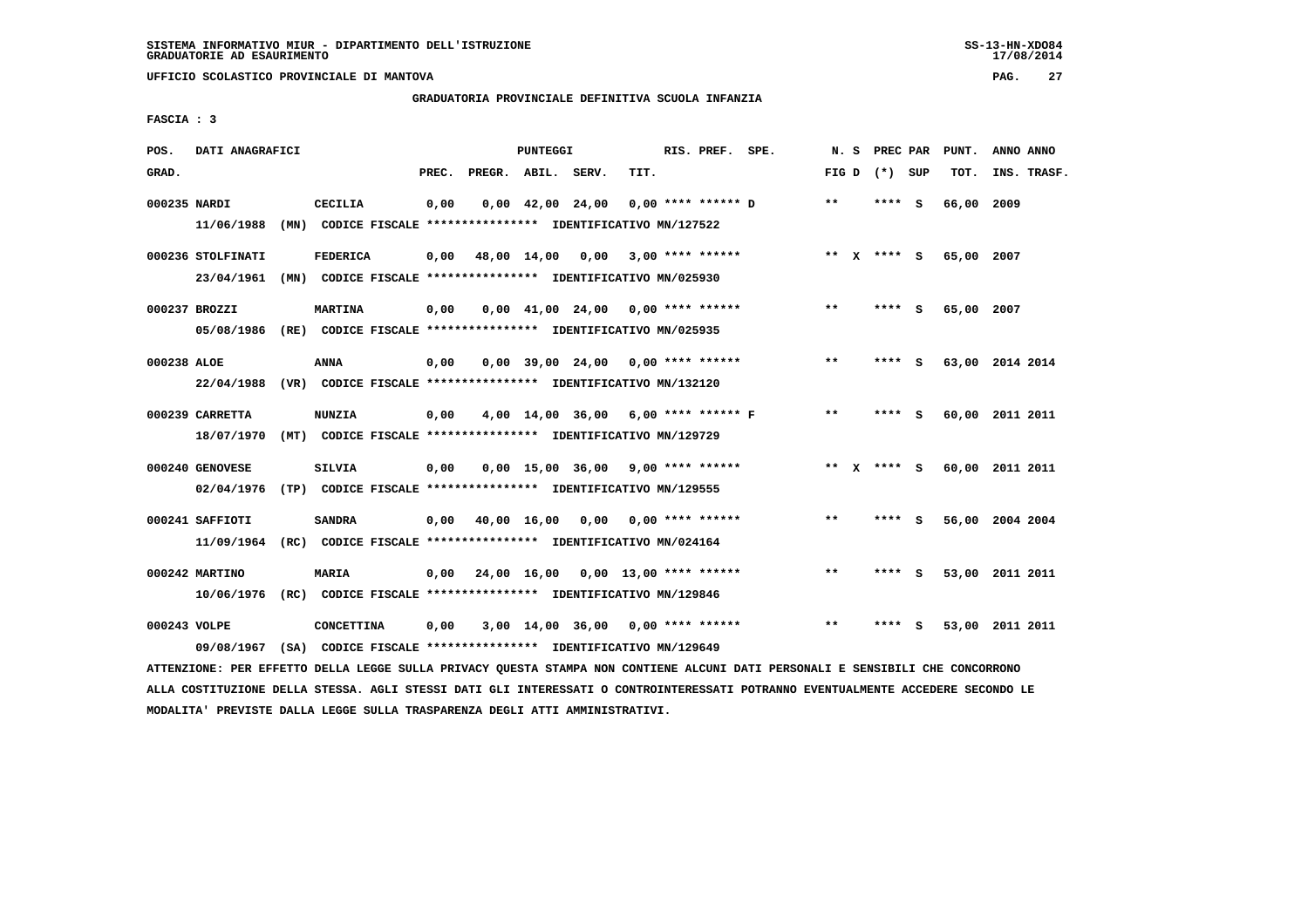**UFFICIO SCOLASTICO PROVINCIALE DI MANTOVA PAG. 28**

# **GRADUATORIA PROVINCIALE DEFINITIVA SCUOLA INFANZIA**

 **FASCIA : 3**

| POS.         | DATI ANAGRAFICI  |      |                                                               |       |                    | PUNTEGGI    |                                            |      | RIS. PREF. SPE.         | N.S   | PREC PAR |     | PUNT.           | ANNO ANNO   |  |
|--------------|------------------|------|---------------------------------------------------------------|-------|--------------------|-------------|--------------------------------------------|------|-------------------------|-------|----------|-----|-----------------|-------------|--|
| GRAD.        |                  |      |                                                               | PREC. | PREGR. ABIL. SERV. |             |                                            | TIT. |                         | FIG D | (*) SUP  |     | TOT.            | INS. TRASF. |  |
| 000244 NIGRO |                  |      | <b>SILVIA</b>                                                 | 0,00  | 34,00 16,00        |             | 0,00                                       |      | $3,00$ **** ******      | $***$ | **** S   |     | 53,00           | 2014 2014   |  |
|              | 09/12/1973       |      | (CT) CODICE FISCALE **************** IDENTIFICATIVO MN/132342 |       |                    |             |                                            |      |                         |       |          |     |                 |             |  |
|              | 000245 ALVINO    |      | MARIELLA                                                      | 0,00  |                    |             | $0.00 \quad 14.00 \quad 36.00$             |      | 0,00 **** ******        | $***$ | **** S   |     | 50,00 2011 2011 |             |  |
|              | 11/07/1979       |      | (NA) CODICE FISCALE **************** IDENTIFICATIVO MN/129665 |       |                    |             |                                            |      |                         |       |          |     |                 |             |  |
|              | 000246 LANFREDI  |      | <b>ISABELLA</b>                                               | 0.00  |                    |             | $10,00$ $17,00$ $18,00$ $3,00$ **** ****** |      |                         | $* *$ | ****     | - S | 48,00 2007      |             |  |
|              | 11/12/1975       |      | (MN) CODICE FISCALE **************** IDENTIFICATIVO MN/026194 |       |                    |             |                                            |      |                         |       |          |     |                 |             |  |
| 000247 COSMI |                  |      | CLAUDIA                                                       | 0,00  |                    |             | $0.00$ 12.00 36.00 0.00 **** ******        |      |                         | $* *$ | **** S   |     | 48,00 2011 2011 |             |  |
|              | 24/08/1973       |      | (TE) CODICE FISCALE **************** IDENTIFICATIVO MN/129720 |       |                    |             |                                            |      |                         |       |          |     |                 |             |  |
|              | 000248 PUGLISI   |      | <b>ANGELA</b>                                                 | 0,00  |                    | 24,00 17,00 | 6,00                                       |      | $0.00$ **** ******      | $***$ | ****     | - S | 47,00 2003 2003 |             |  |
|              | 15/09/1965       | (ME) | CODICE FISCALE **************** IDENTIFICATIVO MN/023561      |       |                    |             |                                            |      |                         |       |          |     |                 |             |  |
|              | 000249 OUATRARO  |      | MARIA VINCENZ                                                 |       |                    |             | $5,00$ 15,00 24,00 3,00 **** ******        |      |                         | $***$ | ****     | - S | 47,00 2011 2011 |             |  |
|              | 27/10/1975       | (MT) | CODICE FISCALE **************** IDENTIFICATIVO MN/129783      | 0,00  |                    |             |                                            |      |                         |       |          |     |                 |             |  |
|              |                  |      |                                                               |       |                    |             |                                            |      |                         |       |          |     |                 |             |  |
|              | 000250 FANARA    |      | <b>CALOGERA</b>                                               | 0,00  |                    | 30,00 15,00 |                                            |      | $0,00$ 0,00 **** ****** | $* *$ | ****     | - S | 45,00 2003 2003 |             |  |
|              | 16/02/1966       | (AG) | CODICE FISCALE **************** IDENTIFICATIVO MN/023507      |       |                    |             |                                            |      |                         |       |          |     |                 |             |  |
|              | 000251 CAVALIERI |      | <b>ANTONINA</b>                                               | 0.00  |                    |             | $0.00$ 15.00 24.00 6.00 **** ******        |      |                         | $* *$ | ****     | - S | 45,00 2014 2014 |             |  |
|              | 26/04/1972       |      | (SR) CODICE FISCALE **************** IDENTIFICATIVO MN/132169 |       |                    |             |                                            |      |                         |       |          |     |                 |             |  |
|              | 000252 ALTOMARE  |      | <b>GIUSEPPINA</b>                                             | 0.00  |                    | 28,00 16,00 | 0.00                                       |      | $0.00$ **** ******      | $***$ | ****     | S.  | 44,00           | 2011 2011   |  |
|              | 16/02/1960       |      | (CS) CODICE FISCALE **************** IDENTIFICATIVO MN/129664 |       |                    |             |                                            |      |                         |       |          |     |                 |             |  |
|              |                  |      |                                                               |       |                    |             |                                            |      |                         |       |          |     |                 |             |  |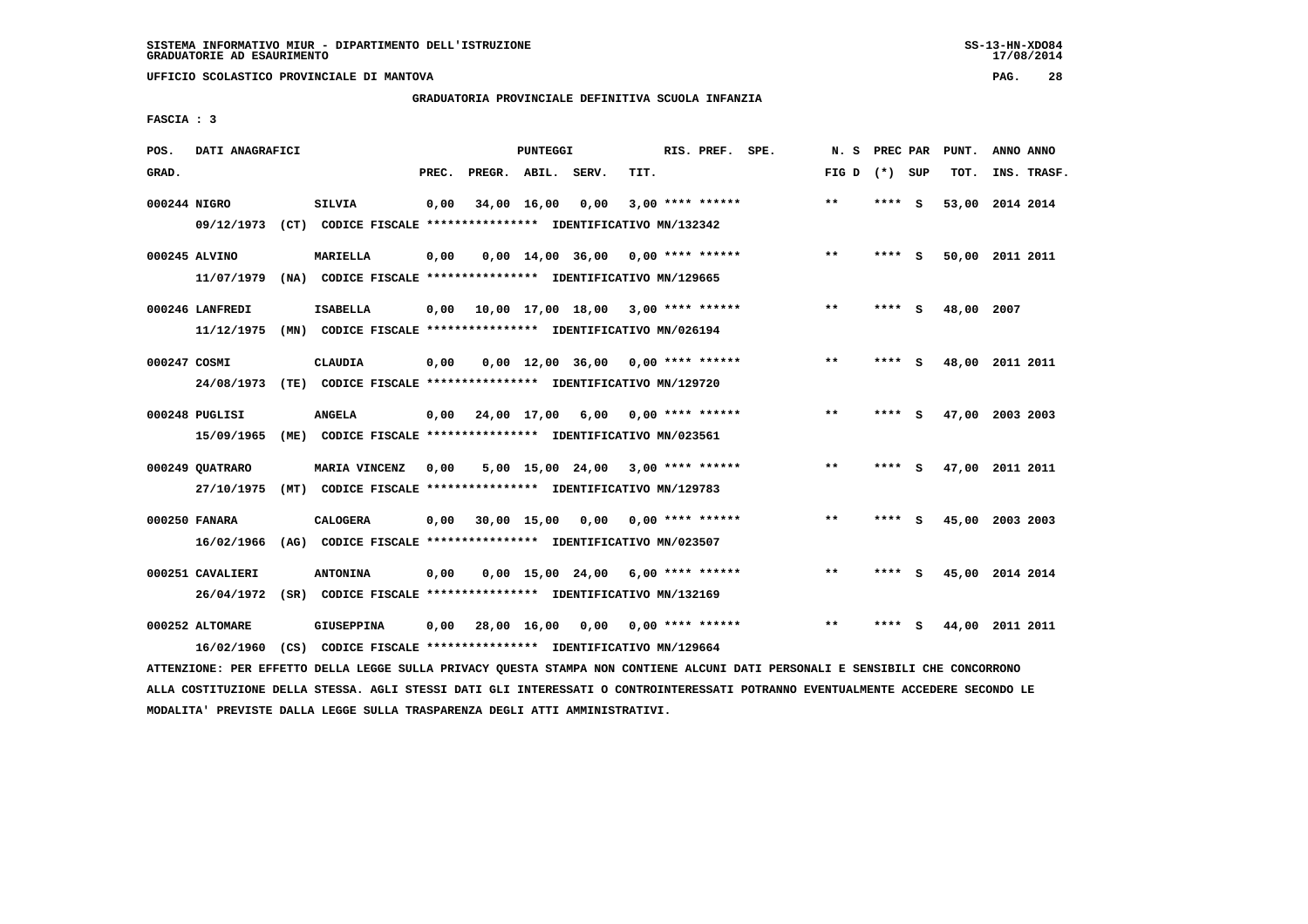**UFFICIO SCOLASTICO PROVINCIALE DI MANTOVA PAG. 29**

# **GRADUATORIA PROVINCIALE DEFINITIVA SCUOLA INFANZIA**

 **FASCIA : 3**

| POS.         | DATI ANAGRAFICI   |      |                                                               |                                                          |       |                    | PUNTEGGI           |                                      |      | RIS. PREF. SPE.         | N.S   | PREC PAR |     | PUNT.           | ANNO ANNO |             |
|--------------|-------------------|------|---------------------------------------------------------------|----------------------------------------------------------|-------|--------------------|--------------------|--------------------------------------|------|-------------------------|-------|----------|-----|-----------------|-----------|-------------|
| GRAD.        |                   |      |                                                               |                                                          | PREC. | PREGR. ABIL. SERV. |                    |                                      | TIT. |                         | FIG D | (*) SUP  |     | TOT.            |           | INS. TRASF. |
|              | 000253 CORTORILLO |      | ROSALBA SALVA                                                 |                                                          | 0,00  |                    |                    | $0,00 \quad 16,00 \quad 24,00$       |      | $3,00$ **** ******      | $***$ | **** S   |     | 43,00           | 2007 2007 |             |
|              | 16/01/1974        |      | (ME) CODICE FISCALE **************** IDENTIFICATIVO MN/026136 |                                                          |       |                    |                    |                                      |      |                         |       |          |     |                 |           |             |
|              | 000254 ZECCHINA   |      | <b>SILVIA</b>                                                 |                                                          | 0,00  |                    | $0.00 \quad 42.00$ | 0.00                                 |      | $0.00$ **** ******      | $* *$ | **** S   |     | 42,00 2007      |           |             |
|              | 09/05/1986        |      | (MN) CODICE FISCALE **************** IDENTIFICATIVO MN/026049 |                                                          |       |                    |                    |                                      |      |                         |       |          |     |                 |           |             |
|              | 000255 ALFIERI    |      | MARIANTONIA                                                   |                                                          | 0,00  |                    | 16,00 16,00        |                                      |      | $0.00$ 9.00 **** ****** | $***$ | ****     | - S | 41,00 2014 2014 |           |             |
|              | 05/02/1979        |      | (SA) CODICE FISCALE **************** IDENTIFICATIVO MN/132116 |                                                          |       |                    |                    |                                      |      |                         |       |          |     |                 |           |             |
| 000256 CELLA |                   |      | <b>DEBORA</b>                                                 |                                                          | 0.00  | 15,00 15,00        |                    | 0,00 10,00 **** ****** E             |      |                         | $* *$ | **** S   |     | 40,00 2014 2014 |           |             |
|              | 09/03/1970        |      | (CE) CODICE FISCALE **************** IDENTIFICATIVO MN/132175 |                                                          |       |                    |                    |                                      |      |                         |       |          |     |                 |           |             |
|              | 000257 RICCIO     |      | <b>ANGELA</b>                                                 |                                                          | 0.00  |                    |                    | 15,00 17,00 0,00 7,00 **** ****** EF |      |                         | $**$  | ****     | - S | 39,00 2014 2014 |           |             |
|              | 06/11/1969        |      | (CE) CODICE FISCALE **************** IDENTIFICATIVO MN/132239 |                                                          |       |                    |                    |                                      |      |                         |       |          |     |                 |           |             |
|              | 000258 MARICI     |      | <b>MILENA</b>                                                 |                                                          | 0,00  | 15,00 15,00        |                    | 0,00                                 |      | 6,00 **** ******        | $* *$ | ****     | - S | 36,00 2007 2007 |           |             |
|              | 13/07/1978        |      | (CT) CODICE FISCALE **************** IDENTIFICATIVO MN/026130 |                                                          |       |                    |                    |                                      |      |                         |       |          |     |                 |           |             |
| 000259 PULEO |                   |      | <b>DANIELA</b>                                                |                                                          | 0.00  | 16,00 15,00        |                    | 0,00                                 |      | $3,00$ **** ******      | **    | ****     | - S | 34,00 2011 2011 |           |             |
|              | 05/03/1980        |      | (PA) CODICE FISCALE **************** IDENTIFICATIVO MN/129782 |                                                          |       |                    |                    |                                      |      |                         |       |          |     |                 |           |             |
|              |                   |      |                                                               |                                                          |       |                    |                    |                                      |      |                         |       |          |     |                 |           |             |
|              | 000260 CRISTALDI  |      | LETIZIA MARIA                                                 |                                                          | 0,00  | 18,00 15,00        |                    | 0,00                                 |      | 1,00 **** ******        | $**$  | ****     | - 5 | 34,00 2014 2014 |           |             |
|              | 23/06/1980        |      | (CT) CODICE FISCALE **************** IDENTIFICATIVO MN/132191 |                                                          |       |                    |                    |                                      |      |                         |       |          |     |                 |           |             |
|              | 000261 SCILIPOTI  |      | <b>MARIA GRAZIA</b>                                           |                                                          | 0,00  |                    | 18,00 16,00        | 0,00                                 |      | $0.00$ **** ******      | $* *$ | ****     | s   | 34,00 2014 2014 |           |             |
|              | 17/11/1963        | (ME) |                                                               | CODICE FISCALE **************** IDENTIFICATIVO MN/132096 |       |                    |                    |                                      |      |                         |       |          |     |                 |           |             |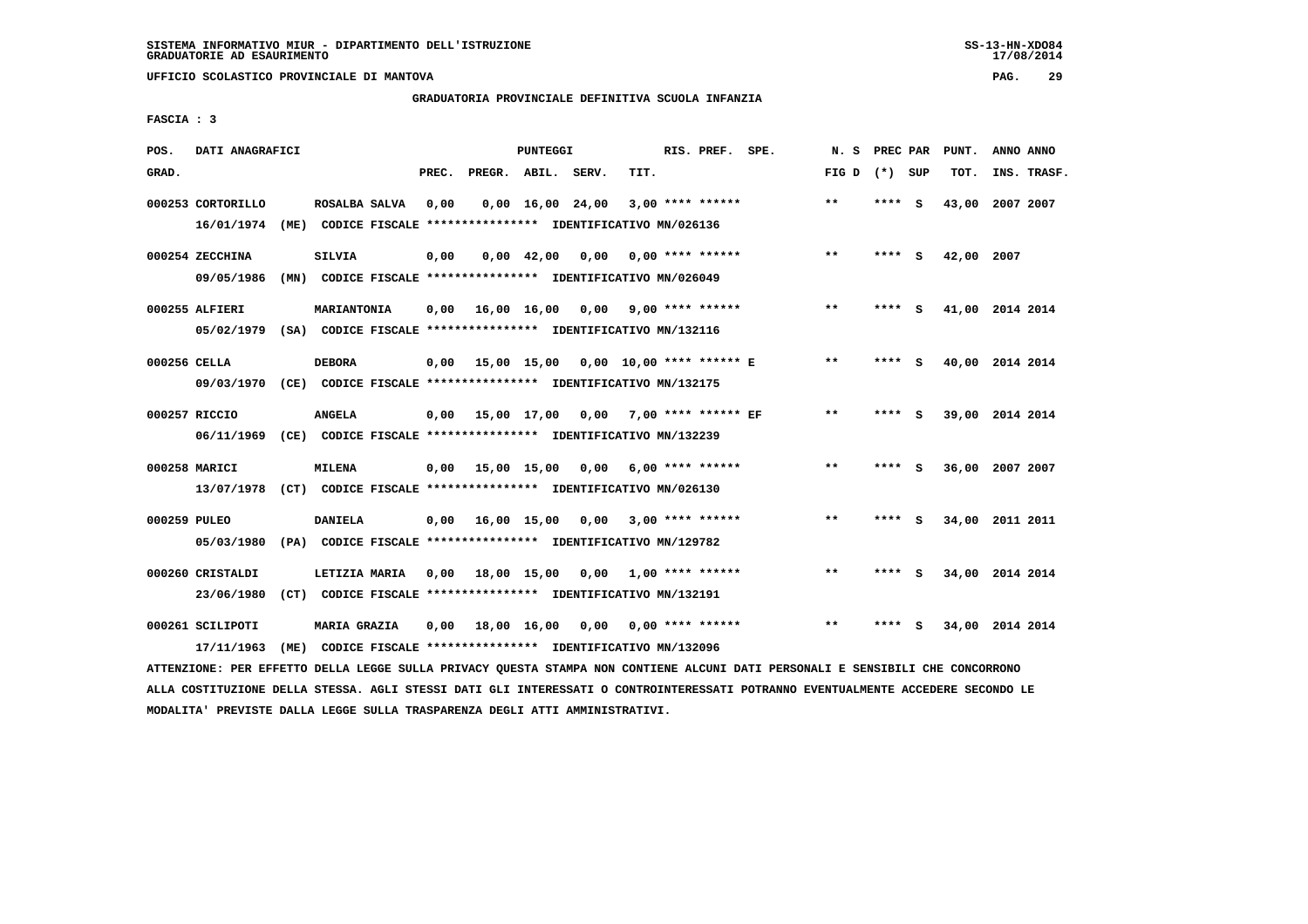**UFFICIO SCOLASTICO PROVINCIALE DI MANTOVA PAG. 30**

# **GRADUATORIA PROVINCIALE DEFINITIVA SCUOLA INFANZIA**

 **FASCIA : 3**

| POS.         | DATI ANAGRAFICI   |      |                                                                                                                               |       |                                   | PUNTEGGI   |                                      |      | RIS. PREF. SPE.           |                         | N.S             |        |     | PREC PAR PUNT.  | ANNO ANNO |             |
|--------------|-------------------|------|-------------------------------------------------------------------------------------------------------------------------------|-------|-----------------------------------|------------|--------------------------------------|------|---------------------------|-------------------------|-----------------|--------|-----|-----------------|-----------|-------------|
| GRAD.        |                   |      |                                                                                                                               | PREC. | PREGR. ABIL. SERV.                |            |                                      | TIT. |                           |                         | FIG D $(*)$ SUP |        |     | TOT.            |           | INS. TRASF. |
|              | 000262 SCEBERRAS  |      | <b>ANGELA</b>                                                                                                                 | 0,00  | 16,00 16,00                       |            | 0,00                                 |      | $1,00$ **** ******        |                         | $***$           | **** S |     | 33,00 2007 2007 |           |             |
|              | 04/08/1977        | (EN) | CODICE FISCALE **************** IDENTIFICATIVO MN/026226                                                                      |       |                                   |            |                                      |      |                           |                         |                 |        |     |                 |           |             |
| 000263 RUCCO |                   |      | ANNA MARIA                                                                                                                    | 0,00  | 18,00 15,00                       |            |                                      |      | $0,00$ $0,00$ **** ****** |                         | $* *$           | **** S |     | 33,00 2011 2011 |           |             |
|              | 17/11/1978        |      | (CE) CODICE FISCALE **************** IDENTIFICATIVO MN/129860                                                                 |       |                                   |            |                                      |      |                           |                         |                 |        |     |                 |           |             |
|              | 000264 VIRZI'     |      | <b>ANNA MARIA</b>                                                                                                             | 0,00  | 21,00 12,00                       |            | 0,00                                 |      | 0,00 **** ******          |                         | $***$           | **** S |     | 33,00 2011 2011 |           |             |
|              | 26/08/1967        |      | (CT) CODICE FISCALE **************** IDENTIFICATIVO MN/129647                                                                 |       |                                   |            |                                      |      |                           |                         |                 |        |     |                 |           |             |
|              | 000265 FIASCHI    |      | MARIA CARMELA                                                                                                                 | 0,00  | 18,00 15,00 0,00                  |            |                                      |      | $0.00$ **** ******        |                         | $\star\star$    | **** S |     | 33,00 2014 2014 |           |             |
|              | 18/10/1964        |      | (CT) CODICE FISCALE **************** IDENTIFICATIVO MN/132135                                                                 |       |                                   |            |                                      |      |                           |                         |                 |        |     |                 |           |             |
|              | 000266 MODICA     |      | MARIANGELA                                                                                                                    | 0,00  |                                   | 8,00 16,00 | 0,00                                 |      | 9,00 **** ******          |                         | $**$            | **** S |     | 33,00 2014 2014 |           |             |
|              | 17/05/1971        |      | (TP) CODICE FISCALE **************** IDENTIFICATIVO MN/132168                                                                 |       |                                   |            |                                      |      |                           |                         |                 |        |     |                 |           |             |
|              | 000267 INSIDIOSO  |      | <b>MARIA</b>                                                                                                                  | 0,00  | 15,00 16,00                       |            |                                      |      | $0,00$ 1,00 **** ******   |                         | $* *$           | **** S |     | 32,00 2011 2011 |           |             |
|              | 05/01/1978        |      | (CE) CODICE FISCALE **************** IDENTIFICATIVO MN/129840                                                                 |       |                                   |            |                                      |      |                           |                         |                 |        |     |                 |           |             |
|              | 000268 CERCIELLO  |      | <b>MARIA ROSARIA</b>                                                                                                          | 0,00  |                                   |            | 4,00 15,00 0,00 13,00 **** ****** EF |      |                           |                         | $* *$           | ****   | - S | 32,00 2014 2014 |           |             |
|              | 16/10/1965        |      | (NA) CODICE FISCALE **************** IDENTIFICATIVO MN/132176                                                                 |       |                                   |            |                                      |      |                           |                         |                 |        |     |                 |           |             |
|              | 000269 ALFIERI    |      | ANNA ELIA                                                                                                                     | 0,00  | 15,00 13,00 0,00 3,00 **** ****** |            |                                      |      |                           |                         | $***$           | **** S |     | 31,00 2014 2014 |           |             |
|              | 20/05/1971        |      | (NA) CODICE FISCALE **************** IDENTIFICATIVO MN/132301                                                                 |       |                                   |            |                                      |      |                           |                         |                 |        |     |                 |           |             |
|              | 000270 PERSPICACE |      | <b>FLORA</b>                                                                                                                  | 0,00  | 16,00 15,00                       |            |                                      |      |                           | $0,00$ 0,00 **** ****** | $***$           | ****   | - S | 31,00 2014 2014 |           |             |
|              | 19/08/1976        |      | (CT) CODICE FISCALE **************** IDENTIFICATIVO MN/132222                                                                 |       |                                   |            |                                      |      |                           |                         |                 |        |     |                 |           |             |
|              |                   |      | ATTENZIONE: PER EFFETTO DELLA LEGGE SULLA PRIVACY QUESTA STAMPA NON CONTIENE ALCUNI DATI PERSONALI E SENSIBILI CHE CONCORRONO |       |                                   |            |                                      |      |                           |                         |                 |        |     |                 |           |             |

 **ALLA COSTITUZIONE DELLA STESSA. AGLI STESSI DATI GLI INTERESSATI O CONTROINTERESSATI POTRANNO EVENTUALMENTE ACCEDERE SECONDO LE MODALITA' PREVISTE DALLA LEGGE SULLA TRASPARENZA DEGLI ATTI AMMINISTRATIVI.**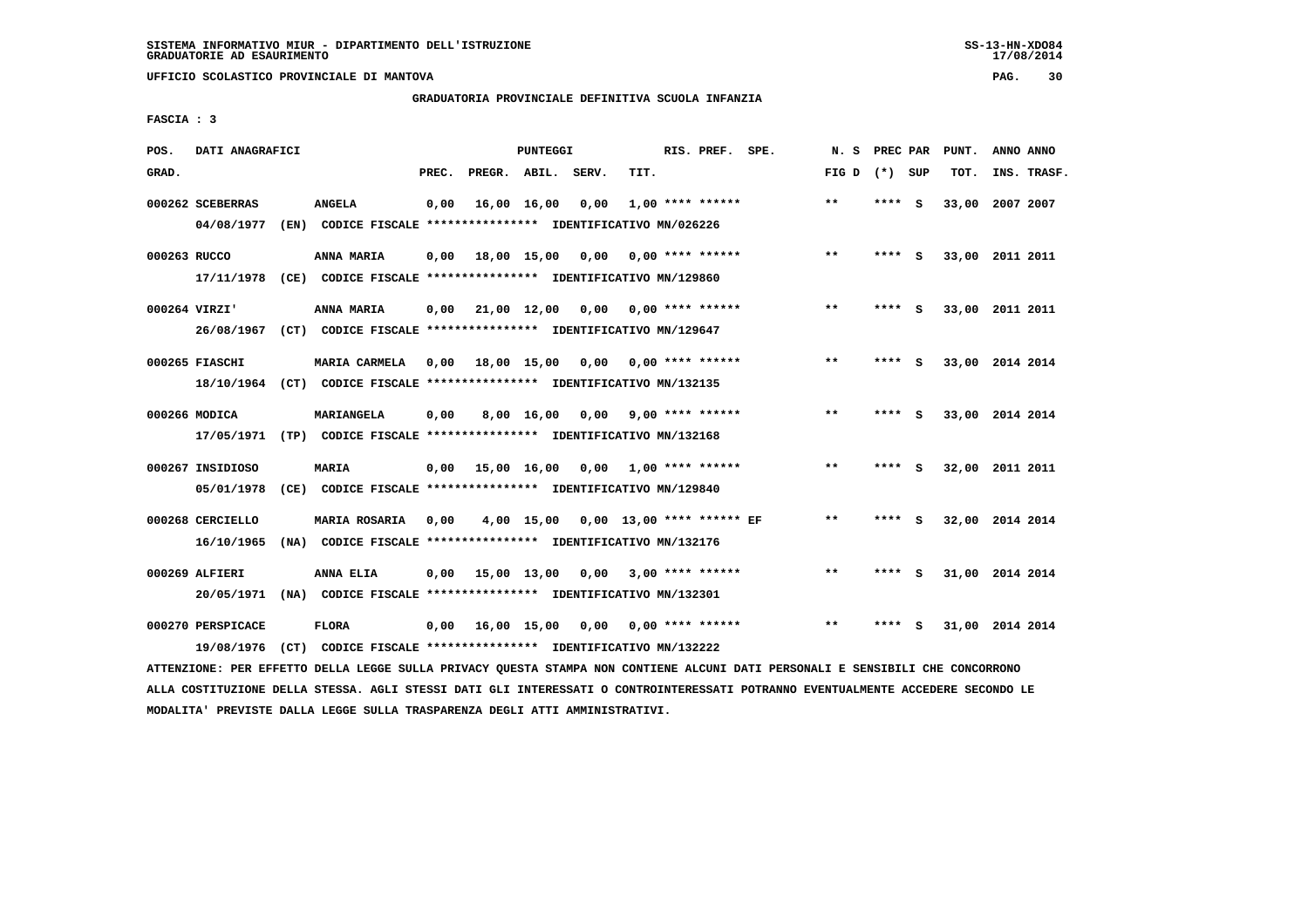**UFFICIO SCOLASTICO PROVINCIALE DI MANTOVA PAG. 31**

# **GRADUATORIA PROVINCIALE DEFINITIVA SCUOLA INFANZIA**

 **FASCIA : 3**

| POS.         | DATI ANAGRAFICI                 |                                                                                      |       |                    | PUNTEGGI     |                                     |      | RIS. PREF. SPE.         | N.S   |             | PREC PAR PUNT. | ANNO ANNO       |
|--------------|---------------------------------|--------------------------------------------------------------------------------------|-------|--------------------|--------------|-------------------------------------|------|-------------------------|-------|-------------|----------------|-----------------|
| GRAD.        |                                 |                                                                                      | PREC. | PREGR. ABIL. SERV. |              |                                     | TIT. |                         | FIG D | (*) SUP     | TOT.           | INS. TRASF.     |
| 000271 BASCO | 11/05/1976                      | <b>GIUSEPPINA</b><br>(CE) CODICE FISCALE **************** IDENTIFICATIVO MN/132131   | 0,00  |                    | 15,00 15,00  | 0,00                                |      | $1,00$ **** ******      | $***$ | **** S      |                | 31,00 2014 2014 |
|              | 000272 SCHILLACI<br>01/08/1974  | <b>OLGA</b><br>(CT) CODICE FISCALE **************** IDENTIFICATIVO MN/132346         | 0,00  |                    |              | 15,00 16,00 0,00                    |      | $0.00$ **** ******      | $***$ | **** S      |                | 31,00 2014 2014 |
|              | 000273 MARTINI<br>24/08/1962    | <b>GRAZIELLA</b><br>(MN) CODICE FISCALE **************** IDENTIFICATIVO MN/020084    | 0,00  |                    |              | 17,00 13,00 0,00 0,00 **** ******   |      |                         |       | ** X **** S | 30,00 2000     |                 |
|              | 000274 CARPINELLI<br>01/10/1969 | <b>ANGELITA</b><br>(RC) CODICE FISCALE **************** IDENTIFICATIVO MN/132100     | 0,00  | 12,00 15,00        |              |                                     |      | $0,00$ 3,00 **** ****** | ** X  | **** S      |                | 30,00 2014 2014 |
|              | 000275 GABRIELE<br>19/05/1977   | <b>ROSANNA</b><br>(PA) CODICE FISCALE **************** IDENTIFICATIVO MN/129552      | 0,00  |                    |              | $3,00$ 16,00 0,00 10,00 **** ****** |      |                         | $* *$ | **** S      |                | 29,00 2011 2011 |
|              | 000276 AMALFA<br>23/07/1974     | <b>CETTINA</b><br>(ME) CODICE FISCALE **************** IDENTIFICATIVO MN/132122      | 0,00  |                    |              | 9,00 17,00 0,00                     |      | $3,00$ **** ******      | $* *$ | **** S      |                | 29,00 2014 2014 |
| s            | 000277 SARTORATO<br>10/10/1982  | <b>FRANCESCA</b><br>(MN) CODICE FISCALE **************** IDENTIFICATIVO MN/127532    | 0,00  | 22,00              | 6,00         | 0,00                                |      | 0,00 **** ******        |       | ** x **** S | 28,00 2009     |                 |
|              | 000278 SANNINO<br>14/01/1972    | <b>ANGELA</b><br>(NA) CODICE FISCALE **************** IDENTIFICATIVO MN/132251       | 0,00  |                    | $6,00$ 15,00 |                                     |      | $0,00$ 7,00 **** ****** | **    | **** S      |                | 28,00 2014 2014 |
|              | 000279 D'AMICO<br>30/12/1975    | <b>GIUSI ELIANA</b><br>(CT) CODICE FISCALE **************** IDENTIFICATIVO MN/132192 | 0,00  | 12,00 16,00        |              | 0,00                                |      | 0,00 **** ******        | $***$ | **** S      |                | 28,00 2014 2014 |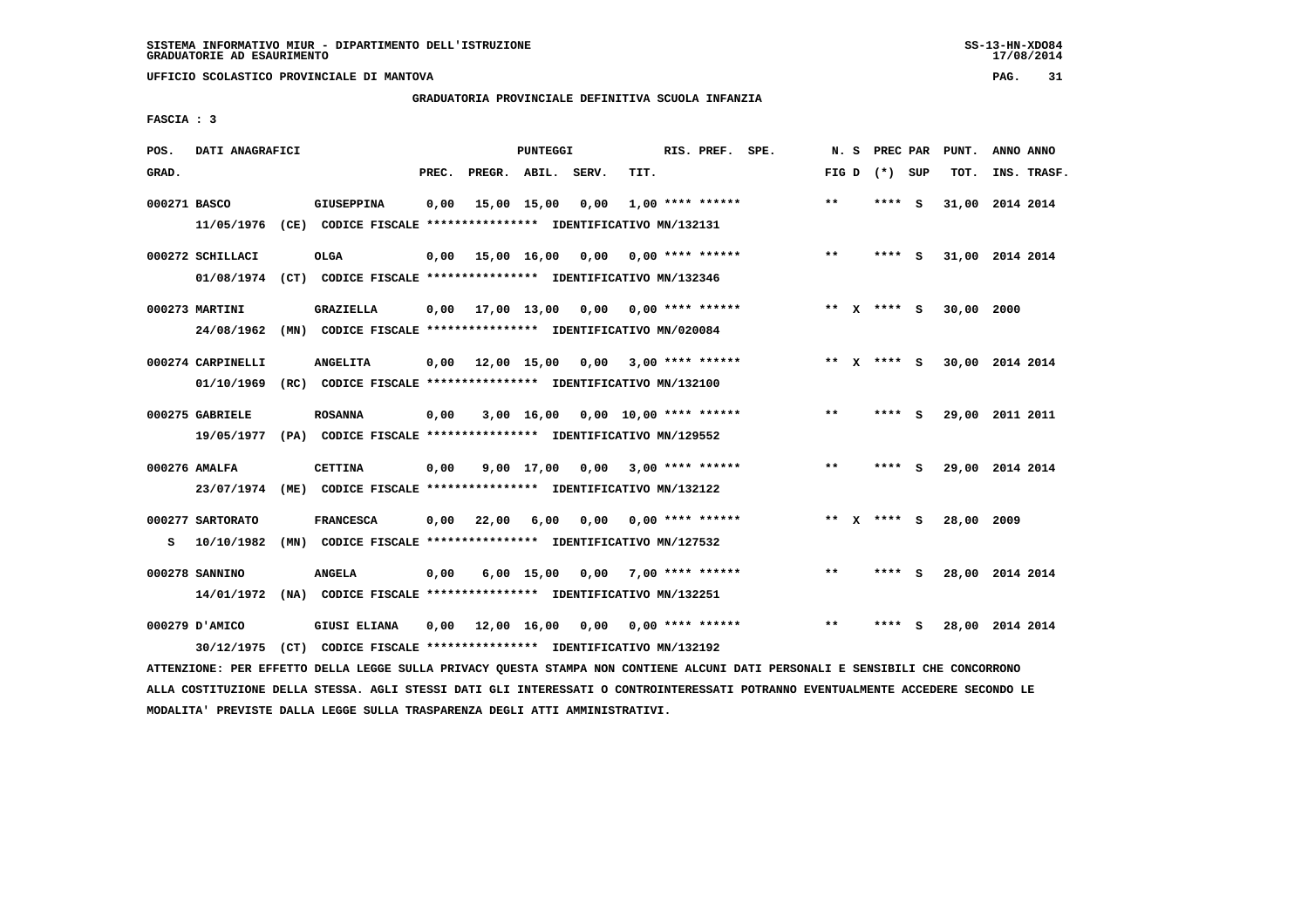# **GRADUATORIA PROVINCIALE DEFINITIVA SCUOLA INFANZIA**

 **FASCIA : 3**

| POS.         | DATI ANAGRAFICI                  |      |                                                                                                  |       |                    | PUNTEGGI           |       |      | RIS. PREF. SPE.         | N.S          | PREC PAR        |          | PUNT.           | ANNO ANNO |             |
|--------------|----------------------------------|------|--------------------------------------------------------------------------------------------------|-------|--------------------|--------------------|-------|------|-------------------------|--------------|-----------------|----------|-----------------|-----------|-------------|
| GRAD.        |                                  |      |                                                                                                  | PREC. | PREGR. ABIL.       |                    | SERV. | TIT. |                         |              | FIG D $(*)$ SUP |          | TOT.            |           | INS. TRASF. |
|              | 000280 SCALIA                    |      | <b>MARIA RITA GI</b><br>12/01/1972 (CL) CODICE FISCALE **************** IDENTIFICATIVO MN/132258 | 0.00  |                    | $9,00 \quad 16,00$ | 0.00  |      | $3,00$ **** ******      | $\star\star$ | ****            |          | 28,00 2014 2014 |           |             |
|              | 000281 CIPOLLETTA<br>22/01/1966  |      | <b>DEA</b><br>(AP) CODICE FISCALE **************** IDENTIFICATIVO MN/023384                      | 0,00  | 12,00 15,00        |                    | 0,00  |      | $0.00$ **** ******      |              | ** $X$ **** S   |          | 27,00 2003 2003 |           |             |
| 000282 RENDE |                                  |      | <b>PINA</b><br>20/12/1964 (CS) CODICE FISCALE *************** IDENTIFICATIVO MN/024156           | 0.00  |                    | $6,00$ 15,00       |       |      | $0,00$ 6,00 **** ****** | $***$        | ****            | - S      | 27,00 2004 2004 |           |             |
|              | 000283 SCARFO'                   |      | <b>FRANCESCA</b><br>02/04/1953 (RC) CODICE FISCALE *************** IDENTIFICATIVO MN/132260      | 0,00  | 12,00 15,00        |                    | 0,00  |      | $0.00$ **** ******      | $***$        | **** S          |          | 27,00 2014 2014 |           |             |
|              | 000284 SANZA'                    |      | <b>GESUALDA TIZI</b><br>15/02/1964 (SR) CODICE FISCALE *************** IDENTIFICATIVO MN/132255  | 0,00  |                    | 8,00 17,00         | 2,00  |      | $0.00$ **** ****** E    | $***$        | ****            | s        | 27,00 2014 2014 |           |             |
|              | 000285 MAGNONE                   |      | <b>CATERINA</b><br>26/02/1964 (CS) CODICE FISCALE *************** IDENTIFICATIVO MN/129563       |       | $0,00$ 12,00 14,00 |                    | 0,00  |      | $0.00$ **** ******      | $***$        | **** S          |          | 26,00 2011 2011 |           |             |
|              | 000286 DENARO                    |      | MARIA<br>14/02/1966 (SR) CODICE FISCALE *************** IDENTIFICATIVO MN/132118                 | 0,00  |                    | $3,00$ 16,00       | 0,00  |      | $7,00$ **** ******      | $* *$        | ****            | <b>S</b> | 26,00 2014 2014 |           |             |
|              | 000287 GIAMPICCOLO<br>12/07/1973 |      | <b>PAOLA</b><br>(RG) CODICE FISCALE **************** IDENTIFICATIVO MN/132065                    | 0,00  |                    | 9,00 13,00         | 0,00  |      | $4,00$ **** ******      | $**$         | ****            | - S      | 26,00 2014 2014 |           |             |
|              | 000288 MURATORE<br>30/03/1959    | (AG) | <b>GABRIELLA MAR</b><br>CODICE FISCALE **************** IDENTIFICATIVO MN/022695                 | 0,00  | 12,00 13,00        |                    | 0,00  |      | $0.00$ **** ******      | $***$        | ****            | s        | 25,00 2002      |           |             |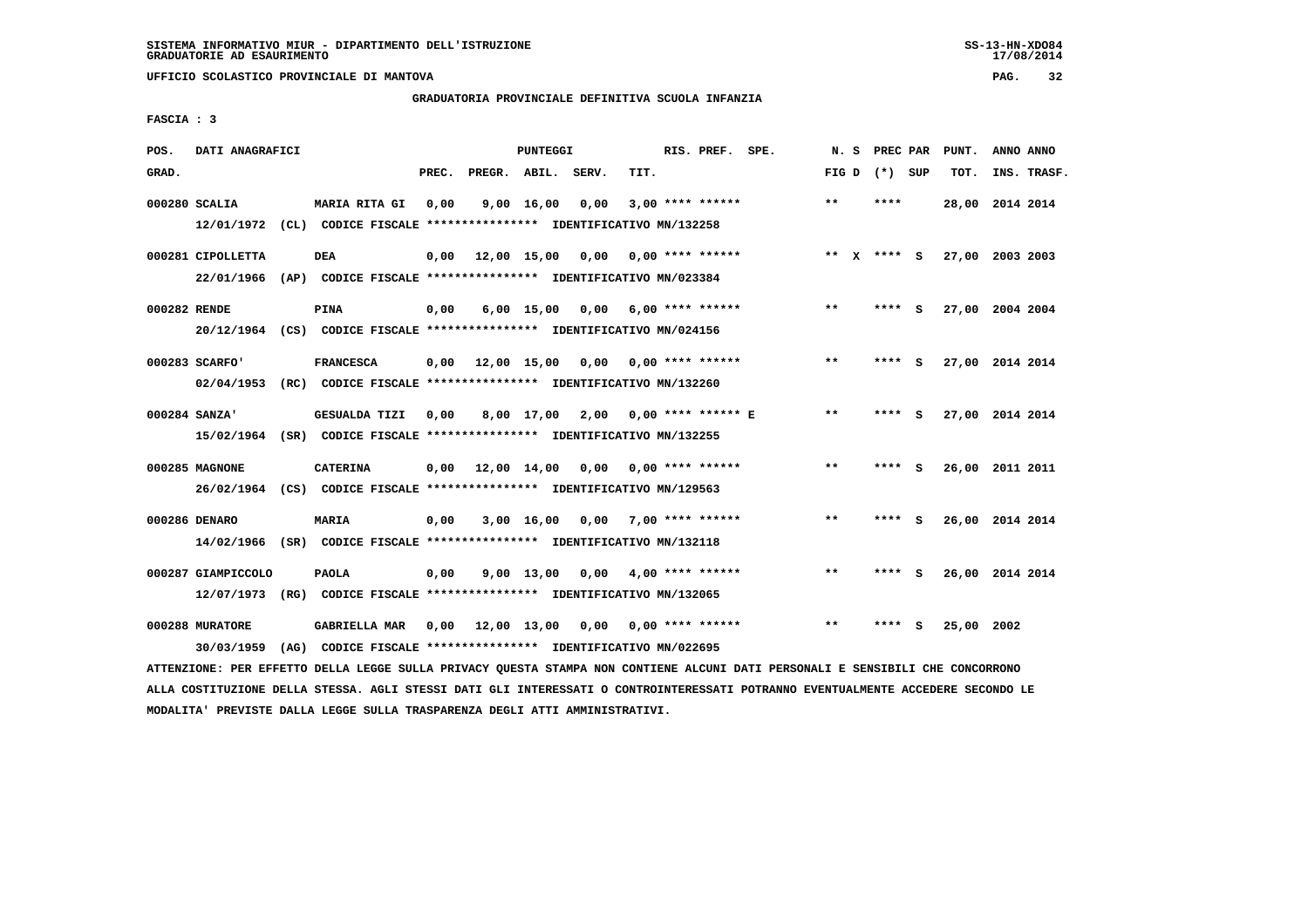**UFFICIO SCOLASTICO PROVINCIALE DI MANTOVA PAG. 33**

# **GRADUATORIA PROVINCIALE DEFINITIVA SCUOLA INFANZIA**

 **FASCIA : 3**

| POS.         | DATI ANAGRAFICI  |                                                                         |       |              | PUNTEGGI           |       |      | RIS. PREF. SPE.         | N. S         | PREC PAR        |     | PUNT.           | ANNO ANNO |             |
|--------------|------------------|-------------------------------------------------------------------------|-------|--------------|--------------------|-------|------|-------------------------|--------------|-----------------|-----|-----------------|-----------|-------------|
| GRAD.        |                  |                                                                         | PREC. | PREGR. ABIL. |                    | SERV. | TIT. |                         |              | FIG D $(*)$ SUP |     | TOT.            |           | INS. TRASF. |
| 000289 GENUA |                  | <b>CATERINA</b>                                                         | 0,00  |              | $9,00$ 16,00       | 0,00  |      | $0.00$ **** ****** F    |              | ** X **** S     |     | 25,00           | 2004 2004 |             |
|              | 28/10/1969       | (TP) CODICE FISCALE **************** IDENTIFICATIVO MN/024071           |       |              |                    |       |      |                         |              |                 |     |                 |           |             |
|              | 000290 DI FRANCO | <b>GAETANA</b>                                                          | 0,00  | 10,00 15,00  |                    | 0,00  |      | $0.00$ **** ******      | $**$         | $***$ S         |     | 25,00 2004 2004 |           |             |
|              | 07/08/1964       | (CL) CODICE FISCALE **************** IDENTIFICATIVO MN/024037           |       |              |                    |       |      |                         |              |                 |     |                 |           |             |
|              | 000291 D'ANGELO  | <b>PALMA</b>                                                            | 0,00  |              | $6,00$ 16,00       |       |      | $0,00$ 3,00 **** ****** | $***$        | **** S          |     | 25,00 2011 2011 |           |             |
|              | 25/01/1967       | (TP) CODICE FISCALE **************** IDENTIFICATIVO MN/129528           |       |              |                    |       |      |                         |              |                 |     |                 |           |             |
|              | 000292 MORREALE  | <b>MARIA GIOVANN</b>                                                    | 0.00  | 10,00 15,00  |                    |       |      | $0,00$ 0,00 **** ****** | $**$         | ****            | - S | 25,00 2014 2014 |           |             |
|              | 20/03/1975       |                                                                         |       |              |                    |       |      |                         |              |                 |     |                 |           |             |
| 000293 LONGO |                  | <b>ROSA</b>                                                             | 0,00  |              | $6,00 \quad 16,00$ |       |      | $0,00$ 3,00 **** ****** | $***$        | **** S          |     | 25,00 2014 2014 |           |             |
|              |                  | 31/08/1974 (CT) CODICE FISCALE *************** IDENTIFICATIVO MN/132147 |       |              |                    |       |      |                         |              |                 |     |                 |           |             |
|              | 000294 GENTILE   | <b>IVANA</b>                                                            | 0,00  |              | 3,00 16,00         | 0,00  |      | $6.00$ **** ******      | $\star\star$ | ****            | - 5 | 25,00 2014 2014 |           |             |
|              | 08/02/1978       | (RG) CODICE FISCALE **************** IDENTIFICATIVO MN/132061           |       |              |                    |       |      |                         |              |                 |     |                 |           |             |
| 000295 BILLA |                  | <b>SONIA</b>                                                            | 0,00  |              | $6,00 \quad 16,00$ | 0,00  |      | $3,00$ **** ******      | $***$        | **** S          |     | 25,00 2014 2014 |           |             |
|              | 20/03/1971       | (ME) CODICE FISCALE **************** IDENTIFICATIVO MN/132087           |       |              |                    |       |      |                         |              |                 |     |                 |           |             |
| 000296 MEGNA |                  | <b>ROBERTA</b>                                                          | 0,00  |              | $6,00$ 15,00       | 0,00  |      | $3.00*********$         | **           | **** S          |     | 24,00 2014 2014 |           |             |
|              | 10/07/1969       | (PA) CODICE FISCALE **************** IDENTIFICATIVO MN/132164           |       |              |                    |       |      |                         |              |                 |     |                 |           |             |
|              | 000297 FERRARA   | <b>ANGELA</b>                                                           | 0,00  |              | $3,00$ 15,00       | 0,00  |      | 6,00 **** ******        | $**$         |                 | s   | 24,00 2014 2014 |           |             |
|              | 24/01/1970       | (SR) CODICE FISCALE **************** IDENTIFICATIVO MN/132132           |       |              |                    |       |      |                         |              |                 |     |                 |           |             |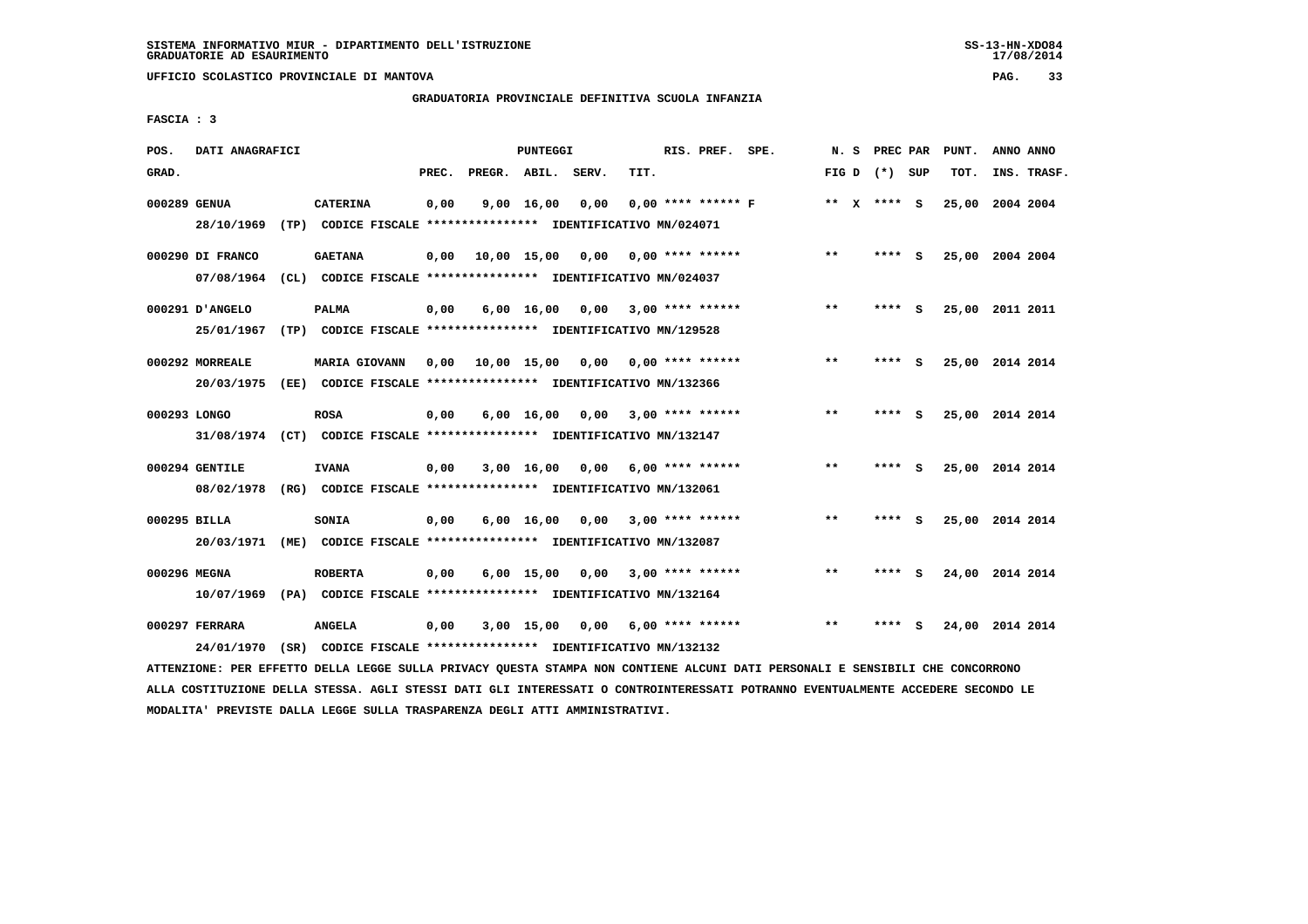**UFFICIO SCOLASTICO PROVINCIALE DI MANTOVA PAG. 34**

# **GRADUATORIA PROVINCIALE DEFINITIVA SCUOLA INFANZIA**

 **FASCIA : 3**

| POS.         | DATI ANAGRAFICI   |                                                               |       |                    | <b>PUNTEGGI</b>    |      |      | RIS. PREF. SPE.    | N.S     | PREC PAR    |     | PUNT.      | ANNO ANNO       |
|--------------|-------------------|---------------------------------------------------------------|-------|--------------------|--------------------|------|------|--------------------|---------|-------------|-----|------------|-----------------|
| GRAD.        |                   |                                                               | PREC. | PREGR. ABIL. SERV. |                    |      | TIT. |                    | FIG D   | (*) SUP     |     | TOT.       | INS. TRASF.     |
|              | 000298 PRESTIPINO | <b>ROSARIA</b>                                                | 0,00  |                    | 8,00 16,00         | 0,00 |      | $0.00$ **** ****** | $* *$   | ****        | - S | 24,00      | 2014 2014       |
|              | 24/07/1974        | (EE) CODICE FISCALE **************** IDENTIFICATIVO MN/132367 |       |                    |                    |      |      |                    |         |             |     |            |                 |
|              | 000299 SICILIANO  | <b>MARIA PIA</b>                                              | 0,00  |                    | $8,00 \quad 16,00$ | 0.00 |      | $0.00$ **** ****** | $***$ X | **** S      |     |            | 24,00 2014 2014 |
|              | 09/09/1962        | (PA) CODICE FISCALE **************** IDENTIFICATIVO MN/132265 |       |                    |                    |      |      |                    |         |             |     |            |                 |
|              | 000300 GRAZIANO   | <b>ANNAMARIA</b>                                              | 0,00  |                    | $0,00 \quad 16,00$ | 0,00 |      | $7.00$ **** ****** | $* *$   | ****        | - S | 23,00      | 2007            |
|              | 03/09/1976        | (CZ) CODICE FISCALE **************** IDENTIFICATIVO MN/025914 |       |                    |                    |      |      |                    |         |             |     |            |                 |
|              | 000301 DI CARLO   | <b>MARIA CARMELA</b>                                          | 0.00  |                    | $3,00$ 17,00       | 0,00 |      | $3,00$ **** ****** | $* *$   | ****        | - 5 |            | 23,00 2014 2014 |
|              | 04/07/1980        | (CL) CODICE FISCALE **************** IDENTIFICATIVO MN/132121 |       |                    |                    |      |      |                    |         |             |     |            |                 |
|              | 000302 GIUFFRIDA  | <b>ANGELA</b>                                                 | 0,00  |                    | $6,00 \quad 14,00$ | 0,00 |      | $3,00$ **** ****** | $* *$   | ****        | - S |            | 23,00 2014 2014 |
|              | 03/01/1964        | (CT) CODICE FISCALE **************** IDENTIFICATIVO MN/132067 |       |                    |                    |      |      |                    |         |             |     |            |                 |
| 000303 RENDA |                   | ANNA MARIA                                                    | 0,00  |                    | $6,00 \quad 16,00$ | 0,00 |      | 0,00 **** ******   |         | ** x **** s |     | 22,00 2002 |                 |
|              | 23/10/1968        | (TP) CODICE FISCALE **************** IDENTIFICATIVO MN/022562 |       |                    |                    |      |      |                    |         |             |     |            |                 |
|              | 000304 MUSARRA    | <b>ALESSANDRA</b>                                             | 0,00  |                    | $3,00$ 13,00       | 0.00 |      | 6,00 **** ******   | $* *$   | **** S      |     |            | 22,00 2005 2005 |
|              | 22/10/1979        | (CT) CODICE FISCALE **************** IDENTIFICATIVO MN/025071 |       |                    |                    |      |      |                    |         |             |     |            |                 |
|              | 000305 ROMANO     | <b>GIOVANNA</b>                                               | 0,00  |                    | $6,00 \quad 16,00$ | 0,00 |      | $0.00$ **** ****** | $* *$   | **** S      |     |            | 22,00 2011 2011 |
|              | 12/06/1979        | (PA) CODICE FISCALE **************** IDENTIFICATIVO MN/129796 |       |                    |                    |      |      |                    |         |             |     |            |                 |
| 000306 TROIA |                   | <b>ANGELA</b>                                                 | 0,00  |                    | 3,00 16,00         | 0,00 |      | $3,00$ **** ****** | $* *$   | ****        | - S |            | 22,00 2011 2011 |
|              | 30/05/1978        | (PA) CODICE FISCALE **************** IDENTIFICATIVO MN/129827 |       |                    |                    |      |      |                    |         |             |     |            |                 |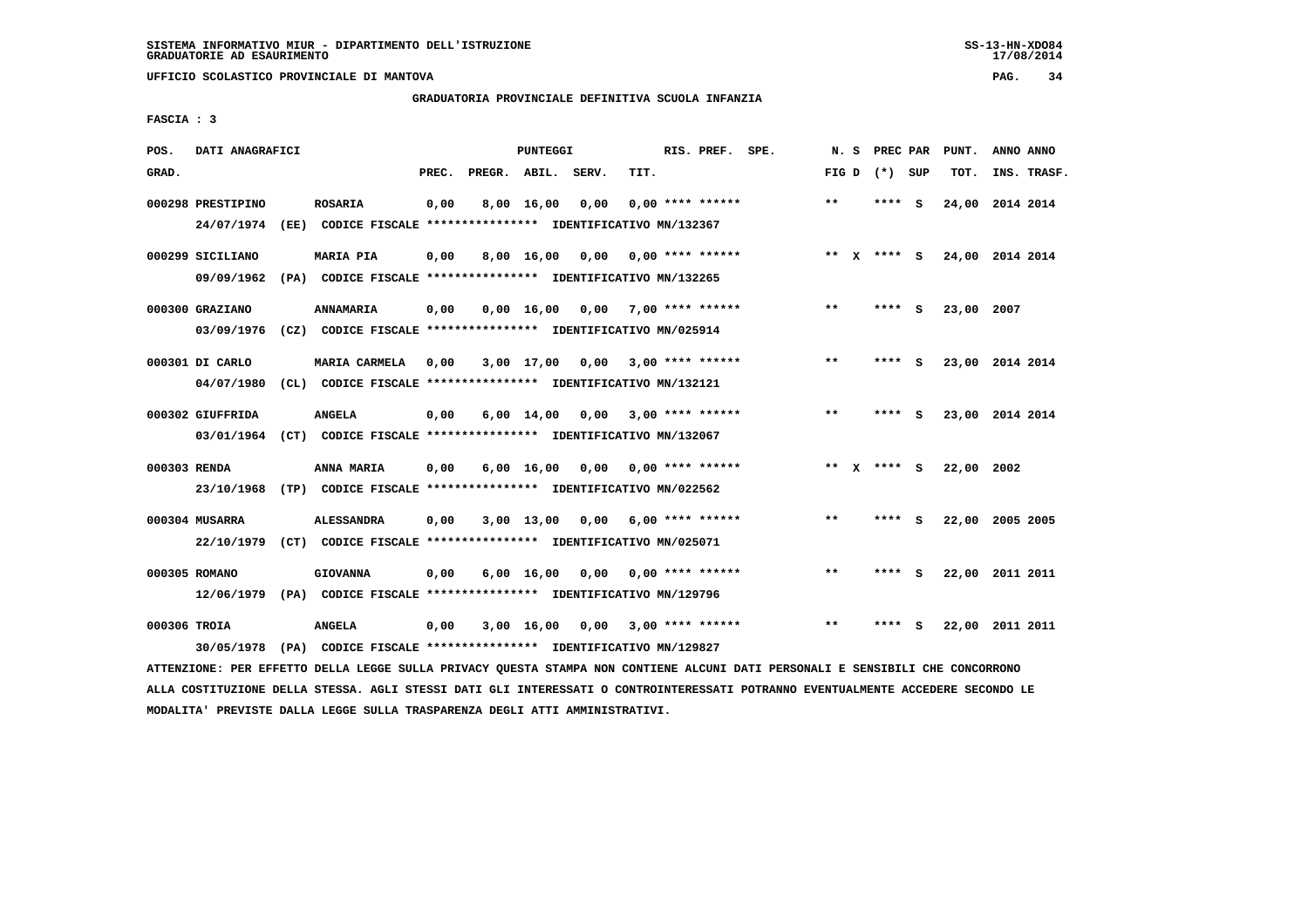**UFFICIO SCOLASTICO PROVINCIALE DI MANTOVA PAG. 35**

# **GRADUATORIA PROVINCIALE DEFINITIVA SCUOLA INFANZIA**

 **FASCIA : 3**

| POS.         | DATI ANAGRAFICI                 |      |                                                                                            |       |                    | PUNTEGGI           |      |      | RIS. PREF. SPE.           | N.S   | PREC PAR |          | PUNT.           | ANNO ANNO |             |
|--------------|---------------------------------|------|--------------------------------------------------------------------------------------------|-------|--------------------|--------------------|------|------|---------------------------|-------|----------|----------|-----------------|-----------|-------------|
| GRAD.        |                                 |      |                                                                                            | PREC. | PREGR. ABIL. SERV. |                    |      | TIT. |                           | FIG D | (*) SUP  |          | TOT.            |           | INS. TRASF. |
|              | 000307 MORTELLARO<br>20/03/1976 |      | <b>ANGELA</b><br>(PA) CODICE FISCALE **************** IDENTIFICATIVO MN/129852             | 0,00  |                    | $6,00$ 16,00       | 0,00 |      | $0.00$ **** ******        | $***$ | ****     | <b>S</b> | 22,00           | 2011 2011 |             |
| 000308 SERIO | 04/12/1980                      |      | <b>MARIA GIUSEPP</b><br>(BR) CODICE FISCALE **************** IDENTIFICATIVO MN/132263      | 0,00  |                    | 1,00 15,00         | 0.00 |      | $6.00$ **** ******        | $***$ | **** S   |          | 22,00 2014 2014 |           |             |
|              | 000309 POLILLO<br>25/10/1967    |      | <b>MARILISA</b><br>(CS) CODICE FISCALE **************** IDENTIFICATIVO MN/132227           | 0,00  |                    | $6,00 \quad 16,00$ |      |      | $0.00$ $0.00$ **** ****** | $* *$ | ****     | - S      | 22,00 2014 2014 |           |             |
|              | 000310 GIORDANO<br>10/05/1958   |      | <b>ROSA</b><br>(SA) CODICE FISCALE **************** IDENTIFICATIVO MN/132066               | 0.00  |                    | $8,00 \quad 14,00$ | 0.00 |      | $0.00$ **** ******        | $***$ | ****     | - S      | 22,00 2014 2014 |           |             |
|              | 000311 AGOSTA                   |      | <b>GIROLAMA</b><br>31/01/1974 (TP) CODICE FISCALE *************** IDENTIFICATIVO MN/132051 | 0,00  |                    | 0.00 16.00         | 0.00 |      | $6.00$ **** ******        | $***$ | ****     | s.       | 22,00 2014 2014 |           |             |
|              | 000312 TOMASINO<br>14/11/1971   |      | CRISTINA<br>(PA) CODICE FISCALE **************** IDENTIFICATIVO MN/132202                  | 0,00  |                    | $6,00$ 16,00       | 0,00 |      | 0,00 **** ******          | $***$ | **** S   |          | 22,00 2014 2014 |           |             |
| 000313 ZENI  | 13/02/1972                      |      | MARZIA<br>(MN) CODICE FISCALE **************** IDENTIFICATIVO MN/020230                    | 0,00  |                    | $9,00$ 12,00       | 0,00 |      | $0.00$ **** ******        | ** X  | **** S   |          | 21,00 2000      |           |             |
|              | 000314 COPPOLA<br>05/10/1979    |      | NAGAINA CAROL<br>(PA) CODICE FISCALE **************** IDENTIFICATIVO MN/129719             | 0,00  |                    | $3,00$ 15,00       | 0,00 |      | $3,00$ **** ******        | $***$ | ****     | - 5      | 21,00 2011 2011 |           |             |
|              | 000315 GIALLONGO<br>28/08/1976  | (SR) | <b>ROSARIA</b><br>CODICE FISCALE **************** IDENTIFICATIVO MN/132072                 | 0,00  |                    | 0.00 15.00         | 0,00 |      | $6.00$ **** ******        | $* *$ | ****     | s        | 21,00 2014 2014 |           |             |
|              |                                 |      |                                                                                            |       |                    |                    |      |      |                           |       |          |          |                 |           |             |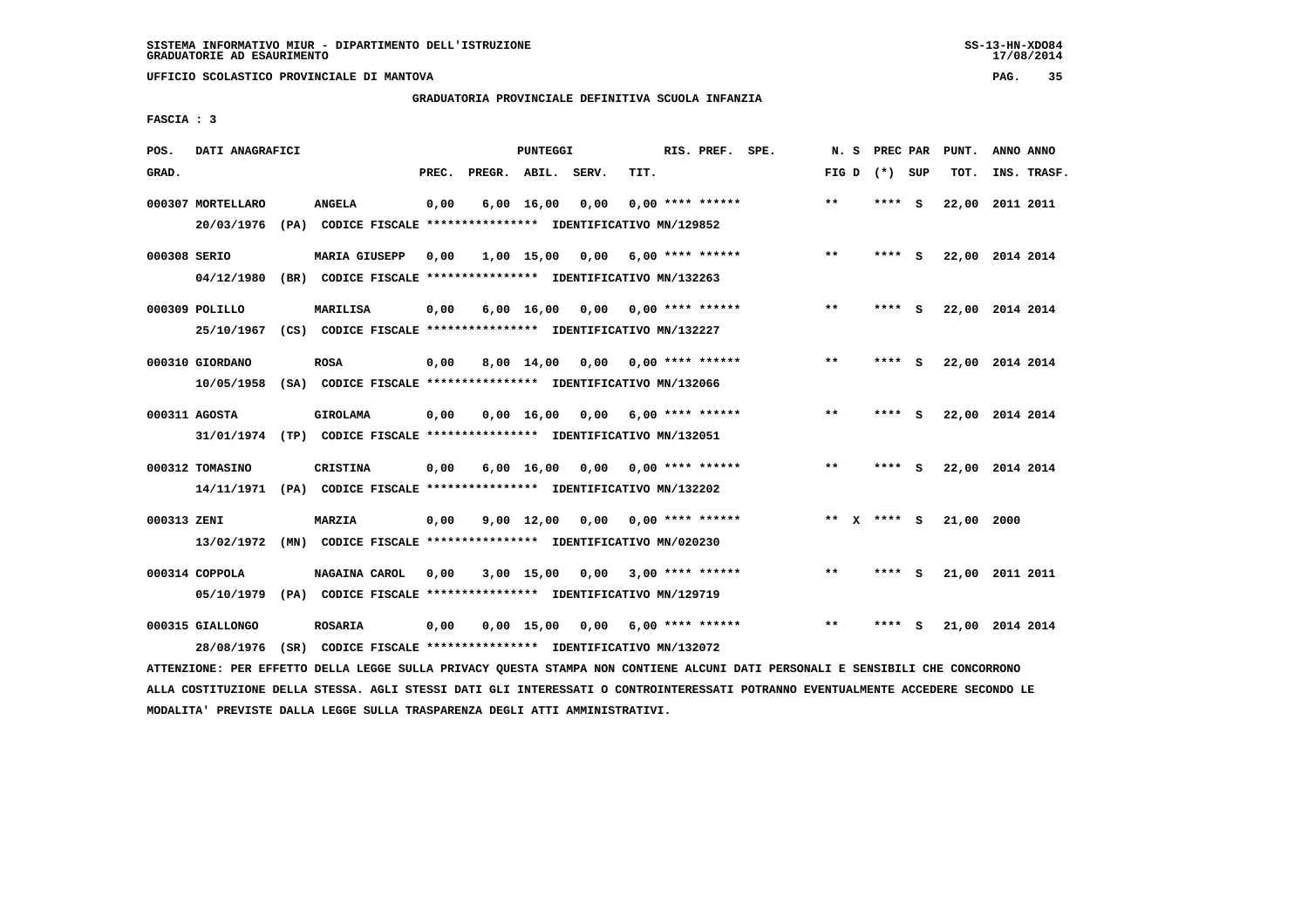**UFFICIO SCOLASTICO PROVINCIALE DI MANTOVA PAG. 36**

# **GRADUATORIA PROVINCIALE DEFINITIVA SCUOLA INFANZIA**

 **FASCIA : 3**

| POS.  | DATI ANAGRAFICI               |                                                                                    |       |                    | <b>PUNTEGGI</b>    |      |      | RIS. PREF. SPE.    | N.S   |              | PREC PAR    |     | PUNT.           | ANNO ANNO   |  |
|-------|-------------------------------|------------------------------------------------------------------------------------|-------|--------------------|--------------------|------|------|--------------------|-------|--------------|-------------|-----|-----------------|-------------|--|
| GRAD. |                               |                                                                                    | PREC. | PREGR. ABIL. SERV. |                    |      | TIT. |                    | FIG D |              | (*) SUP     |     | TOT.            | INS. TRASF. |  |
|       | 000316 PUGLISI<br>04/04/1974  | <b>SABRINA</b><br>(EN) CODICE FISCALE **************** IDENTIFICATIVO MN/132233    | 0,00  |                    | $6,00$ 15,00       | 0,00 |      | $0.00$ **** ****** | $* *$ |              | ****        | - S | 21,00           | 2014 2014   |  |
|       | 000317 MASSARI<br>02/05/1968  | <b>GIUSEPPA</b><br>(RG) CODICE FISCALE **************** IDENTIFICATIVO MN/132161   | 0,00  |                    | $6,00$ 15,00       | 0.00 |      | $0.00$ **** ****** | $***$ |              | ****        |     | 21,00 2014 2014 |             |  |
|       | 000318 BUSCEMI<br>28/09/1978  | SONIA<br>(AG) CODICE FISCALE **************** IDENTIFICATIVO MN/022620             | 0,00  |                    | 3,00 14,00         | 0,00 |      | $3.00$ **** ****** | $***$ | $\mathbf{x}$ | **** S      |     | 20,00 2007      |             |  |
|       | 000319 BLASCO<br>09/01/1979   | <b>GIOVANNA</b><br>(RG) CODICE FISCALE **************** IDENTIFICATIVO MN/129696   | 0,00  |                    | 3,00 17,00         | 0,00 |      | 0,00 **** ******   | **    |              | **** S      |     | 20,00           | 2011 2011   |  |
|       | 000320 CAPPA<br>27/02/1964    | <b>FLORINDA</b><br>(MN) CODICE FISCALE **************** IDENTIFICATIVO MN/025808   | 0,00  |                    | $6,00 \quad 13,00$ | 0,00 |      | $0.00$ **** ****** |       |              | ** $X$ **** |     | 19,00 2007 2007 |             |  |
|       | 000321 TIRENDI<br>28/10/1973  | <b>NUNZIATA</b><br>(CT) CODICE FISCALE **************** IDENTIFICATIVO MN/132205   | 0,00  |                    | 3,00 16,00         | 0.00 |      | 0,00 **** ****** E | $***$ |              | ****        | - S | 19,00 2014 2014 |             |  |
|       | 000322 BUCCOLO<br>03/01/1972  | <b>ROSA</b><br>(MI) CODICE FISCALE **************** IDENTIFICATIVO MN/132149       | 0,00  |                    | $6,00$ 13,00       | 0,00 |      | $0.00$ **** ****** | $* *$ |              | **** S      |     | 19,00 2014 2014 |             |  |
|       | 000323 CANNELLA<br>22/03/1976 | <b>GIUSEPPINA</b><br>(PA) CODICE FISCALE **************** IDENTIFICATIVO MN/132159 | 0,00  |                    | 3,00 16,00         | 0,00 |      | $0.00$ **** ****** | $* *$ |              | ****        | s   | 19,00 2014 2014 |             |  |
|       | 000324 LA CORTE<br>18/01/1980 | <b>RACHELE</b><br>(CT) CODICE FISCALE **************** IDENTIFICATIVO MN/132075    | 0,00  |                    | $3,00$ 16,00       | 0.00 |      | $0.00$ **** ****** | $* *$ |              | ****        | s   | 19,00 2014 2014 |             |  |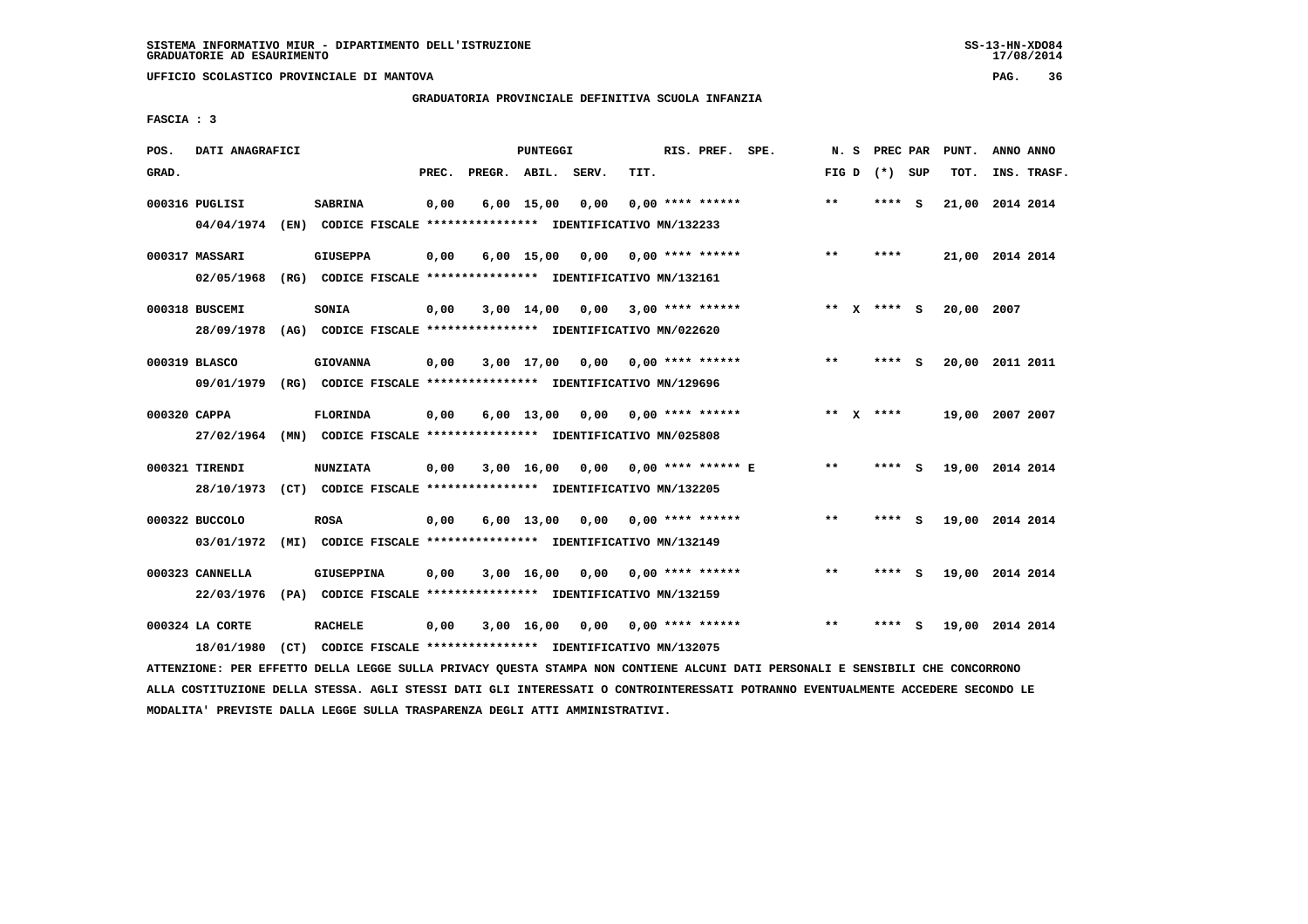**UFFICIO SCOLASTICO PROVINCIALE DI MANTOVA PAG. 37**

# **GRADUATORIA PROVINCIALE DEFINITIVA SCUOLA INFANZIA**

 **FASCIA : 3**

| POS.         | DATI ANAGRAFICI                 |      |                                                                                                |       |                    | <b>PUNTEGGI</b> |      |      | RIS. PREF.           | SPE. | N.S   |              | PREC PAR      |          | PUNT. | ANNO ANNO       |  |
|--------------|---------------------------------|------|------------------------------------------------------------------------------------------------|-------|--------------------|-----------------|------|------|----------------------|------|-------|--------------|---------------|----------|-------|-----------------|--|
| GRAD.        |                                 |      |                                                                                                | PREC. | PREGR. ABIL. SERV. |                 |      | TIT. |                      |      | FIG D |              | (*) SUP       |          | TOT.  | INS. TRASF.     |  |
|              | 000325 MARTINEZ<br>29/08/1961   |      | SALVATORE AGO<br>(TP) CODICE FISCALE **************** IDENTIFICATIVO MN/020279                 | 0,00  |                    | $3,00$ 15,00    | 0,00 |      | $0.00$ **** ******   |      | $* *$ |              | ****          |          | 18,00 | 2000            |  |
|              | 000326 ARDUINO<br>29/03/1975    | (TP) | <b>GIUSEPPA</b><br>CODICE FISCALE **************** IDENTIFICATIVO MN/023983                    | 0,00  |                    | 3,00 15,00      | 0,00 |      | $0.00$ **** ******   |      |       |              | ** $X$ **** S |          |       | 18,00 2004 2004 |  |
| 000327 ZUMBO | 09/03/1970                      |      | MARIA LAURA A<br>(RC) CODICE FISCALE **************** IDENTIFICATIVO MN/025968                 | 0,00  |                    | 3,00 15,00      | 0,00 |      | 0,00 **** ******     |      |       |              | ** x **** S   |          |       | 18,00 2007 2007 |  |
|              | 000328 BUSCEMI<br>11/01/1971    |      | <b>MARIA ANTONEL</b><br>(RG) CODICE FISCALE **************** IDENTIFICATIVO MN/129521          | 0.00  |                    | $3,00$ 15,00    | 0.00 |      | $0.00$ **** ******   |      | **    | $\mathbf{x}$ | **** S        |          | 18,00 | 2011 2011       |  |
|              | 000329 GAGLIANO<br>21/12/1964   |      | <b>CATERINA</b><br>(AG) CODICE FISCALE **************** IDENTIFICATIVO MN/129774               | 0,00  |                    | $3,00$ 15,00    | 0,00 |      | $0.00$ **** ****** E |      | $* *$ |              | ****          | - S      | 18,00 | 2011 2011       |  |
|              | 000330 OCCHICONE<br>01/03/1968  | (AV) | <b>LORENZO</b><br>CODICE FISCALE **************** IDENTIFICATIVO MN/129579                     | 0,00  |                    | $0.00$ 15.00    | 0,00 |      | $3,00$ **** ******   |      | $* *$ |              | ****          | - S      |       | 18,00 2011 2011 |  |
|              | 000331 SINAGUGLIA<br>18/06/1974 | (AG) | MIRELLA<br>CODICE FISCALE **************** IDENTIFICATIVO MN/132267                            | 0,00  |                    | 3,00 15,00      | 0,00 |      | $0.00$ **** ******   |      | $* *$ |              | ****          | <b>S</b> |       | 18,00 2014 2014 |  |
| 000332 LARDO |                                 |      | <b>MARIA GRAZIA</b><br>10/12/1972 (SA) CODICE FISCALE *************** IDENTIFICATIVO MN/132144 | 0,00  |                    | 3,00 15,00      | 0,00 |      | $0.00$ **** ******   |      | $***$ |              | **** S        |          |       | 18,00 2014 2014 |  |
| 000333 SPADA | 07/03/1961                      | (LE) | <b>SANTINA</b><br>CODICE FISCALE **************** IDENTIFICATIVO MN/132269                     | 0,00  |                    | $0,00$ 15,00    | 0,00 |      | $3,00$ **** ******   |      | **    | $\mathbf{x}$ | **** S        |          |       | 18,00 2014 2014 |  |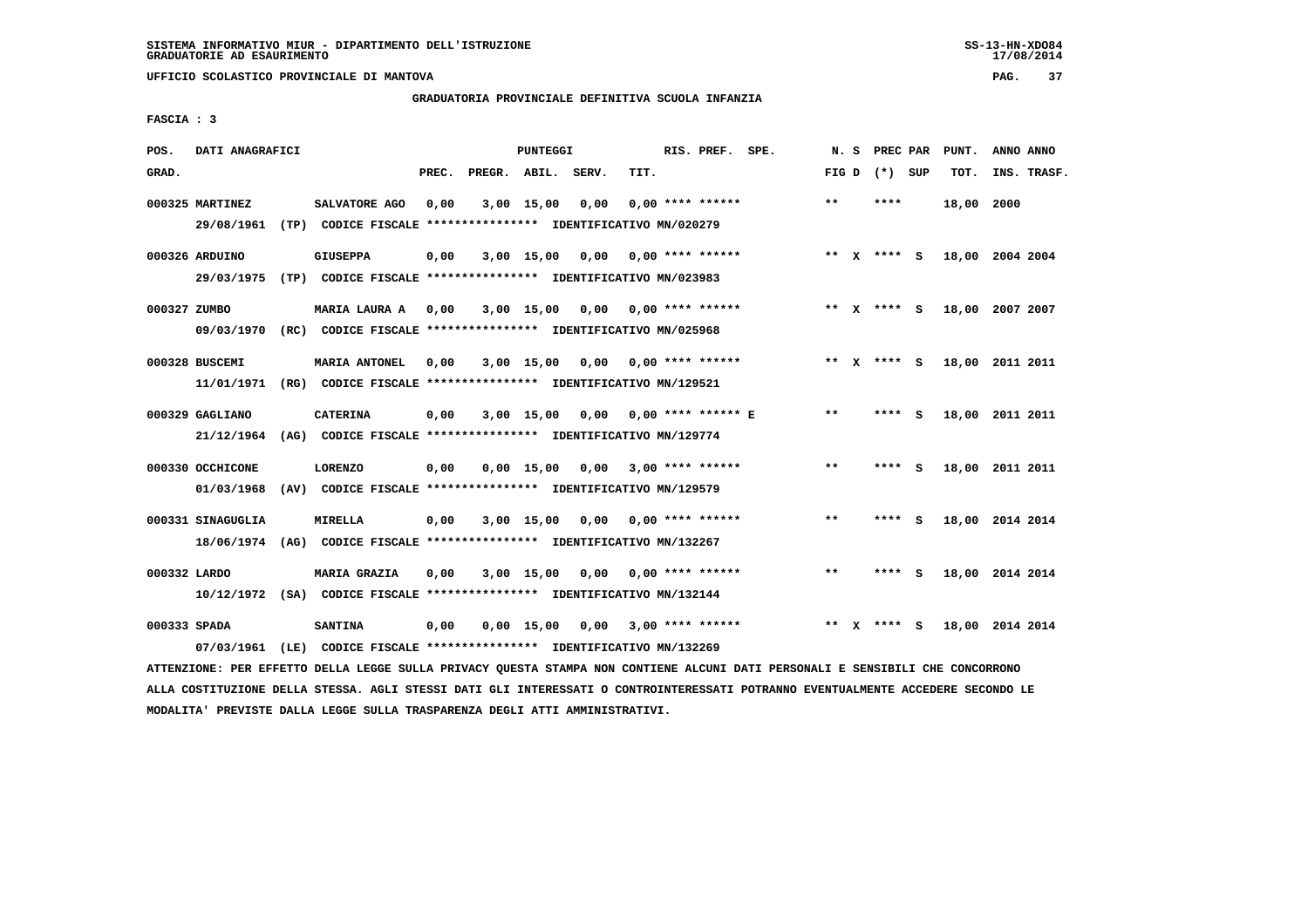**UFFICIO SCOLASTICO PROVINCIALE DI MANTOVA PAG. 38**

# **GRADUATORIA PROVINCIALE DEFINITIVA SCUOLA INFANZIA**

 **FASCIA : 3**

| POS.         | DATI ANAGRAFICI   |                                                                                                  |       |                    | PUNTEGGI           |      |      | RIS. PREF. SPE.    | N.S          | PREC PAR |          | PUNT.      | ANNO ANNO       |  |
|--------------|-------------------|--------------------------------------------------------------------------------------------------|-------|--------------------|--------------------|------|------|--------------------|--------------|----------|----------|------------|-----------------|--|
| GRAD.        |                   |                                                                                                  | PREC. | PREGR. ABIL. SERV. |                    |      | TIT. |                    | FIG D        | (*) SUP  |          | TOT.       | INS. TRASF.     |  |
|              | 000334 SCHIAVONE  | <b>SABINA</b>                                                                                    | 0,00  |                    | 2,00 16,00         | 0,00 |      | $0.00$ **** ****** | $***$        | ****     | <b>S</b> | 18,00      | 2014 2014       |  |
|              | 01/09/1971        | (SR) CODICE FISCALE **************** IDENTIFICATIVO MN/132261                                    |       |                    |                    |      |      |                    |              |          |          |            |                 |  |
|              | 000335 PROCOPIO   | <b>TIZIANA</b>                                                                                   | 0,00  |                    | $0.00$ 17.00       | 0.00 |      | $0.00$ **** ****** | $***$        | ****     | - S      |            | 17,00 2007 2007 |  |
|              | 10/02/1973        | (SR) CODICE FISCALE **************** IDENTIFICATIVO MN/026208                                    |       |                    |                    |      |      |                    |              |          |          |            |                 |  |
|              | 000336 VERONESI   | ZELINDA                                                                                          | 0,00  |                    | 4,00 13,00         | 0,00 |      | $0.00$ **** ****** | $***$        | ****     | - S      | 17,00 2007 |                 |  |
|              | 26/09/1952        | (MN) CODICE FISCALE **************** IDENTIFICATIVO MN/025838                                    |       |                    |                    |      |      |                    |              |          |          |            |                 |  |
|              | 000337 VIVACQUA   | CLAUDIA                                                                                          | 0,00  |                    | $3,00$ 14,00       | 0,00 |      | $0.00$ **** ****** | $* *$<br>X   | **** S   |          |            | 17,00 2011 2011 |  |
|              | 30/03/1970        | (EE) CODICE FISCALE **************** IDENTIFICATIVO MN/129873                                    |       |                    |                    |      |      |                    |              |          |          |            |                 |  |
|              |                   |                                                                                                  |       |                    |                    |      |      |                    | $**$         |          |          |            |                 |  |
|              | 000338 TUMBARELLO | <b>GIUSEPPA MARI</b><br>04/06/1974 (TP) CODICE FISCALE **************** IDENTIFICATIVO MN/132198 | 0,00  |                    | 3,00 14,00         | 0,00 |      | $0.00$ **** ****** |              | ****     | - S      |            | 17,00 2014 2014 |  |
|              |                   |                                                                                                  |       |                    |                    |      |      |                    |              |          |          |            |                 |  |
| 000339 GRECO |                   | <b>MARIA</b>                                                                                     | 0,00  |                    | $3,00$ 14,00       | 0,00 |      | $0.00$ **** ****** | $\star\star$ | ****     | - S      |            | 17,00 2014 2014 |  |
|              | 14/04/1976        | (VV) CODICE FISCALE *************** IDENTIFICATIVO MN/132068                                     |       |                    |                    |      |      |                    |              |          |          |            |                 |  |
|              | 000340 STABILE    | <b>CATERINA</b>                                                                                  | 0,00  |                    | $0.00$ 17.00       | 0.00 |      | $0.00$ **** ****** | $***$        | **** S   |          |            | 17,00 2014 2014 |  |
|              | 18/01/1973        | (TP) CODICE FISCALE **************** IDENTIFICATIVO MN/132270                                    |       |                    |                    |      |      |                    |              |          |          |            |                 |  |
|              | 000341 PIROCCHI   | <b>FRANCESCA</b>                                                                                 | 0,00  |                    | $3,00$ 13,00       | 0,00 |      | $0.00$ **** ****** | $**$         | ****     | - 5      |            | 16,00 2011 2011 |  |
|              | 04/06/1973        | (TE) CODICE FISCALE **************** IDENTIFICATIVO MN/129586                                    |       |                    |                    |      |      |                    |              |          |          |            |                 |  |
|              |                   |                                                                                                  |       |                    |                    |      |      |                    |              |          |          |            |                 |  |
| 000342 LAURO |                   | CARLA                                                                                            | 0,00  |                    | $0,00 \quad 16,00$ | 0,00 |      | $0.00$ **** ****** | $**$         | ****     | - S      |            | 16,00 2014 2014 |  |
|              | 20/12/1975        | (NA) CODICE FISCALE **************** IDENTIFICATIVO MN/132145                                    |       |                    |                    |      |      |                    |              |          |          |            |                 |  |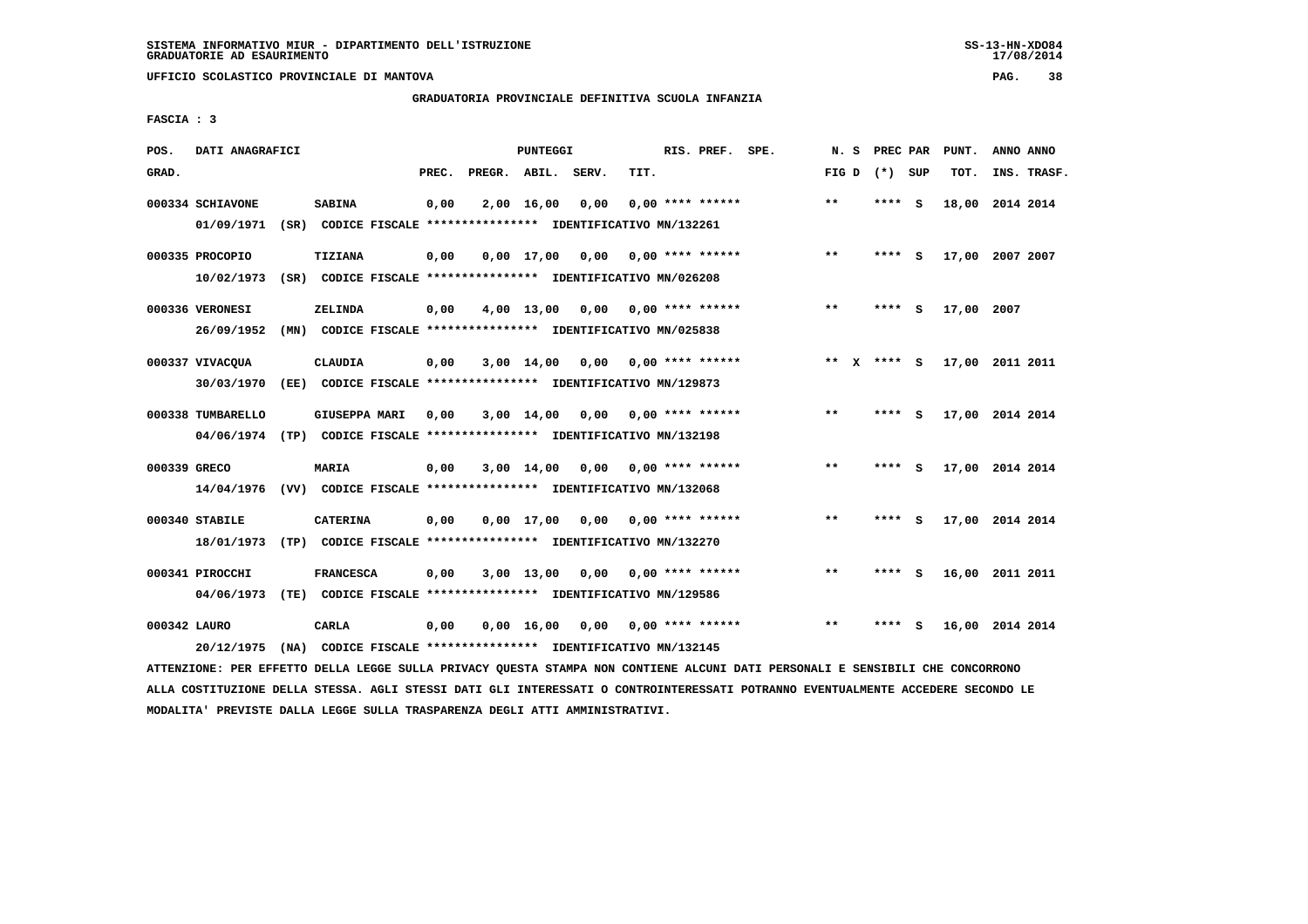**UFFICIO SCOLASTICO PROVINCIALE DI MANTOVA PAG. 39**

#### **GRADUATORIA PROVINCIALE DEFINITIVA SCUOLA INFANZIA**

 **FASCIA : 3**

| POS.        | DATI ANAGRAFICI       | PUNTEGGI                                                                                                                      |       |                    |                    |      |      |  | RIS. PREF. SPE.      | N.S   | PREC PAR        |     | PUNT.           | ANNO ANNO |             |
|-------------|-----------------------|-------------------------------------------------------------------------------------------------------------------------------|-------|--------------------|--------------------|------|------|--|----------------------|-------|-----------------|-----|-----------------|-----------|-------------|
| GRAD.       |                       |                                                                                                                               | PREC. | PREGR. ABIL. SERV. |                    |      | TIT. |  |                      |       | FIG D $(*)$ SUP |     | TOT.            |           | INS. TRASF. |
| 000343 LEVA |                       | RITA IMMACOLA                                                                                                                 | 0,00  |                    | $0,00$ 16,00       | 0,00 |      |  | $0.00$ **** ******   | $***$ | $***$ S         |     | 16,00           | 2014 2014 |             |
|             | 07/12/1967            | (LE) CODICE FISCALE **************** IDENTIFICATIVO MN/132146                                                                 |       |                    |                    |      |      |  |                      |       |                 |     |                 |           |             |
|             | 000344 FERLISI        | <b>ROSALIA</b>                                                                                                                | 0,00  |                    | $0,00$ 15,00       | 0,00 |      |  | $0.00$ **** ******   | $***$ | X **** S        |     | 15,00 2011 2011 |           |             |
|             | 02/12/1970            | (AG) CODICE FISCALE **************** IDENTIFICATIVO MN/129549                                                                 |       |                    |                    |      |      |  |                      |       |                 |     |                 |           |             |
|             | 000345 PAOLILLO       | ANNAMARIA                                                                                                                     | 0,00  |                    | 0.00 15.00         | 0,00 |      |  | $0.00$ **** ******   | $* *$ | **** S          |     | 15,00 2011 2011 |           |             |
|             |                       | 11/06/1973 (SA) CODICE FISCALE *************** IDENTIFICATIVO MN/129833                                                       |       |                    |                    |      |      |  |                      |       |                 |     |                 |           |             |
|             | 000346 BASILE GIGANTE | <b>SARA GABRIELL</b>                                                                                                          | 0,00  |                    | $0,00$ 15,00       | 0,00 |      |  | $0.00$ **** ******   | **    | **** S          |     | 15,00 2014 2014 |           |             |
|             |                       | 01/11/1979 (PA) CODICE FISCALE *************** IDENTIFICATIVO MN/132134                                                       |       |                    |                    |      |      |  |                      |       |                 |     |                 |           |             |
|             | 000347 IASEVOLI       | <b>MARIA</b>                                                                                                                  | 0,00  |                    | $0,00$ 15,00       | 0,00 |      |  | 0,00 **** ******     | $***$ | **** S          |     | 15,00 2014 2014 |           |             |
|             | 21/08/1977            | (NA) CODICE FISCALE **************** IDENTIFICATIVO MN/132071                                                                 |       |                    |                    |      |      |  |                      |       |                 |     |                 |           |             |
|             | 000348 PERRUCCI       | <b>MARIA LEDA</b>                                                                                                             | 0,00  |                    | $0,00 \quad 15,00$ | 0,00 |      |  | $0.00$ **** ******   | $**$  | ****            | - S | 15,00 2014 2014 |           |             |
|             | 25/09/1969            | (TA) CODICE FISCALE **************** IDENTIFICATIVO MN/132221                                                                 |       |                    |                    |      |      |  |                      |       |                 |     |                 |           |             |
|             | 000349 LAMURA         | <b>ROSA</b>                                                                                                                   | 0,00  |                    | 0.00 15.00         | 0,00 |      |  | $0.00$ **** ****** E |       | ** x **** S     |     | 15,00 2014 2014 |           |             |
|             | 06/08/1969            | (BA) CODICE FISCALE **************** IDENTIFICATIVO MN/132076                                                                 |       |                    |                    |      |      |  |                      |       |                 |     |                 |           |             |
|             | 000350 MARANGIO       | <b>LOREDANA</b>                                                                                                               | 0,00  |                    | 0.00 15.00         | 0,00 |      |  | 0,00 **** ******     | $***$ | **** S          |     | 15,00 2014 2014 |           |             |
|             | 27/04/1968            | (NA) CODICE FISCALE **************** IDENTIFICATIVO MN/132156                                                                 |       |                    |                    |      |      |  |                      |       |                 |     |                 |           |             |
|             | 000351 VICIANI        | ANNA MARIA                                                                                                                    | 0,00  |                    | $0,00$ 15,00       | 0,00 |      |  | $0.00$ **** ******   | $* *$ | ****            | - S | 15,00 2014 2014 |           |             |
|             | 22/07/1964            | (NA) CODICE FISCALE *************** IDENTIFICATIVO MN/132347                                                                  |       |                    |                    |      |      |  |                      |       |                 |     |                 |           |             |
|             |                       | ATTENZIONE: PER EFFETTO DELLA LEGGE SULLA PRIVACY QUESTA STAMPA NON CONTIENE ALCUNI DATI PERSONALI E SENSIBILI CHE CONCORRONO |       |                    |                    |      |      |  |                      |       |                 |     |                 |           |             |

 **ALLA COSTITUZIONE DELLA STESSA. AGLI STESSI DATI GLI INTERESSATI O CONTROINTERESSATI POTRANNO EVENTUALMENTE ACCEDERE SECONDO LE MODALITA' PREVISTE DALLA LEGGE SULLA TRASPARENZA DEGLI ATTI AMMINISTRATIVI.**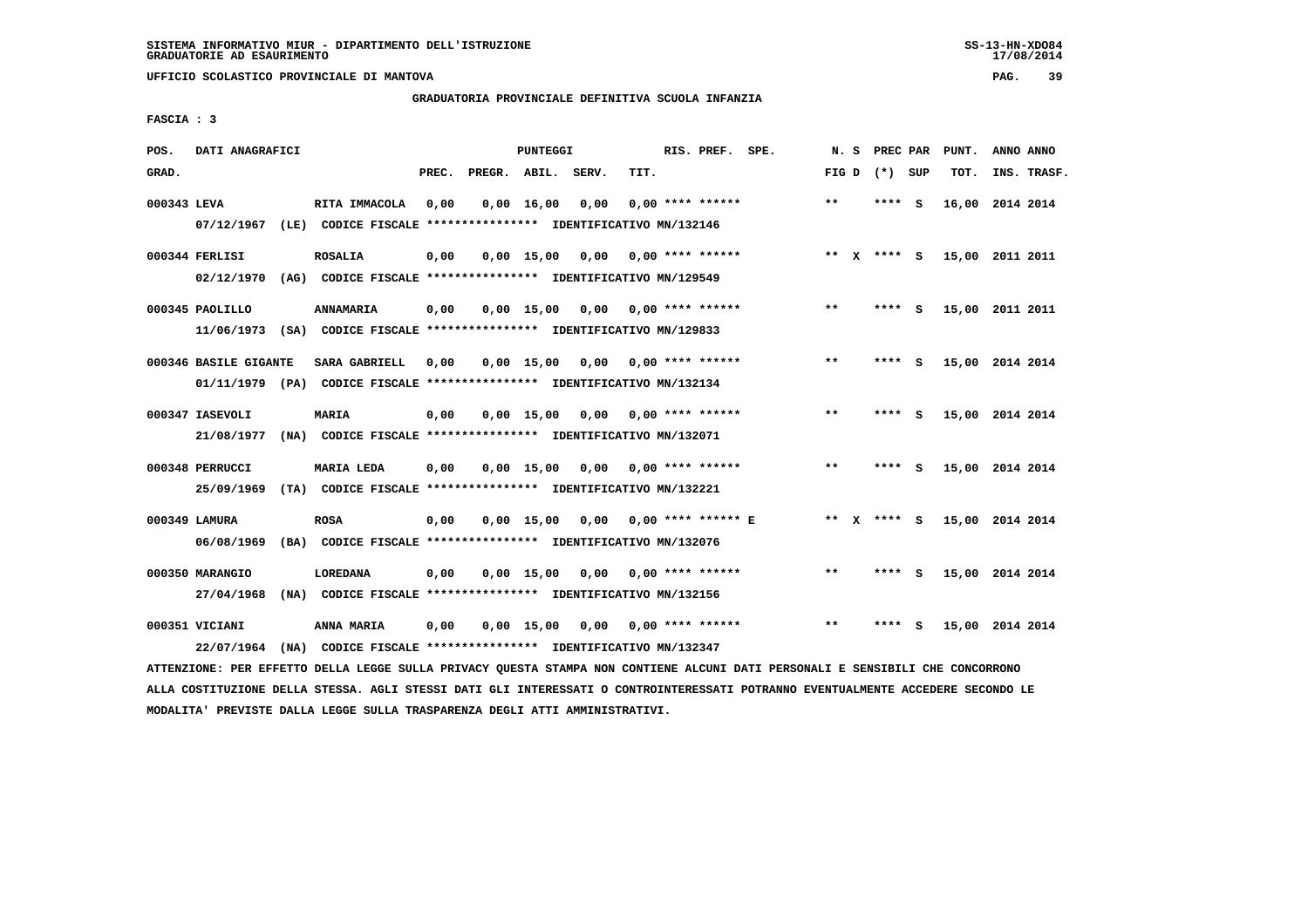**UFFICIO SCOLASTICO PROVINCIALE DI MANTOVA PAG. 40**

# **GRADUATORIA PROVINCIALE DEFINITIVA SCUOLA INFANZIA**

 **FASCIA : 3**

| POS.         | DATI ANAGRAFICI |                                                               | PUNTEGGI |                    |              |      |      |  | RIS. PREF. SPE.           | N.S   | PREC PAR        |     | PUNT.      | ANNO ANNO       |
|--------------|-----------------|---------------------------------------------------------------|----------|--------------------|--------------|------|------|--|---------------------------|-------|-----------------|-----|------------|-----------------|
| GRAD.        |                 |                                                               | PREC.    | PREGR. ABIL. SERV. |              |      | TIT. |  |                           |       | FIG D $(*)$ SUP |     | TOT.       | INS. TRASF.     |
| 000352 COCO  |                 | GRAZIELLA                                                     | 0,00     |                    | 3,00 11,00   | 0,00 |      |  | 0,00 **** ****** E        | $* *$ | **** S          |     |            | 14,00 2014 2014 |
|              | 08/07/1967      | (CT) CODICE FISCALE **************** IDENTIFICATIVO MN/132183 |          |                    |              |      |      |  |                           |       |                 |     |            |                 |
|              | 000353 CENTONZE | <b>CHIARA</b>                                                 | 0,00     |                    | $0.00$ 13.00 | 0,00 |      |  | 0,00 **** ******          | $***$ | **** S          |     |            | 13,00 2011 2011 |
|              | 04/05/1968      | (MT) CODICE FISCALE **************** IDENTIFICATIVO MN/129546 |          |                    |              |      |      |  |                           |       |                 |     |            |                 |
|              | 000354 SIMONE   | DANIELA                                                       | 0,00     |                    | 3,00 10,00   |      |      |  | $0,00$ $0,00$ **** ****** | **    | **** S          |     |            | 13,00 2011 2011 |
|              | 24/04/1970      | (BR) CODICE FISCALE **************** IDENTIFICATIVO MN/129604 |          |                    |              |      |      |  |                           |       |                 |     |            |                 |
|              | 000355 ALIATI   | <b>CRISTINA</b>                                               | 0,00     | 0,00               | 6,00         | 4,00 |      |  | 0,00 **** ******          |       | ** $X$ **** S   |     | 10,00 2009 |                 |
| s            | 05/06/1981      | (MN) CODICE FISCALE **************** IDENTIFICATIVO MN/127439 |          |                    |              |      |      |  |                           |       |                 |     |            |                 |
|              | 000356 TADIELLO | <b>ELISABETTA</b>                                             | 0,00     | 0,00               | 6,00         | 0,00 |      |  | $3,00$ **** ******        | **    | **** S          |     | 9,00       | 2009            |
| s            | 04/01/1988      | (MN) CODICE FISCALE **************** IDENTIFICATIVO MN/127537 |          |                    |              |      |      |  |                           |       |                 |     |            |                 |
|              | 000357 ALESSI   | ILENJA RITA                                                   | 0,00     | 0,00               | 0.00         | 0,00 |      |  | 9,00 **** ******          |       | ** x **** S     |     |            | 9,00 2011 2011  |
| s            | 04/07/1980      | (CL) CODICE FISCALE **************** IDENTIFICATIVO MN/129662 |          |                    |              |      |      |  |                           |       |                 |     |            |                 |
|              | 000358 DE MARCO | <b>STEFANIA</b>                                               | 0,00     | 3,00               | 6,00         | 0.00 |      |  | 0,00 **** ******          | $* *$ | **** S          |     |            | 9,00 2011 2011  |
| s            | 29/11/1978      | (CS) CODICE FISCALE **************** IDENTIFICATIVO MN/129530 |          |                    |              |      |      |  |                           |       |                 |     |            |                 |
| 000359 ZULLI |                 | <b>SERENA</b>                                                 | 0,00     | 0,00               | 6,00         | 0,00 |      |  | $0.00$ **** ******        | $**$  | ****            | - S | 6,00       | 2007            |
| s            | 26/03/1986      | (MN) CODICE FISCALE **************** IDENTIFICATIVO MN/026052 |          |                    |              |      |      |  |                           |       |                 |     |            |                 |
|              | 000360 QUERCI   | <b>VALENTINA</b>                                              | 0,00     | 0,00               | 6,00         | 0,00 |      |  | $0.00$ **** ******        | $* *$ | ****            | - S | 6,00       | 2007            |
| s            | 21/08/1987      | (MN) CODICE FISCALE **************** IDENTIFICATIVO MN/026024 |          |                    |              |      |      |  |                           |       |                 |     |            |                 |